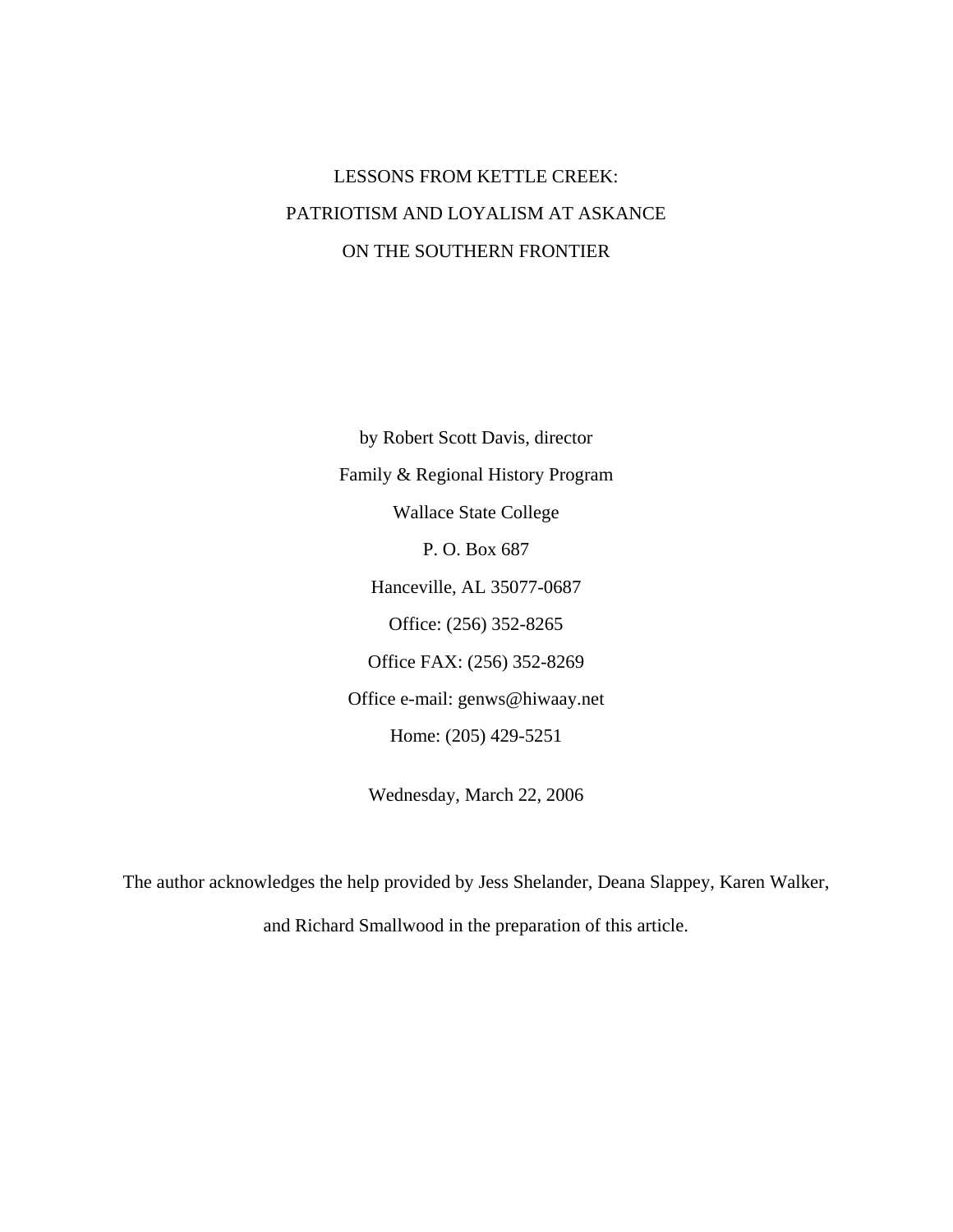On the morning of February 14, 1779, some 600 of the king's loyal Americans, popularly known as Loyalists or Tories, camped on the north side of a crossing of Kettle Creek on the then northwest frontier of Georgia. Their local guides prepared to lead them to sympathizers in the Wrightsborough Quaker settlement and, from there, to the British troops that had occupied Augusta during the previous two weeks. The red-coated soldiers had themselves come to Georgia from New York on a mission to rendezvous with thousands of frontier Carolinians whom British leaders imagined would begin a counterrevolution wherein Americans who would, in theory, need little more than the support of the regular British army to eventually restore to the Crown, at the least, all of the colonies south from Maryland. To the advocates of this grand scheme, it had the potential to significantly change history.<sup>[1](#page-65-0)</sup>

 The battle of Kettle Creek that ensued later that morning would come to loom large in the folklore of the South as one of the few Patriot victories in Georgia, a state otherwise seldom remembered as even having a Revolutionary War past.<sup>[2](#page-65-1)</sup> The real clash of arms, as opposed to the battle of legend, however, actually resulted in few casualties for either side: twenty dead identified as Loyalists and four of the attacking militiamen killed and three men mortally wounded. It failed to affect the outcome of the southern campaign of  $1778-1779$ .<sup>[3](#page-65-2)</sup>

Kettle Creek does have importance, not as a dramatic end to a spectacular conspiracy, but as representing the important reasons why this southern strategy failed that day and would fail repeatedly to the end of the war. Had the significance of the battle of Kettle Creek been fully understood in 1779, the events of 1775-1776 could have been seen in ways that would have avoided instead of encouraged British military and political actions in the South in 1780-1781. Instead of thousands of Americans devoted to restoring colonial rule, the Loyalists in this particular fight demonstrated that what largely remained of the "king's men" consisted of desperate and cowered members of what historian Linda Colley described, for all of America, as

1

I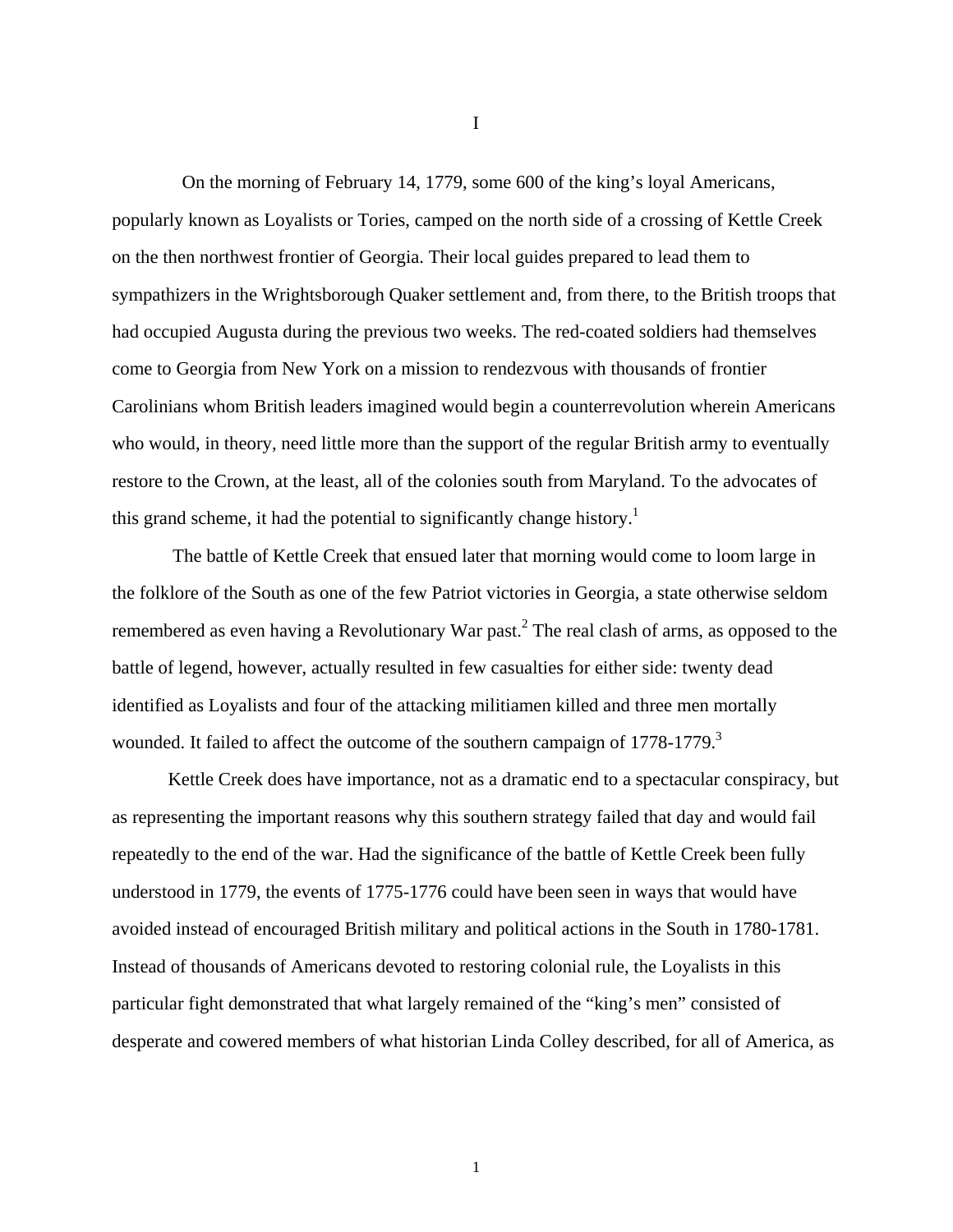a coalition of poly-ethnic minorities who sought the protection more than an opportunity to die for an already failed cause.<sup>[4](#page-65-3)</sup>

 The events that cumulated in the battle of Kettle Creek did have a basis in that a few years earlier, thousands of southern frontiersmen appeared to have actively and very publicly came forward in support of the king's cause. In 1774, hundreds of the backcountry Georgians, including such later Whig (rebel) leaders at Kettle Creek as John Dooly and Elijah Clarke, signed petitions in support of royal rule. They specifically opposed the actions of the coastal oriented rebels as threatening the British protection of their families on the frontier from Indian attack. Royal Governor Josiah Martin of North Carolina arranged a similar petition drive in his colony. In South Carolina, thousands of frontiersmen who opposed the Revolution refused, en mass, to sign the Continental Association. Throughout the Carolinas overall, at least some 2,500 Loyalists took up arms and marched against the Revolution in 1775-1776; what leaders in London hoped could start a civil war in favor of the Crown.<sup>[5](#page-65-0)</sup>

 The numbers of men who rose up in opposition to the rebellion in its early years in the South proved deceptive, however. While held as a prisoner, before fleeing to British warships on February 11, 1776, Georgia colonial governor Sir James Wright suffered the indignity of "western"riflemen firing into his house and endangering his family.<sup>6</sup> The Loyalists in the backcountry who rose up were suppressed by even larger numbers of their neighbors at the battle of Moore's Creek Bridge in North Carolina and in the Snow Campaign of South Carolina. Scotsman Baika Harvey, a new arrival to the Kettle Creek-Wrightsborough area, watched the demise of the efforts of the king's men:

the Americans are Smart Industrious hardy people & fears Nothing . . . I am Just Returned from the Back parts where I seed Eight Thousand men in arms all with Riffeld Barrill guns which they can hit the Bigness of a Dollar between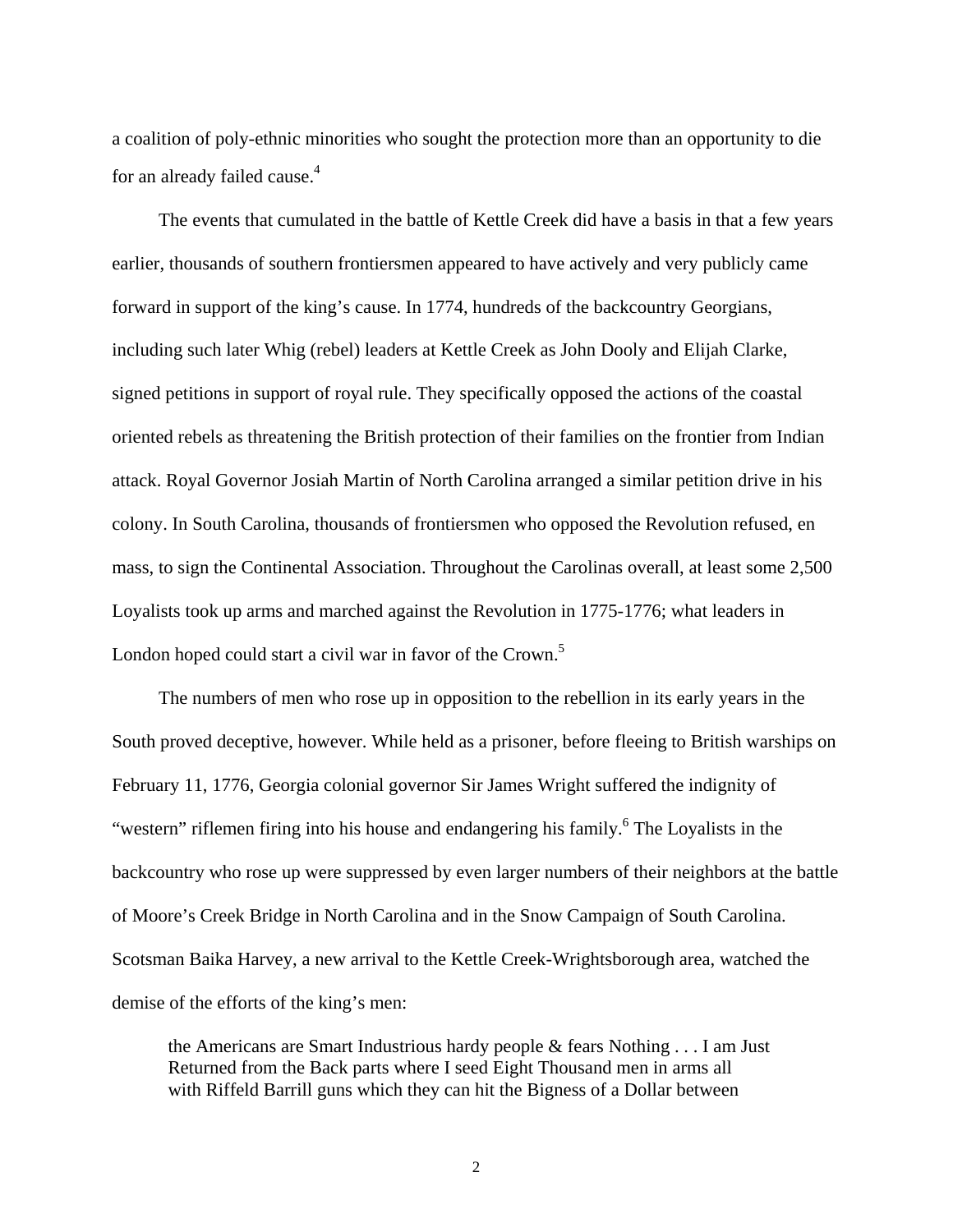Two & Three hundreds yards Distance the Little Boys not Bigger than my self has all their Guns & marches with their Fathers & all their Cry is Liberty or Death Dear Godfather tell all my Country people not to come here for the Americans will kill them Like Dear in the Woods & they will never see them they can lie on their Backs & Load & fire & every time they draws sight at anything they are sure to kill or Creple & they Run in the Woods like Horses I seed the Liberty Boys take Between Two & Three hundred Torreys & one Liberty man would take & Drive four or five before him Just as shepards do the sheep in our Cuntry & they have taken all their arms from them and put the head men in gaile<sup>[7](#page-65-5)</sup>

The "head men" went into exile from where they would advocate, despite what Harvey had witnessed, an invasion of the South by British troops to encourage a new uprising.

British leaders failed—or refused--to understand the nature of what remained of their American support and from that mistake made tragic miscalculations. Even if the regular American armies had been thoroughly defeated, the Continental Congress bankrupted, and the French compelled to abandon the war, strategists then and since have failed to explain how the 30,000 soldiers could occupy almost every town, county, and state in America to keep subdued a popular and well armed nationalist rebellion among more than one million people. From the earliest days of the fighting, leaders in London had instead called for a strategy of seizing the southern ports with the British army and navy as bases from which to invade the interior and establish fortified outposts from which to Americanize the fighting. Lord George Germain, secretary for the colonies and chief architect for the British war effort, correctly saw that the war would be decided by Americans but he also believed, to the point of obsession, that at least half of the population still supported the king's cause. This figment of his desperation became the basis of a vision of thousands of Americans restoring their colonies to the crown. In 1777, the king's troops tried to rally such support in frontier Pennsylvania and New York. The defeat of the king's regular troops at Saratoga by the professional American army, and other failures, obscured the significance of the serious defeats that the Loyalists also suffered at the hands of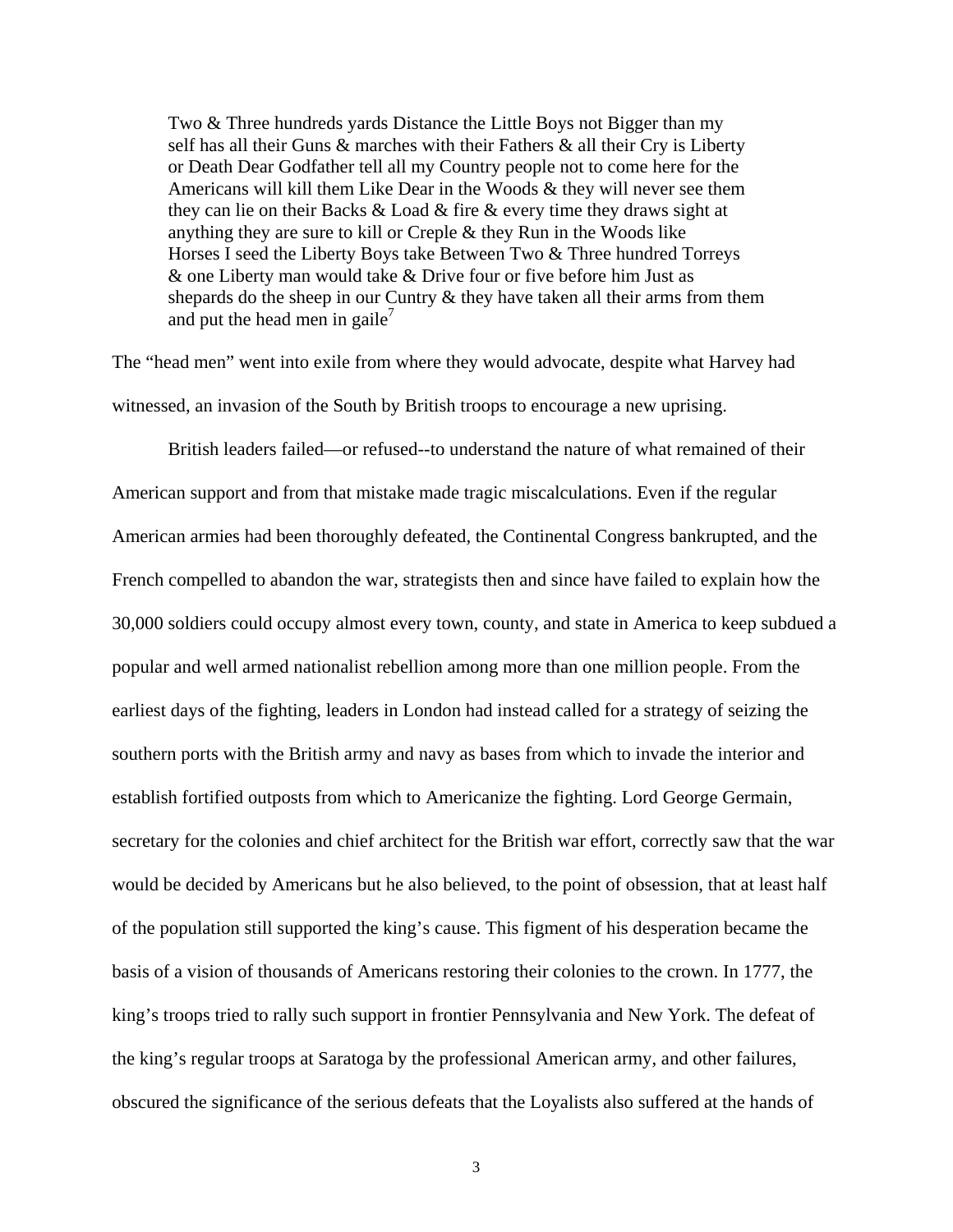their neighbors in those campaigns. $\delta$  The British would therefore continue this strategy in the South with invasions of Georgia in 1778, South Carolina in 1780, and North Carolina in 1781. These attempts to rally the backcountry people to the king's cause in the Carolinas that started with the Kettle Creek campaign continued almost to the end of the war. Even Lord Cornwallis made his invasion of Virginia, en route to his disastrous defeat at Yorktown, while pursuing illusionary legions of Americans. In the end, these efforts achieved little more than creating such historical footnotes as making Georgia the only part of the United States ever reduced to colony status and South Carolina the distinction of having more Revolutionary War battlefields than any other state.<sup>[9](#page-65-7)</sup>

 Richard Holmes has argued that, by 1778, months before Kettle Creek, the British no longer had a viable long game. Scholars of the Revolution now know that the Ministry sought to win a war by popular support that was outnumbered, at best, by three to one. An estimated 100,000 Americans actively served in the Whig war effort. The 30,000 of their neighbors who took up arms for the king's cause might have balanced their opposition as a military force when added to the numbers in the British regular army, Indian allies, escaped slaves, and German auxiliaries. This number of Loyalists in arms, however, only comes to one third of those Americans who, at the end of the war, moved to British possessions rather than remain in the new country, implying that some two thirds of even the men who did take up arms had a greater commitment to America than to the king's cause.<sup>[10](#page-65-8)</sup>

 Historian Robert Harvey has compared the British strategy to the attempt, two centuries later of the United States to "Vietnamize" its war in Southeast Asia. In both instances, the invaders tried to build a popular consensus around groups outside of the local mainstream. The British even feared a "domino effect" in that if America won independence, Ireland would be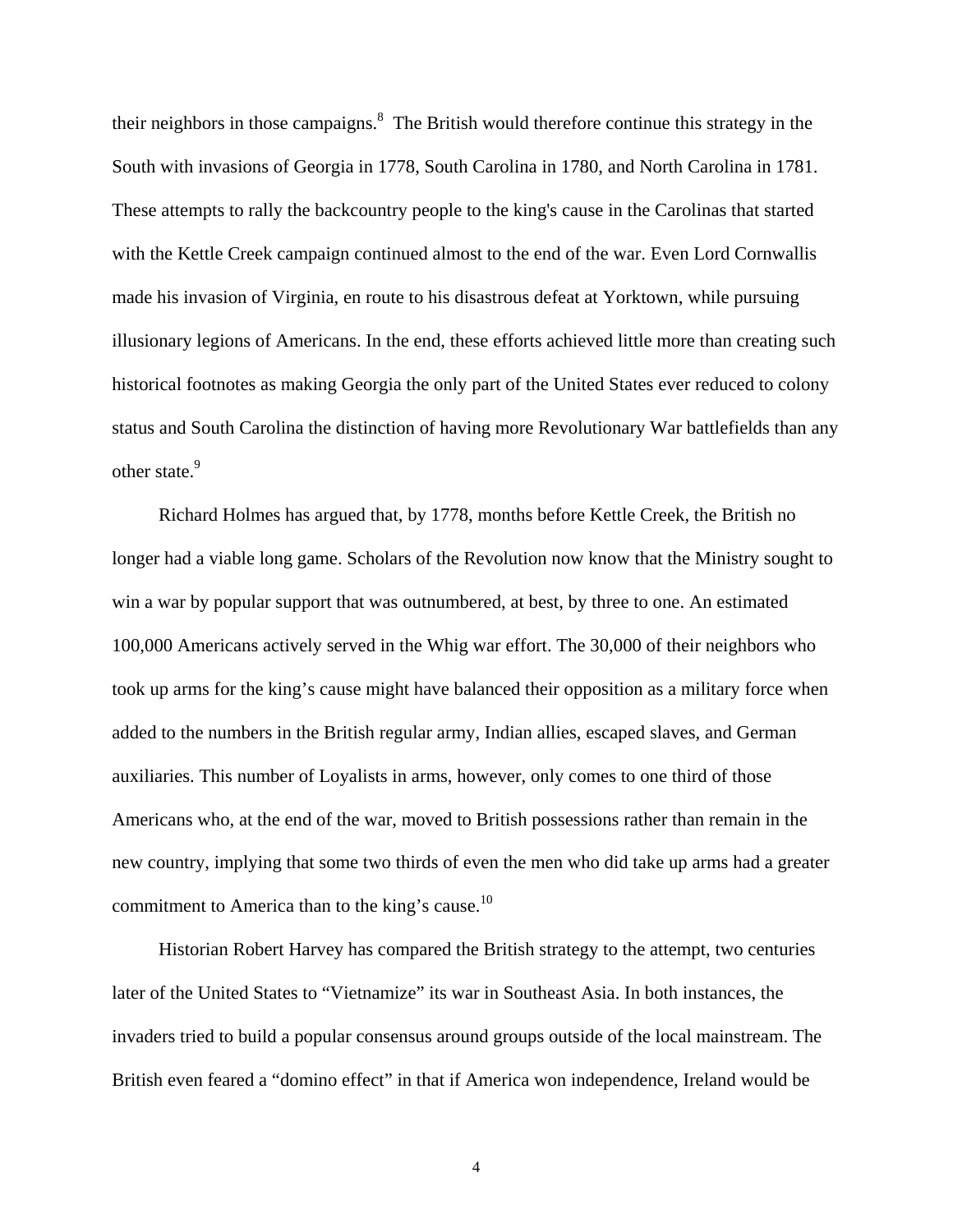next. Critics of both wars, and of Iraq, echo Vietnam-era descriptions of a super power, in the end, dragging out a war for years in order to try to save face when caught in a situation it could not seemingly win, lose, or abandon. To modern observers, the American Revolution eventually degenerated into making the king's soldiers peacekeepers in a land without peace, as they tried to indigenize the war as part of a hopelessly flawed effort at nation building. The king's ministers also faced the now classic contradiction of needing to use armed force to achieve its ends at the same time that force of arms proportionately increased local resistance.<sup>[11](#page-65-9)</sup>

 Beyond the numbers in 1775 and 1776, historian William H. Nelson argues that, whatever the motivations of the individuals who supported the American Revolution, after 1776 only two significant populations of Loyalists remained, one along the frontier from Georgia to New York, and the other in the mid-Atlantic ports. He noted that these Americans lived in areas that suffered most from a proximity to the far wealthier neighboring areas' economic interests and relatively little from any British policies. These two groups were only marginally influenced by the trans-Atlantic trade, a motivation of the Revolution in other areas for supporting the Revolution. By 1779 and the battle of Kettle Creek, after years of Whig efforts at recruitment and suppression, what remained of American desire for the restoration of colonial rule, excluding critics of the often incompetent and corrupt new revolutionary governments would not have numbered in the thousands.<sup>[12](#page-65-10)</sup>

#### II

 Not every British leader misread the situation. The Earl of Carlisle, while heading an official peace commission to the Americans, wrote to his wife as early as 1778:

 The leaders on the enemy's side are too powerful; the common people hate us in their hearts, notwithstanding all that is said of their secret attachment to the mother country. I cannot give you a better proof of their unanimity against us than in our last march; in the whole country there was not found one single man capable of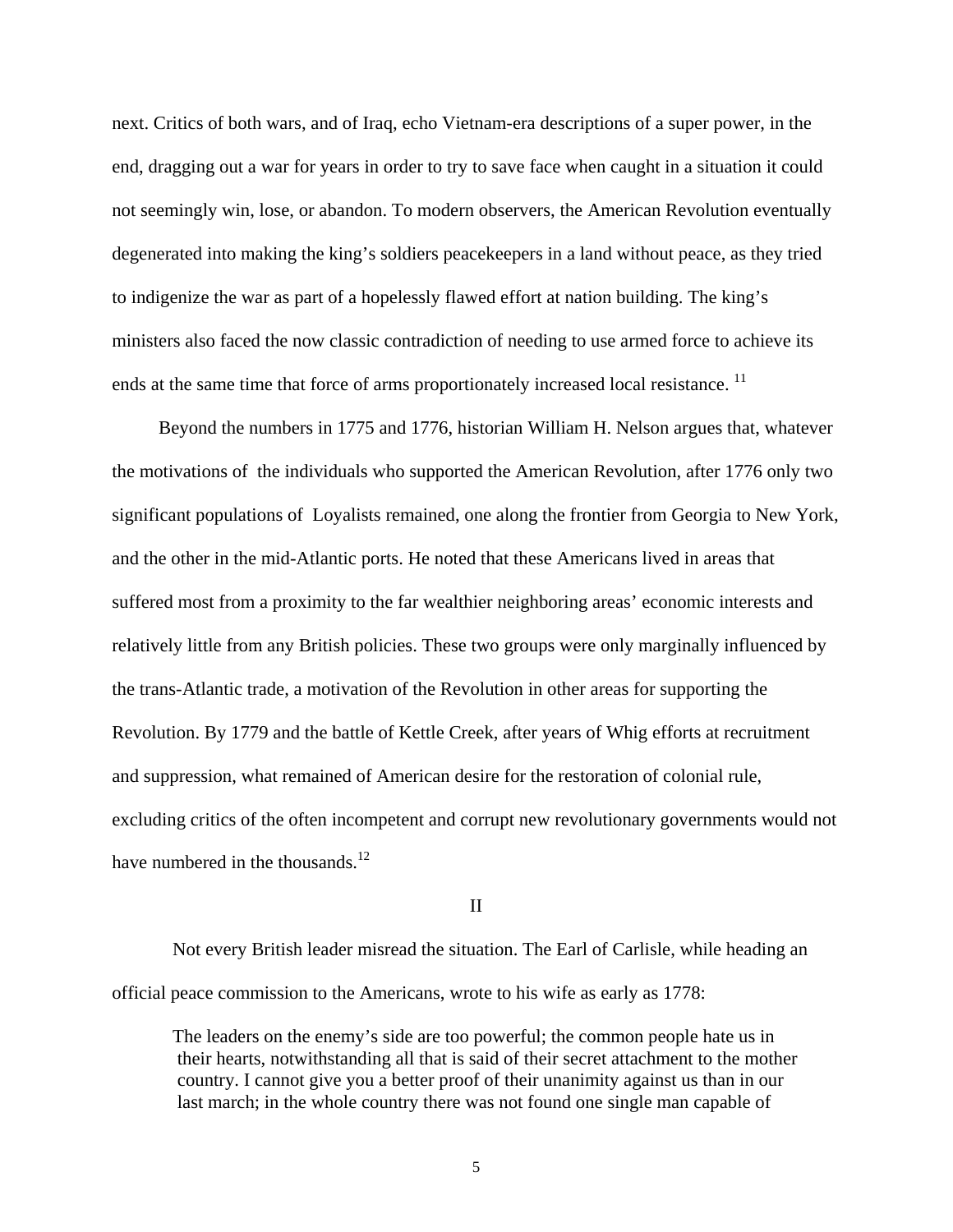bearing arms at home; they left their dwellings unprotected, and after having cut all of the ropes of the wells had fled to Gen. Washington. Formerly, when things went better for us, there was an appearance of friendship by their coming in for pardons, that might have deceived even those who had been the most acquainted with them. But no sooner our situation was in the least altered for the worse, but these friends were the first to fire on us, and many were taken with the pardons in our [sic, their] pockets. Beat Gen. Washington, drive away Monsr. d'Estaing, and we should have friends enough in the country; but in our present condition the only friends we have, or are likely to have, are those who are absolutely ruined for us [that is, those afraid, from experience, to express their loyalty openly], and in such distress [that is, as refugees protected and supported at British expense] I leave you to judge what possible use they can be to us.<sup>[13](#page-65-11)</sup>

 The selection of Lieutenant Colonel Archibald Campbell to command the Georgia invasion force in 1778-1779, implies that serious doubts about the southern Loyalist strategy existed from even before the beginning of the campaign. Campbell only learned of the existence of his expedition on the night before its fleet sailed from New York City. Being an engineer, he had almost no experience in commanding troops. His force consisted of an odd collection of units of northern and southern Loyalists, with German battalions and his own Seventy-first "Scots Highlander" Infantry Regiment. The latter included, as "Highlanders," at least some impressed Englishmen of questionable physical quality. This regiment had hardly seen any combat. Even the fleet transporting his army had serious problems.<sup>[14](#page-65-12)</sup>

 Quite likely, General Sir Henry Clinton, the commander of the British forces in North America, dispatched the highest ranking officer he could afford to lose, with the troops that the British army east needed, on what Clinton regarded as a strategic mistake imposed upon him by Germain. The British general believed that he only had enough forces to maintain what his army already held while either pursuing a Loyalist strategy or moving against the Continental army of George Washington. Simultaneously implementing both plans would incite more Americans against the king's cause by holding forth the image of the Loyalist as an armed collaborator to a foreign army; also, any American who did come forward, without the protection of the regular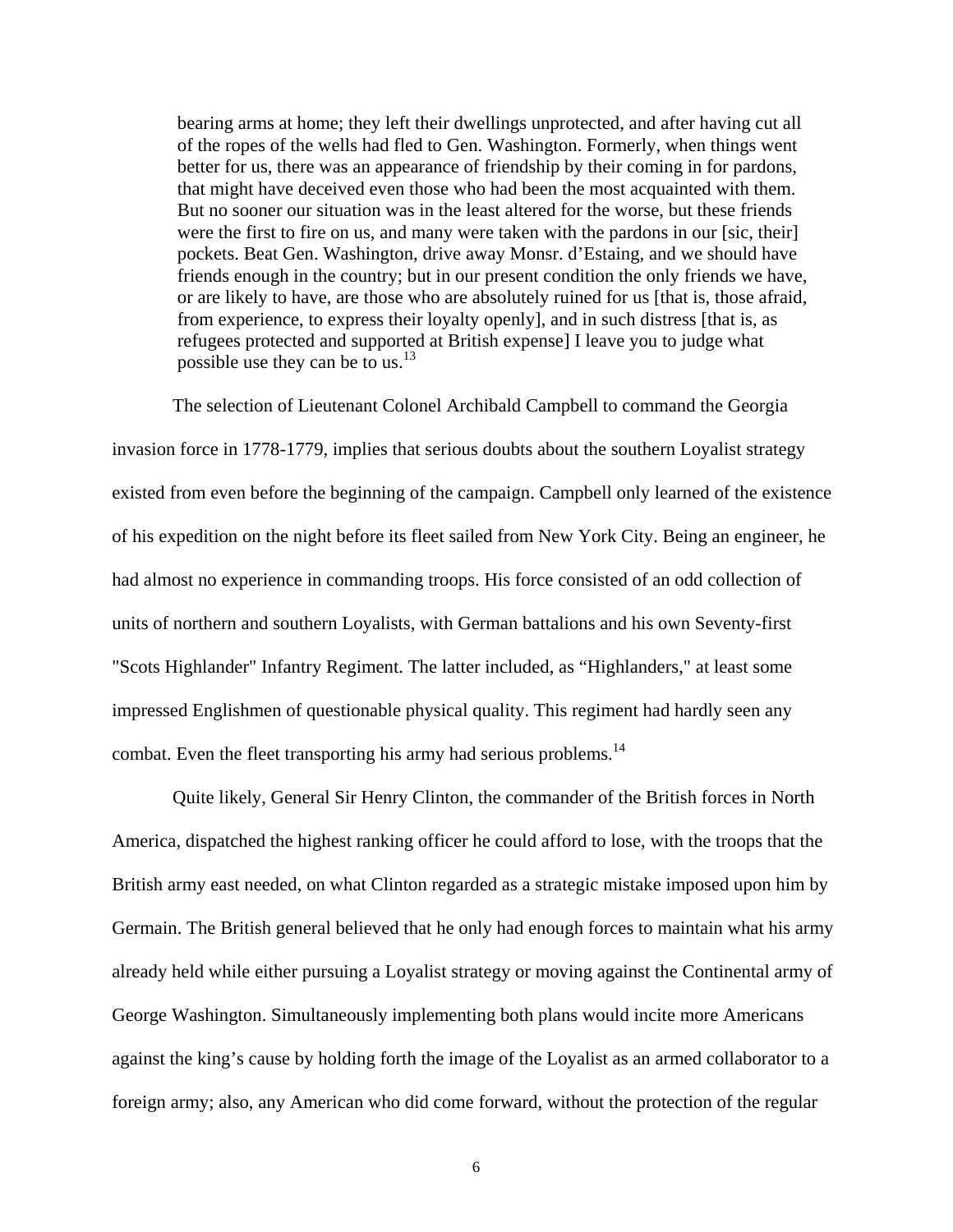army risked defeat and the retaliation at the hands of nationalistic neighbors.<sup>15</sup> That Clinton entrusted one of the most critical roles in the Georgia campaign, the covert recruitment of the Loyalists, to Boyd, a man so little known that he appears in only one record relating to these events before his death in battle, also questions the general's faith in the success of the expedition to Georgia in 1778.<sup>16</sup>

Campbell, however, led his command, such as it existed, in defeating an outnumbered professional American army and capturing the colonial capital of Savannah. He then linked up with British troops from neighboring East Florida and boasted, after overrunning much of Revolutionary War Georgia, of being the first officer to tear a star and stripe from the rebel flag.  $17$  Campbell then used his commission as the royal civil governor of Georgia to receive oaths of allegiance from almost 1,800 men whom he hastily organized into a colonial militia. Most of these Georgians, however, quickly returned to the Whig cause, or simply fled. The experience with the Wilkes County frontier in early February 1779 proved typical. A Mr. Freeman, a delegation of Quakers from Wrightsborough, and a group of Baptists arrived in Campbell's camp to offer the surrender of the settlements in that last area of Georgia. Campbell sent then Captain John Hamilton and his Loyalist horsemen from Augusta through the Kettle Creek-Wilkes County frontier, to receive the voluntary submissions of that population and to find Boyd and his Loyalists. Hamilton, apparently working in conjunction with McGirth's men, forced the submission of the outposts and people before being surrounded and nearly forced to surrender by Whig militiamen under Andrew Pickens and John Dooly at Robert Carr's Fort near Kettle Creek As he later related to a British historian, he had already discovered that:

although many of the people came in to take the oath of allegiance, the professions of a considerable number were not to be depended upon; and that some came in only for the purpose of gaining information on his strength and future designs.<sup>[18](#page-65-16)</sup>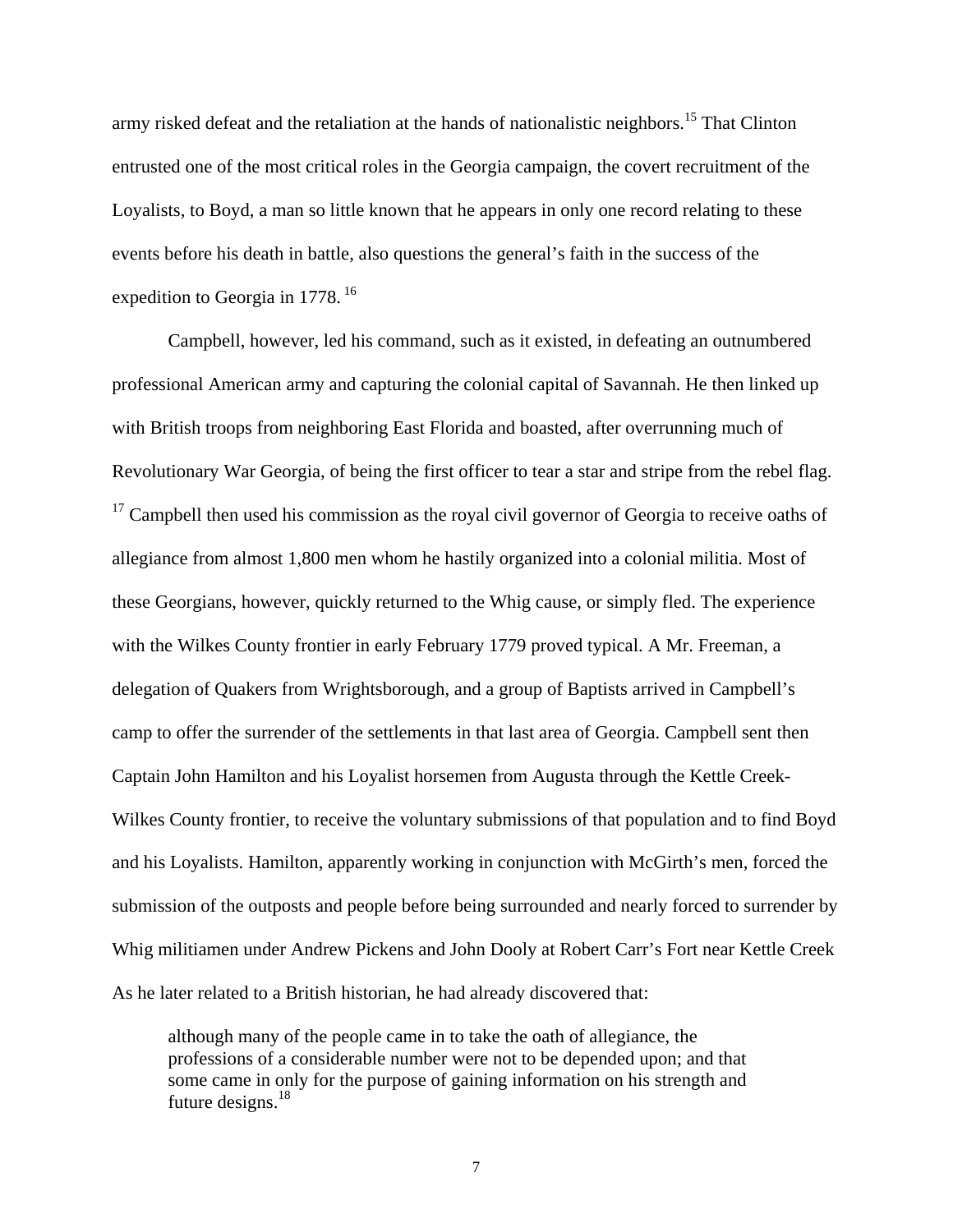Campbell should not have been surprised by Hamilton's experience. His superiors in New York had assured him of a reinforcement of 6,000 Carolinians, as well as significant numbers of Indian allies. In his journal, he documented how his expectations steadily declined. By the time that his troops had penetrated the backcountry in search of a rendezvous with Boyd, Campbell had lowered his expectations to 1,000 men. Although reports arrived in Georgia that thousands of Loyalists had gathered on the Saluda River in South Carolina, Boyd's uprising actually numbered, on its best day, no more than 600 to 700 men of questionable value to the British's aspirations.<sup>19</sup> Campbell lived the scenario described by the Earl of Carlisle in 1778. By the early hours of February 14, 1779, to avoid entrapment, Campbell and his troops evacuated Augusta. Had he known more about the proximity of Boyd's command, he could have prevented the battle of Kettle Creek by sending reinforcements. Even if Boyd's 600 Loyalists safely reached the British camp, however, they would have been an insignificant reward for what had been expended and expected. After escaping from Augusta, the British troops did attack and destroy a regular American force at Briar Creek, Georgia, on March 3, 1779 but still another victory in a formal battle could not for the army's failure to find substantive Loyalist allies. The Redcoats also found oaths issued by Campbell in the pockets of the dead and captured Americans. On March 11, a disenchanted Archibald Campbell left the South forever to seek other venues for his considerable ambitions. Word failed to reach him of the defeat of 600 of his promised Cherokee and Creek Indian allies by the same rebels who had dealt an end to his Tories at Kettle Creek.<sup>[20](#page-65-18)</sup>

British officials attempted to continue to facilitate the southern strategy, however, and reinstated Governor Sir James Wright and his provincial government. In 1779, while the army continued to seek the rumored legions of Loyalist soldiers, however, rebel leaders like Pickens,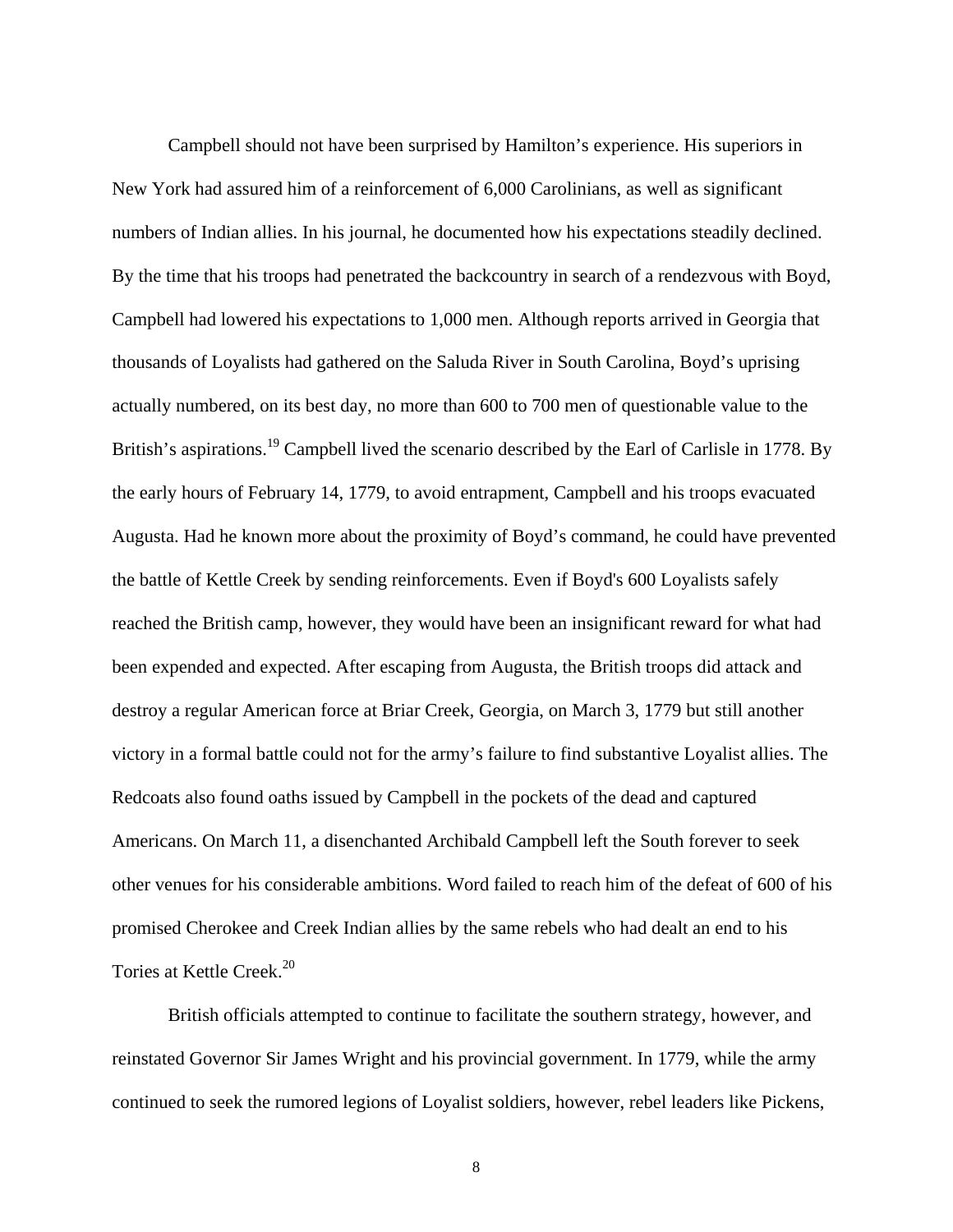Dooly, and Clarke used small bands of riflemen to effectively defeat Loyalists, Indians, and even Redcoats. These rebels confined the area of restored colonial rule to hardly more than the range of British muskets and bayonets. By the summer of 1779, one observer wrote:

the whole country within twenty-five miles of Savannah has been plundered and every man almost who had submitted to, and received protection of government, either killed or taken prisoners, and the few that have escaped that fate, have been obliged to submit to such terms as the rebels pleased to subscribe. $2<sup>1</sup>$ 

The British navy, army, and engineers served well in the European style of wars and usually won its formal fixed battles in America. This military machine, however, proved of limited use in fighting a land based guerilla war. British regulars and their American allies became the prey of rebel partisans. Such attacks further weakened Loyalist resolve. In 1780, the British would successfully overrun all of Georgia and most of South Carolina, while organizing militias, as Campbell had done in Georgia in 1779, but would still fail to create a credible American military force for reclaiming their rebellious colonies. They only revisited their experiences in Georgia in 1779 on a larger scale. As a South Carolinian wrote:

 The greatest cause of the Militia not turning out so well as was perhaps expected was the atrocious cruelties exercised upon them whenever they fell into the hands of the Rebel Militia, cruelties so great that they exceed all belief and were they to be mentioned in England would be generally rejected as the exaggerations of a heated  $fancy.<sup>22</sup>$  $fancy.<sup>22</sup>$  $fancy.<sup>22</sup>$ 

Just before learning of the total destruction of his corps of provincials and militia by frontier riflemen at King's Mountain in 1780, for example, Lord Cornwallis wrote despondently of the king's American allies. Despite the fact that they were well trained [in the use of the musket and bayonet] and outnumbered Washington's army, they were "dastardly and pusillanimous"; that arming his militia amounted to giving weapons to the rebels. He might have later mused on the fact that most of the men responsible for the destruction of his provincials at King's Mountain had traveled hundreds of miles from today's Tennessee, on their own initiative and leaving their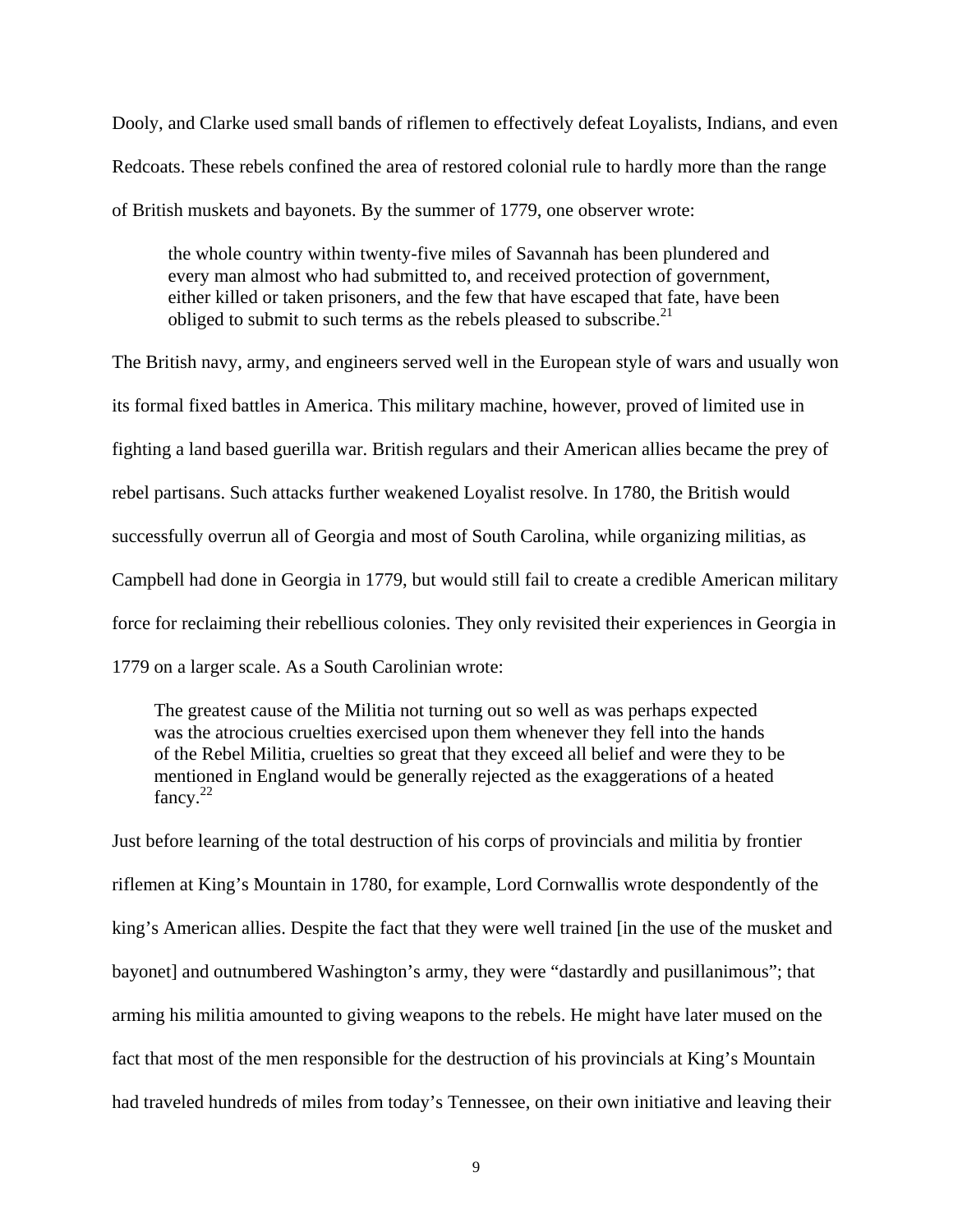homes vulnerable to Indian attack, for the opportunity to kill other Americans who served, voluntarily as provincials and conscripted as militia, with the British military.<sup>[23](#page-65-17)</sup>

 Many of what remained of the Loyalists clearly foresaw the outcome of the war and owned property that they wanted to avoid losing to Whig plunderers or to confiscation and banishment laws enacted by the individual states against the active supporters of the king's cause. Americans of all politics wanted to continue to live, and in America. They acted accordingly and contributed largely to the two thirds of the king's men who did not evacuate with the British army at the end of the war. Their number included local leaders who met with Boyd at Wrightsborough in 1779 but who ended the American Revolution claiming land bounties as Whig refugees who had continued the war in other states or under the category of citizens who had peacefully remained as politically neutral in Georgia after August 20, 1781. A suspicious similarity even exists between the names of men known to have served in Loyalist units such as the King's Carolina Rangers and some of the recipients of these land certificates. (Two-thirds of the men who received bounty land grants in Georgia did so only as citizens.)<sup>[24](#page-65-13)</sup>

Many of the dedicated Loyalists remained in or returned to America. Claims for property loss filed with the British government after the war provide biographical information on some of these men. Jonas Bedford, for example, a New Jersey born son of English parents, had been wounded thirteen times as a militia officer in the wars with the Indians of the 1750s and had raised a company to suppress the Regulators in the 1760s. Subsequently, he received colonial commissions in North Carolina as a militia officer and a justice of the peace. Refusing to take any active role in the war until 1780, when threats from bandits to burn his home caused him to abandon his wife and eight children, Bedford joined the Loyalists at King's Mountain as a private and later served in John Moore's (of Kettle Creek fame) troop and in Thomas Brown's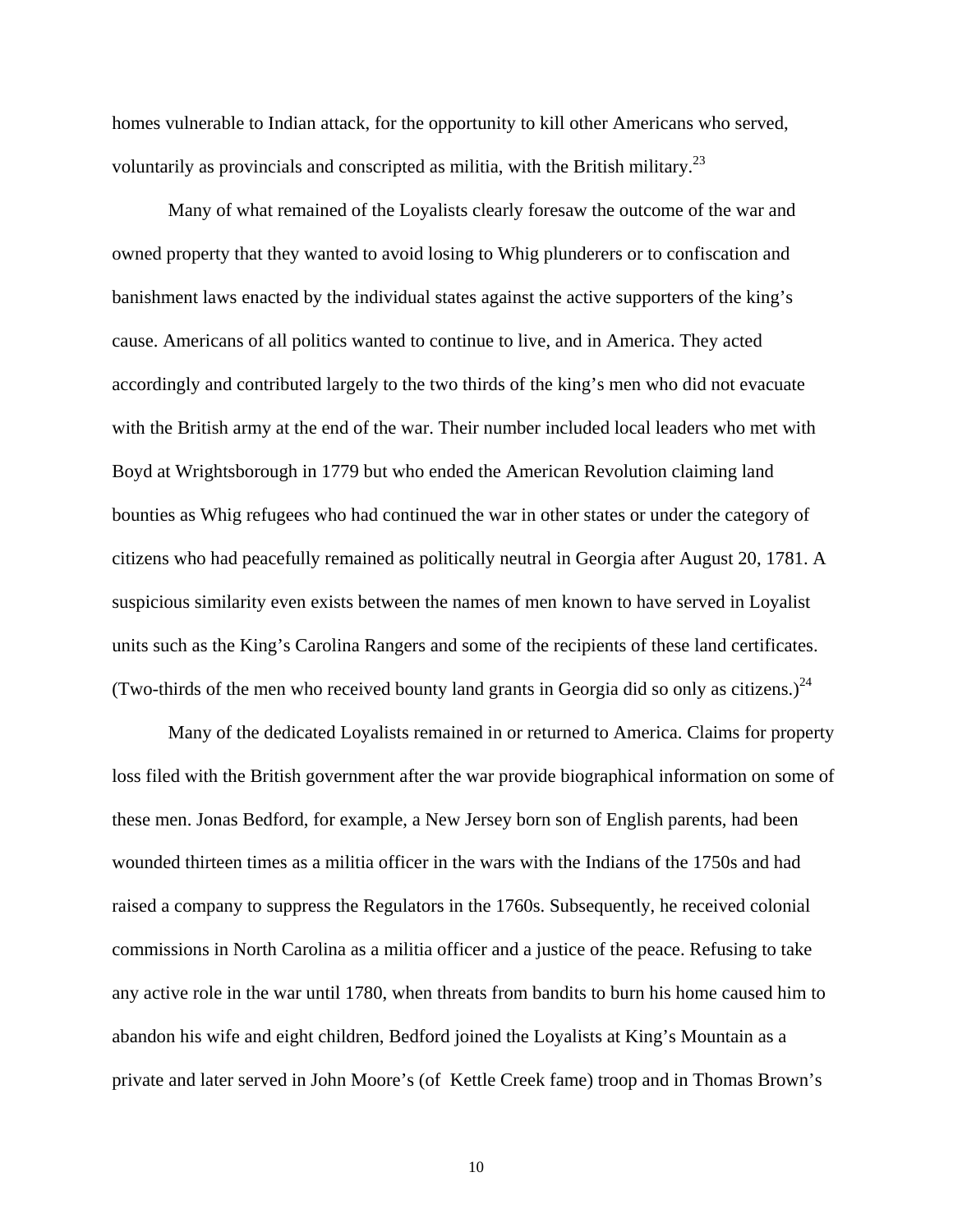King's Carolina Rangers. He narrowly escaped execution by vengeful Whigs during the war and would eventually refugee to Georgia, East Florida, and England. Nonetheless, in 1823, he died as a man of property at his home in backcountry North Carolina.<sup>25</sup> Even the notorious South Carolina Tory raider Daniel McGirth remained in Georgia after the war, usually as a free man, until his death in 1804. Prominent North Carolina Loyalist John Hamilton lived in Norfolk, Virginia, as British consul from 1790 until the opening of the War of 1812. His past did not prevent his having prominent Americans such as Stephen Decatur as friends. At least one Loyalist community remained in Abbeville District, South Carolina, after the war. Its members moved onto Indian lands to found the "New Britain" community, in what would eventually become Tennessee, in 1806. Despite their community's past, they were led by a man named George Washington Morgan.<sup>26</sup> Many Loyalists, including survivors of Kettle Creek, succeeded so well at staying in the United States that they and their descendants helped to create the country. Modern descendants of these families often come to mistakenly remember their Revolutionary War ancestors as Whigs, an understandable mistake considering the drastic changes in political control during the war. $27$ 

## III

Why did the majority of the backcountry population join the resistance to British rule? Frontiersmen, like the Over the Mountain men at King's Mountain left few expressions of their ideals but political issues affecting backcountry residents do surface by implication. During the French and Indian Wars, Great Britain had made allies of the Americans but especially the frontiersmen. With the peace that followed, however, that relationship, as with America as a whole, deviated between mutual indifference and that of master and fractious subjects.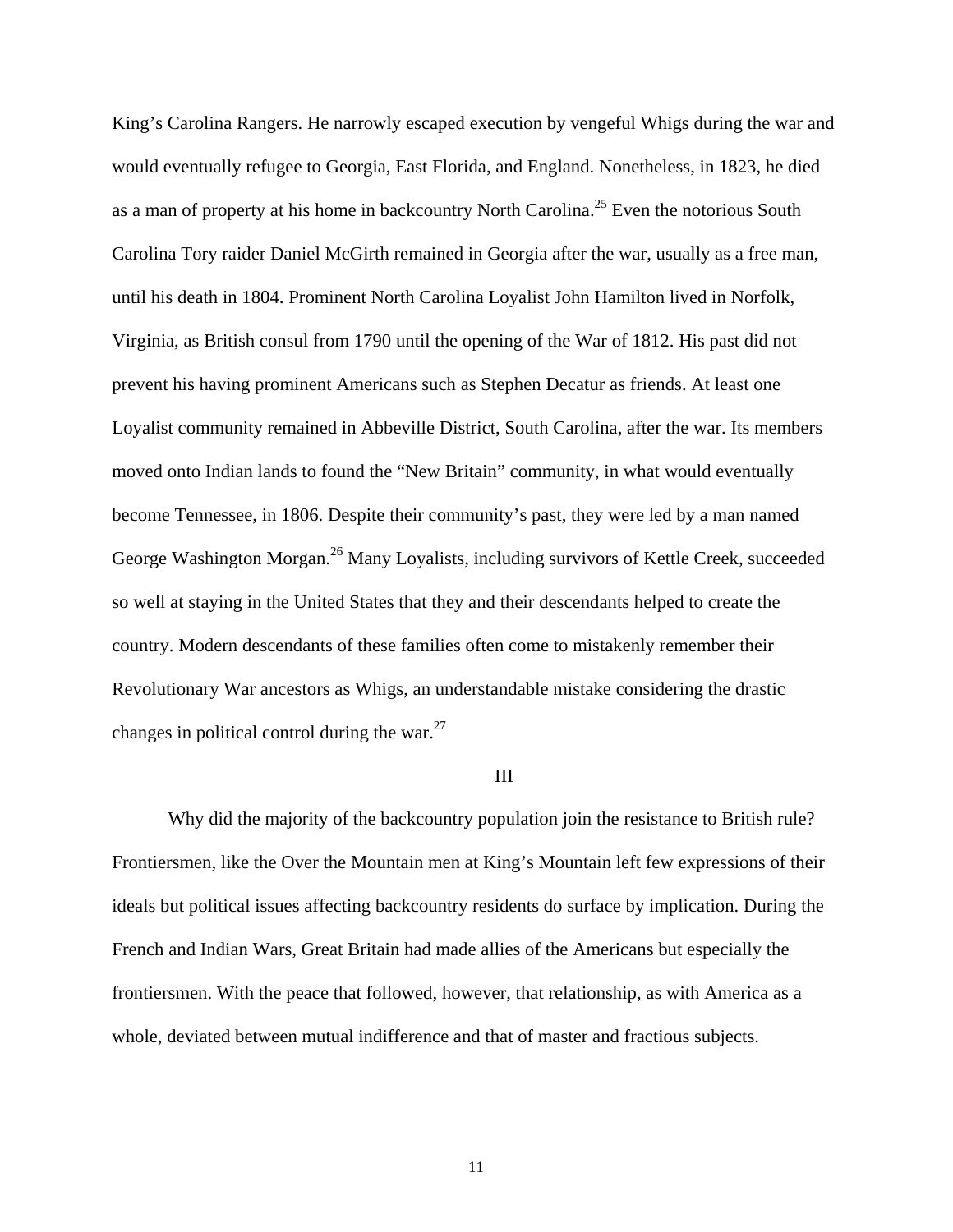More conflict existed within the colonies than angry expressed at Great Britain, such as the between the backcountry and the coastal elite in the Regulator Rebellions. In North Carolina, from 1764 to 1771, as many as 6,000 frontiersmen rose up against corrupt local governments that belonged to the coastal elite.<sup>28</sup> South Carolina's conflict (1767-1771) involved vigilante communities suppressing bands of thieves and pressuring the colonial government to establish and finance rule of law on the frontier. (Although two thirds or more of the total population of South Carolina lived in the backcountry, the low country port of Charleston had the colony's only court and local government.)<sup>[29](#page-65-25)</sup>

The Whigs addressed such needs for local government in their efforts to win over the frontiersmen. In the Kettle Creek area and elsewhere on the Georgia frontier, for example, political districts were set up, each of which had a local governing committee, court, and military company. In 1777, that part of frontier Georgia became Wilkes County, with locally elected political representation and government officials. John Dooly served as the county's first sheriff. For these southern frontiersmen, the end of the war would result in acquisition of more lands, defeat of the Indians, expansion of slavery, and the type of local government and civil authority sought by the Regulators. Pickens, Dooly, and Clarke would become notables. Georgia would name counties for all three and Pickens had counties named for him in three states. Their sons would have important political careers, in new county seats and state capitals established after the war on what often had been Indian territories during the Revolution. As if to memorialize the changes that began during and continued after the war, the settlers around Kettle Creek established a Presbyterian church just north of the battlefield, which they named "Liberty."<sup>[30](#page-65-20)</sup>

In any revolution, controlling the government, newspapers, and ministry proves a great boon in gaining recruits, silencing opposition, and controlling those individuals who lack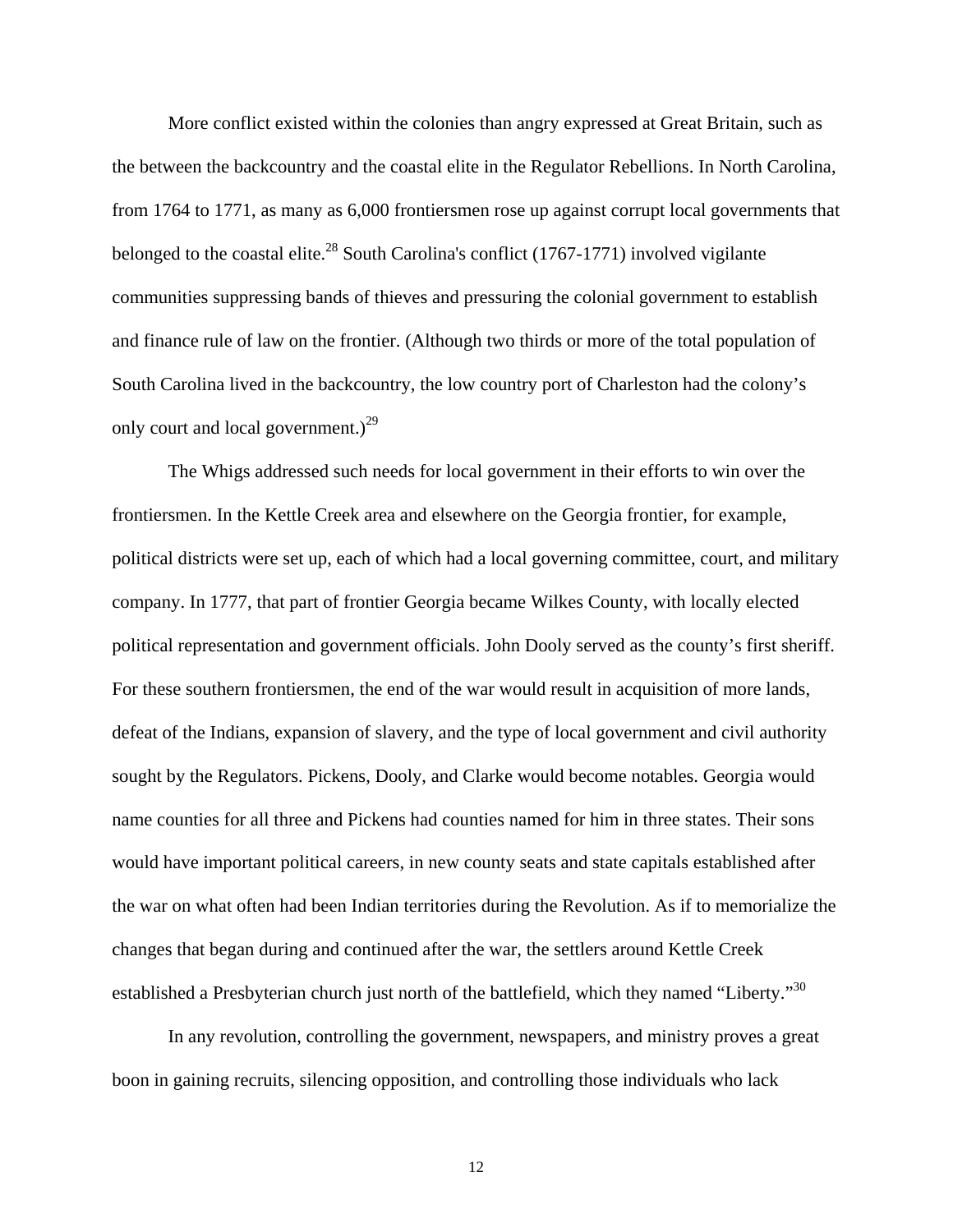commitment to either cause.<sup>31</sup> With the changes in government during the war, few men could have been classed as Loyalist or Whig for all of 1775 to 1783. For example, the thousands of South Carolina frontiersmen marched for the king's cause in 1775 when that colony's traditional colonial government stood in ambiance but they often then became Whig militia over the years that followed under the new order. The centralization of the old colonial governments in coastal capitals aided the revolutionaries, largely people tied to issues such as trade and taxes. The rebels, however, also effectively used propaganda, persecution, and promotion to win over such men as merchants, millers, and blacksmiths, local leaders who could be powerful influences on their neighbors. The revolutionaries even initially reached out to such prominent Loyalists as Moses Kirkland, John Thomas, Daniel McGirth, Thomas Waters, and others. Important men who did not actively work against the Revolution, like Jonas Bedford, were, at least initially, allowed to remain at undisturbed. $32$ 

By then, the average frontiersmen could see the revolution as being a Regulator like struggle between their local interests and outside government interests and the British army not as an ally but as a foreign invader. Loyalist partisans could win some victories, as they had in Campbell's wake in 1779, but the British army could never have found peace long enough to have made their militia a credible military force. These same men, for example, found themselves compelled to serve in the Loyalist militia after the British army overran Georgia and South Carolina in 1780 and replaced the state governments as the overall authority.<sup>33</sup> Many of the people of Wilkes County who had fought under John Dooly in the Whig militia at Kettle Creek, for example, would consequently find themselves among the some 250 members of the resurrected colonial militia under Colonel Thomas Waters at the later battle of Hammond's Store, South Carolina in 1781. There 150 of these former Georgia Whigs died as "Loyalists"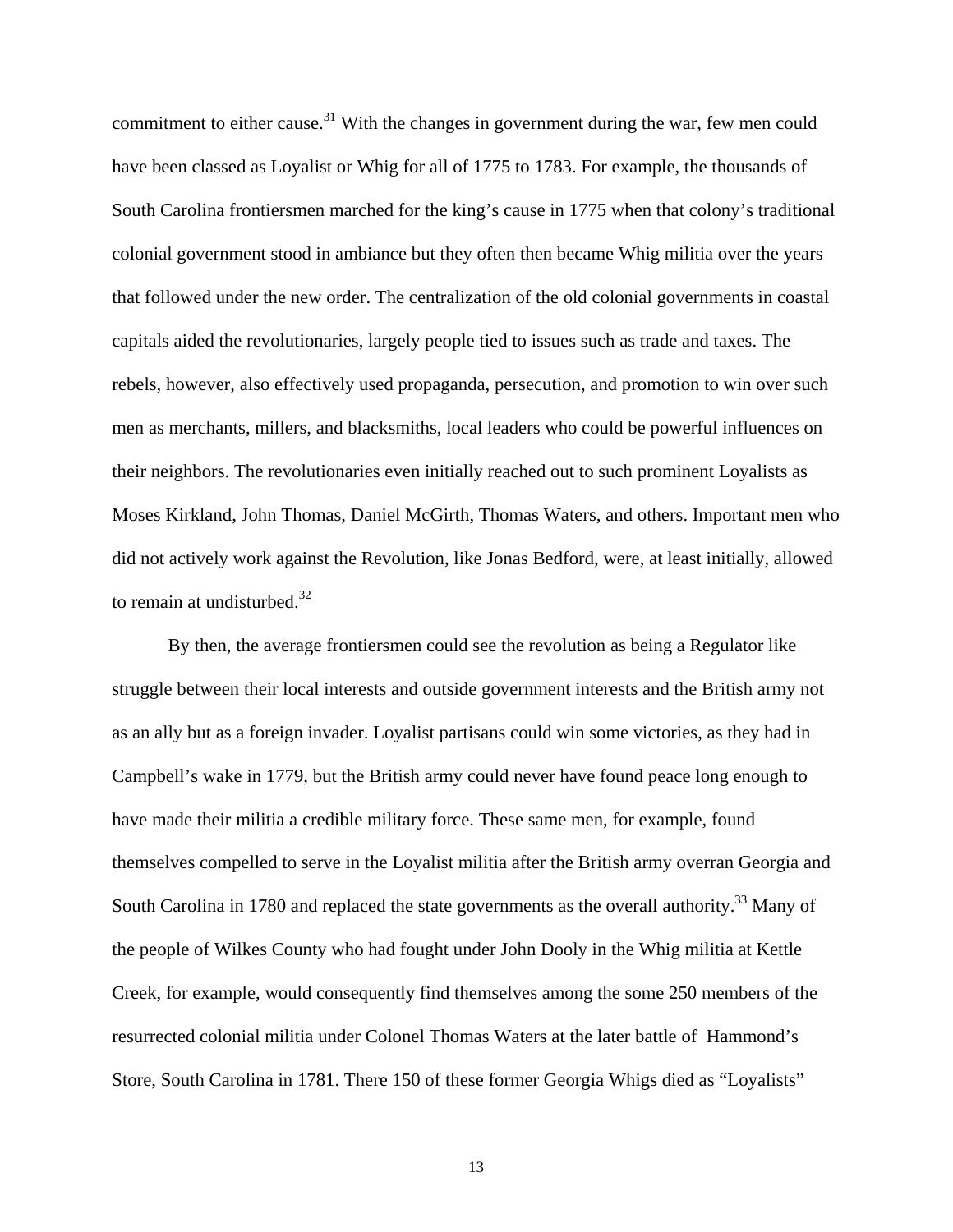near the Raeburn Creek homes of the same South Carolinians whom they had previously defeated, in the much less bloody but much more famous engagement at Kettle Creek in Georgia. Even the formal provincial units in the South had to disobey orders and enlist prisoners of war to fill their ranks as they steadily declined in numbers from an inability to replace casualties and deserters.[34](#page-65-20)

Aside from local control and political representation, the Whigs also addressed backcountry concerns about the Indians. Even before the war began, the backcountry had moved economically from what historian Margaret Ellen Newell described as dependency to independence, a change that she attributes to bringing about the American Revolution in New England, $35$  except over the issue of Indians. When the Cherokees attacked the frontier in 1776, with or without British support, southerners launched multi-state, coordinated expeditions that devastated the villages in that nation and in which all three of the principal militia commanders at Kettle Creek served. Many of the frontiersmen who joined in that campaign would remain in the rebel camp. Whether British Indian agent John Stuart primarily tried to keep the peace or organize Indians for war as the king's allies remains a matter for debate but white frontiersmen, by 1776, saw the king not as a needed protector from the Indians but as encouraging these most feared enemies to war on the backcountry. Settlers in Wilkes County, but especially the families of the Kettle Creek-Wrightsborough area suffered Indian raids in 1774 and then every year from 1776 to the end of the American Revolution because of its proximity to the major Creek Indian trading path. Seven months before the battle of Kettle Creek, the South Carolina militiamen who would fight there had also come to the aid of Colonel John Dooly and his Wilkes County militiamen against the Indians and they would do so many times in the years to come. A faction in Wilkes County even went so far as to form a political party that sought to make war with the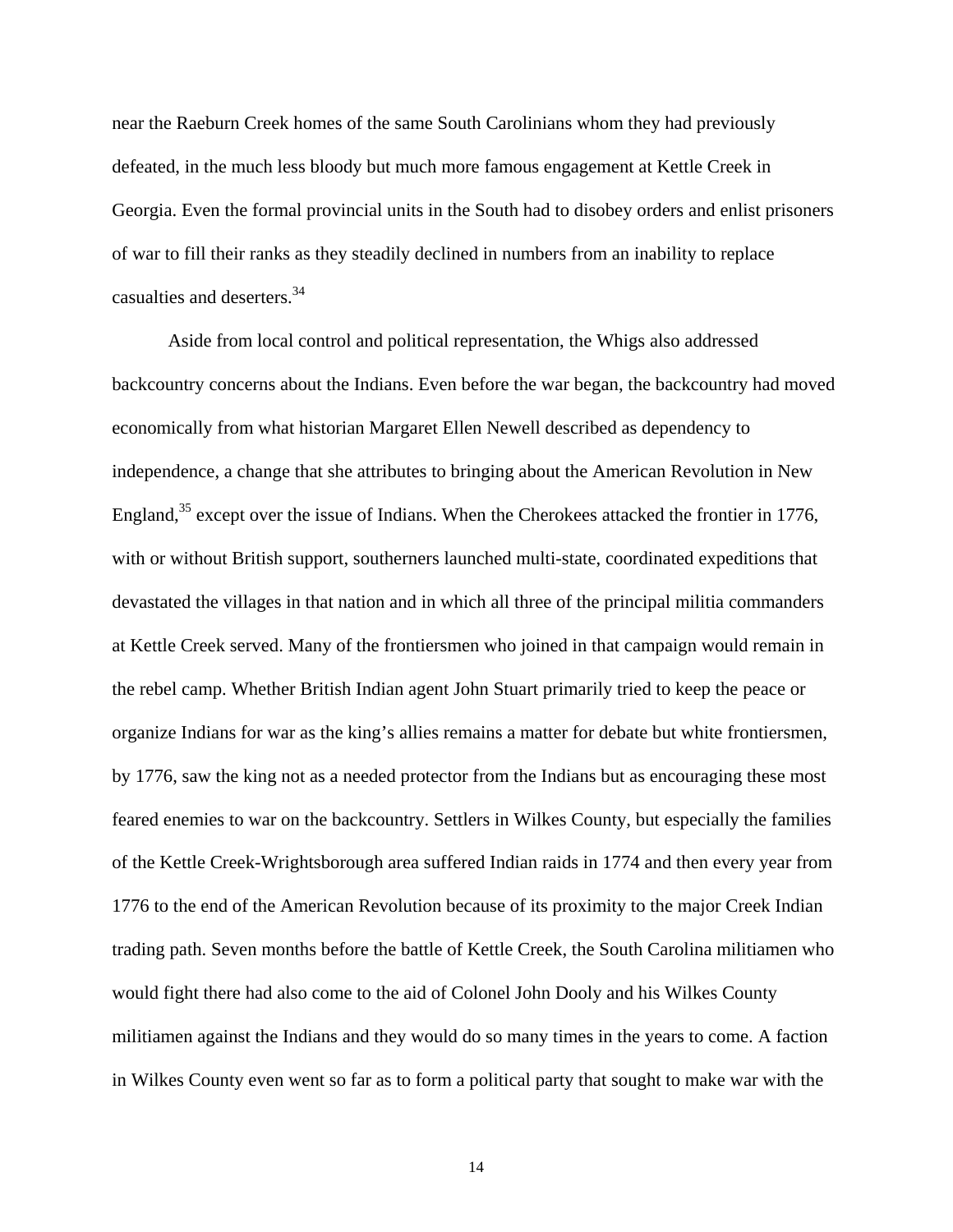neighboring Creeks and end the business of the established white men who traded with the Indians as a means to force a peace while acquiring Creek lands.<sup>[36](#page-65-30)</sup>

This threat had psychological manifestations that went beyond the well-known violent clashes over land, game, cattle, and horses. Even the appearance of the Indian warriors frightened and awed the frontiersmen. By 1774, the Wilkes Countians had fortified their homes, including on Kettle Creek; what must have contributed to a chain of forts that essentially marked the white frontier from Canada to Florida. Georgian Absalom Chappell remembered the efforts made by the backcountry people to protect their lives and property:

By their own voluntary labor the people of each neighborhood, when numerous enough, built what was dignified as a fort, a strong wooden stockade or blockhouse, entrenched, loop-holed, and surmounted with look-outs at the angles. Within this rude extemporized fortress ground enough was enclosed to allow room for huts or tents for the surrounding families when they should take refuge therein—a thing which continually occurred; and, indeed, it was often the case, that the fort became a permanent home for the women and children, while the men spent days in scouring the country, and tilling with their slaves, lands within convenient reach; at night betaking themselves to the stronghold for the society and protection of their families, as well as for their own safety.<sup>[37](#page-65-31)</sup>

Without the protection of a regular standing army, the frontiersmen, in addition to erecting fortifications, organized themselves into militias to defend their settlements. Far from being a mob, they had decades of experience in military organization and discipline. Pickens, for example, kept accounts of the property captured in the battle of Kettle Creek as public property. A formal morning report of Dooly's regiment a few months later showed it to be a sophisticated organization with quartermasters, musicians, boatmen, blacksmiths, cow drivers, butchers, wagon masters, and deputy commissaries.<sup>[38](#page-65-32)</sup>

These militiamen were as committed as they were organized. By the time of the battle of Kettle Creek, Elijah Clarke had been wounded at least twice in the war, fighting Cherokees in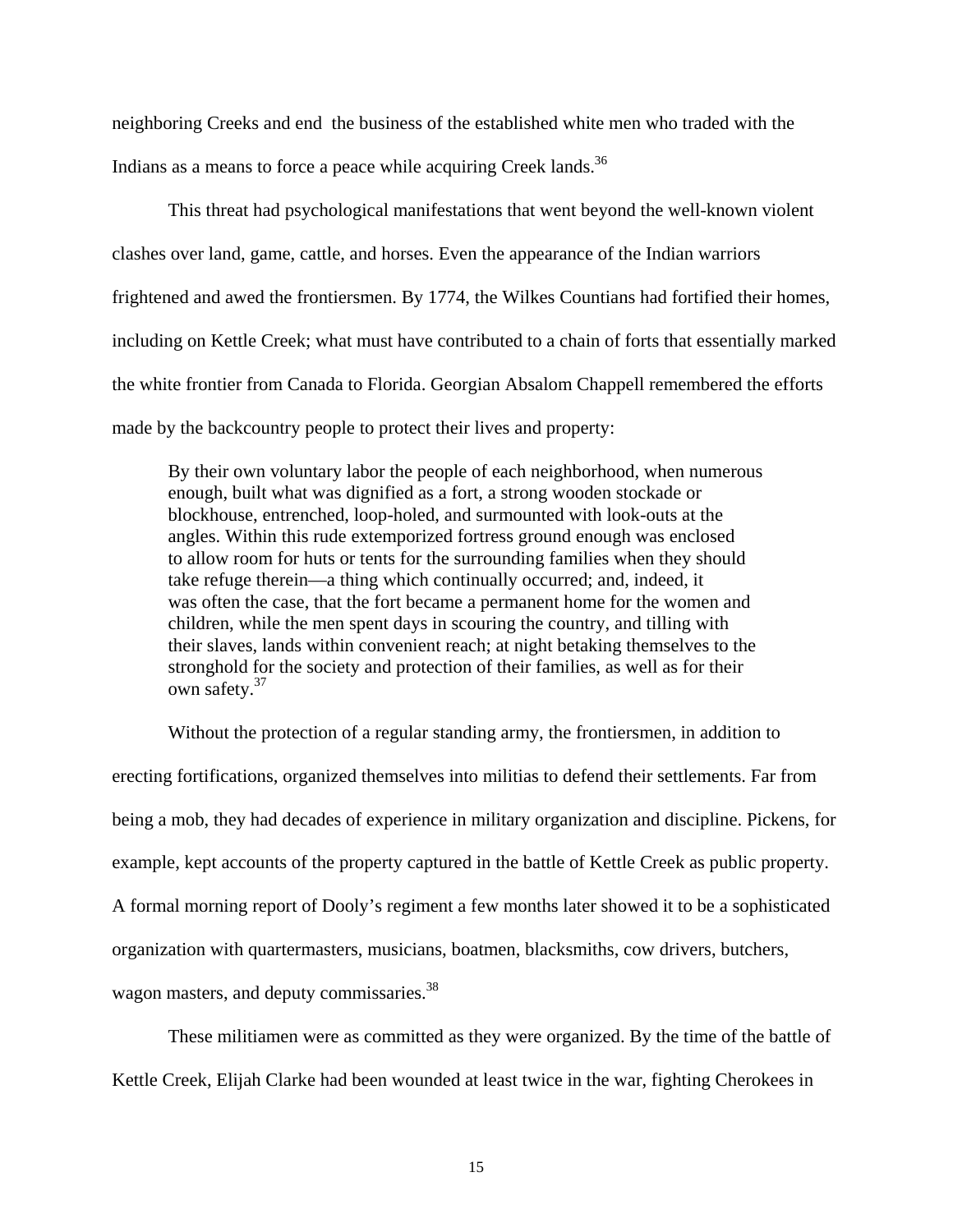Georgia in 1776 and in battle against Loyalist provincials in Florida in 1778. John Dooly lost his brother Thomas, a continental officer, in a battle with the Indians in 1777. Of Kettle Creek, he would write that, as the Loyalists seemed to fire 200 rounds in thirty seconds, only the hand of Providence saved him, Clarke, and Pickens, as they exposed themselves on horseback during the whole fight. Creek. Clarke had a horse shot from under him in the battle but would live to survive more wounds, disease, and other hardships in the war. Dooly would later die at the hands of Loyalists. Pickens eventually spent time, as a prisoner of the British, in the same jail at Ninety Six, South Carolina that had held the condemned Loyalists captured at Kettle Creek.<sup>[39](#page-65-33)</sup>

However dedicated to their cause, such military leaders also meet the Twenty First Century definition of "warlord." They often became more devoted to the interests of their followers than to any nation, much as "leaders" like Boyd followed the aspirations generated by their minority groups of Loyalists. John Sevier, George Rogers Clark, Thomas Sumter, and other Whig military leaders of the Revolution would at least locally conspire against or beyond the greater interests of the country they had sacrificed to found. Elijah Clarke, for example, after the war would lead his followers in private campaigns against Spanish East Florida and in an unsuccessful effort to found an independent republic on the Oconee Indian Frontier.<sup>40</sup>

#### IV

 Why then did anyone risk so much to support the king's cause and find himself hundreds of miles from home, in hostile territory, on Kettle Creek on the morning of February 14, 1779? British Colonel Robert Gray came close to the answer when he wrote of South Carolina consisting of a patchwork of settlements, each fighting for its own respective cause.<sup>41</sup> Aside from the grand ambitions of the British leaders, the events that led to Kettle Creek and its like battles has a lost history found only in understanding the collective consciousness of settlements like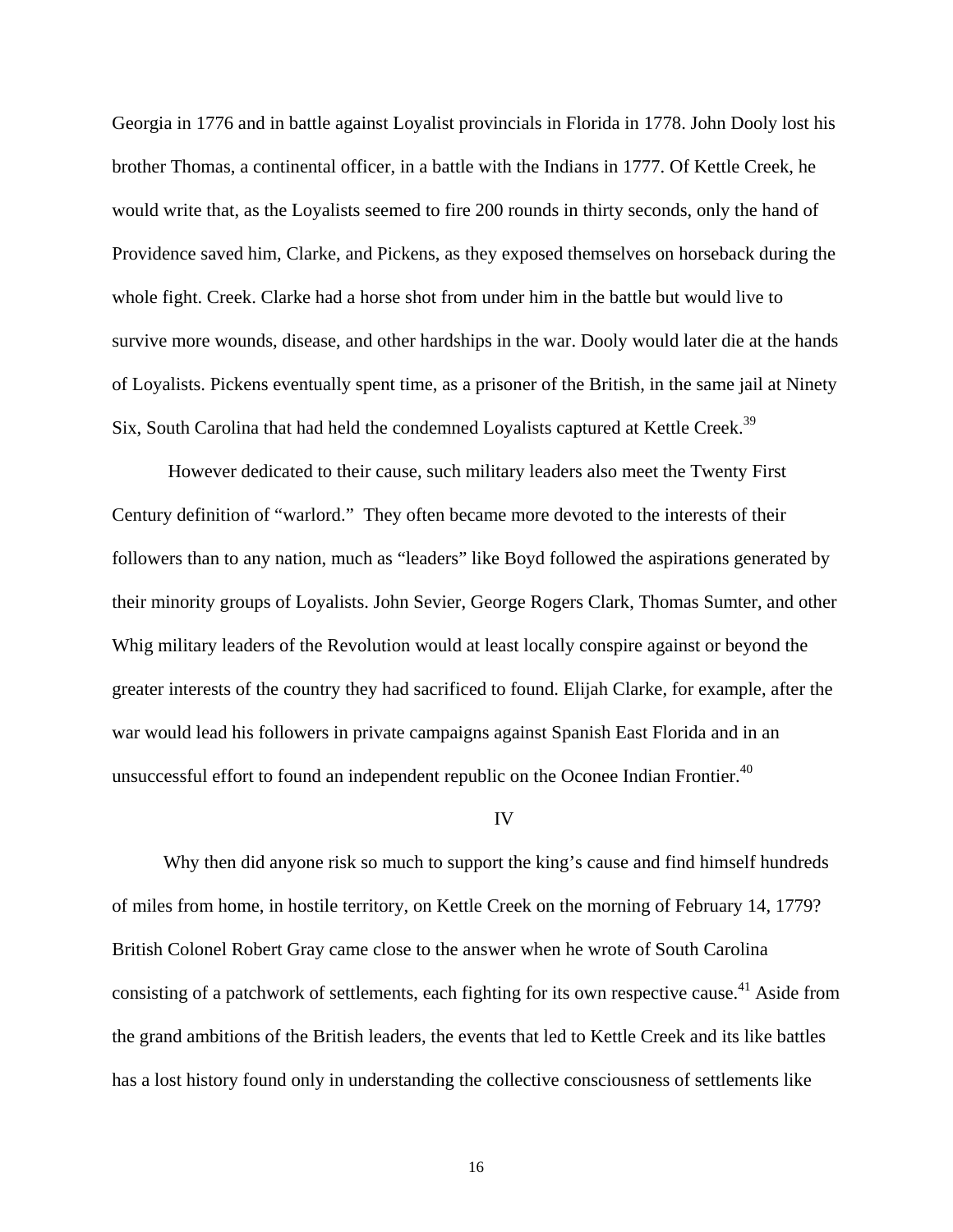Raeburn Creek, South Carolina, and Tryon County, North Carolina, from where most of the Kettle Creek Tories hailed. These communities supported the king from being outside of and in fear of the mainstream colonial society that would become the basis of the Revolutionary movement. They were themselves "rebels" by refusing to abandon their traditional allegiance and the protection of their freedom to choose to have socially divergent interests. These exclusive minority groups saw the distant king as a protector of their interests, rather than as an impediment for their political and economic aspirations. The British government, in a traditional means of social control, enforced toleration of minorities in colonial America. Robert Harvey has argued that the king's government even became the protector of Indians and slaves. Linda Colley has pointed out that, overall, the number of Americans who would leave the new United States for British possessions, almost all of whom qualified as members of minorities, comes to more than five times the number of persons who abandoned France after its revolution, an example of how an empire "so often assumed now to be necessarily racist in operation and ethos, could sometimes be conspicuously poly-ethic in quality and policy, because it had to be.<sup> $1/2$ </sup> As a consequence, such groups of Americans actually feared their neighbors more than they supported the king's cause, thus accounting for why significantly more of these men became refugees than soldiers. By 1779, these less than fully committed "Loyalists" belonged to what historians Wallace Brown and Robert M. Calhoon referred to as clusters of "cultural minorities," settlements of societal fringe groups of what Calhoon identified as religious pacifists, white men who traded with the Indians, unassimilated ethnic minorities, and small farmers: "thousands of previously obscure men" caught "in the machinery of internal security."[43 T](#page-65-35)he dangers inherent to and the sparseness of the frontier population encouraged the creation of these societal islands. Colonial governments sometimes created such communities by setting aside reserves for specific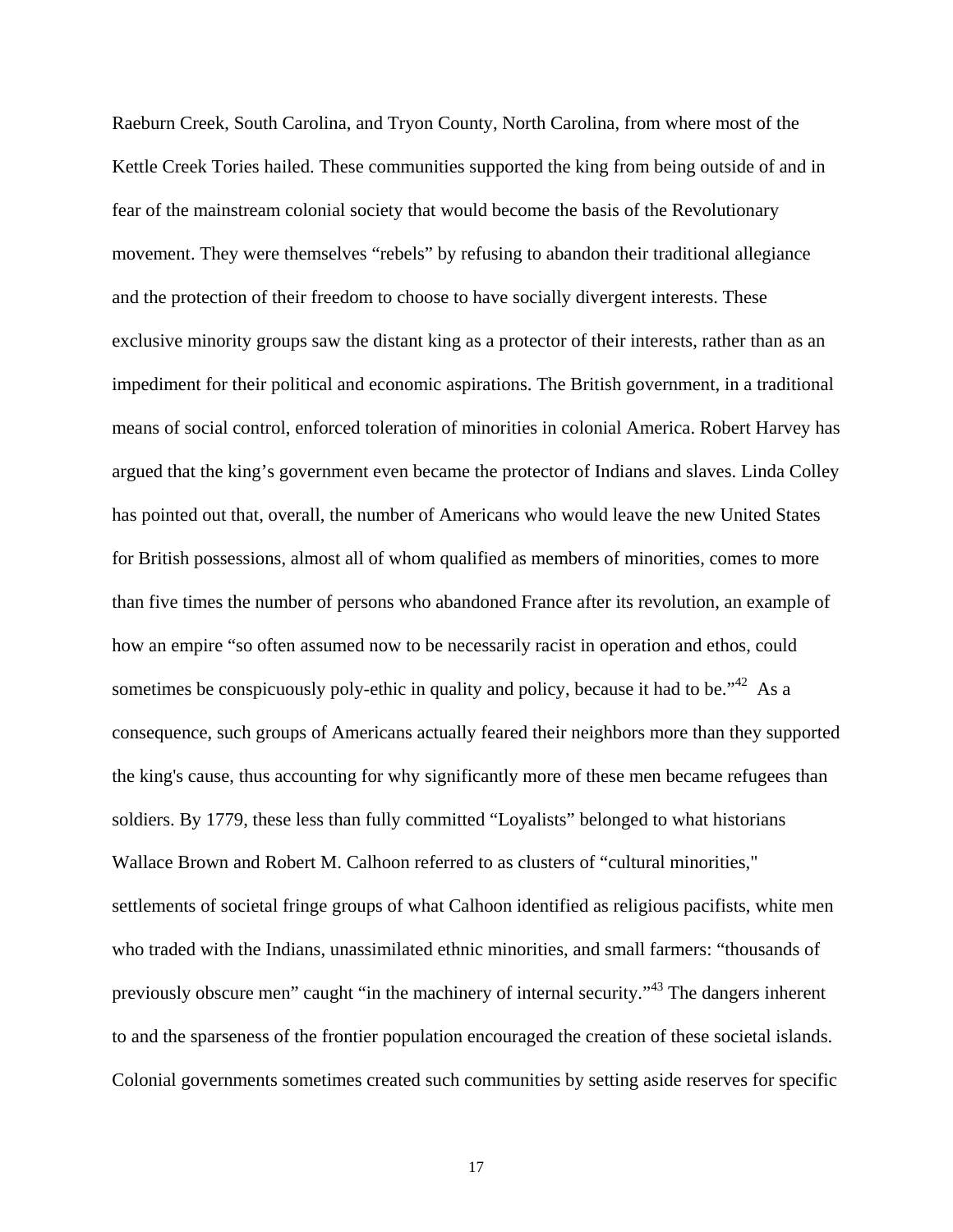ethnic and cultural groups, offering such exclusive areas of common background and social security as inducements to live in the backcountry and on the best lands in the backcountry. Often consist the population of these settlements consisted largely of pro-British immigrant families of significantly different religions and/or attitudes than the much greater numbers of their American born neighbors. The Whigs, however, would use prejudice against minorities as still another tool to gain support in the backcountry.<sup>[44](#page-65-36)</sup>

Oppression of minority communities has a long tradition in American history, from the persecution of Quakers in early New England and Virginia to squelching opposition to popular foreign policy in the Twentieth and Twenty-first centuries. In the South, the pro-Confederate majority took actions against opposition communities in the 1860s and even labeled persons involved in such local resistance by the Revolutionary War term "Tories." Long before the Revolution, the British colonies had internal conflicts that turned violent and which contributed to the group conflict of the war such as the previously mentioned Regulator rebellions. Most of the Regulator leaders would eventually become Whigs but otherwise the social complexities of those two different struggles defy clear attempts at collating Regulator loyalties with the American Revolution. Historian Jack Greene saw these struggles as part of the ambitions of the frontier majority for "improvements" that included a hierarchical social structure which would allow for unrestricted commercialization and exploitation of slaves, Indians, and other minorities. These goals could conflict with the ideals and traditions of the minority ethnocentric settlements on the frontier and who, in some instances, have been among the oppressed and exploited. Some members of these minority communities did serve in the Regulator struggles to protect the interests of their own settlements and enough of the rank and file North Carolina Regulators did become Loyalists who saw the later Revolution as a continuation of their struggle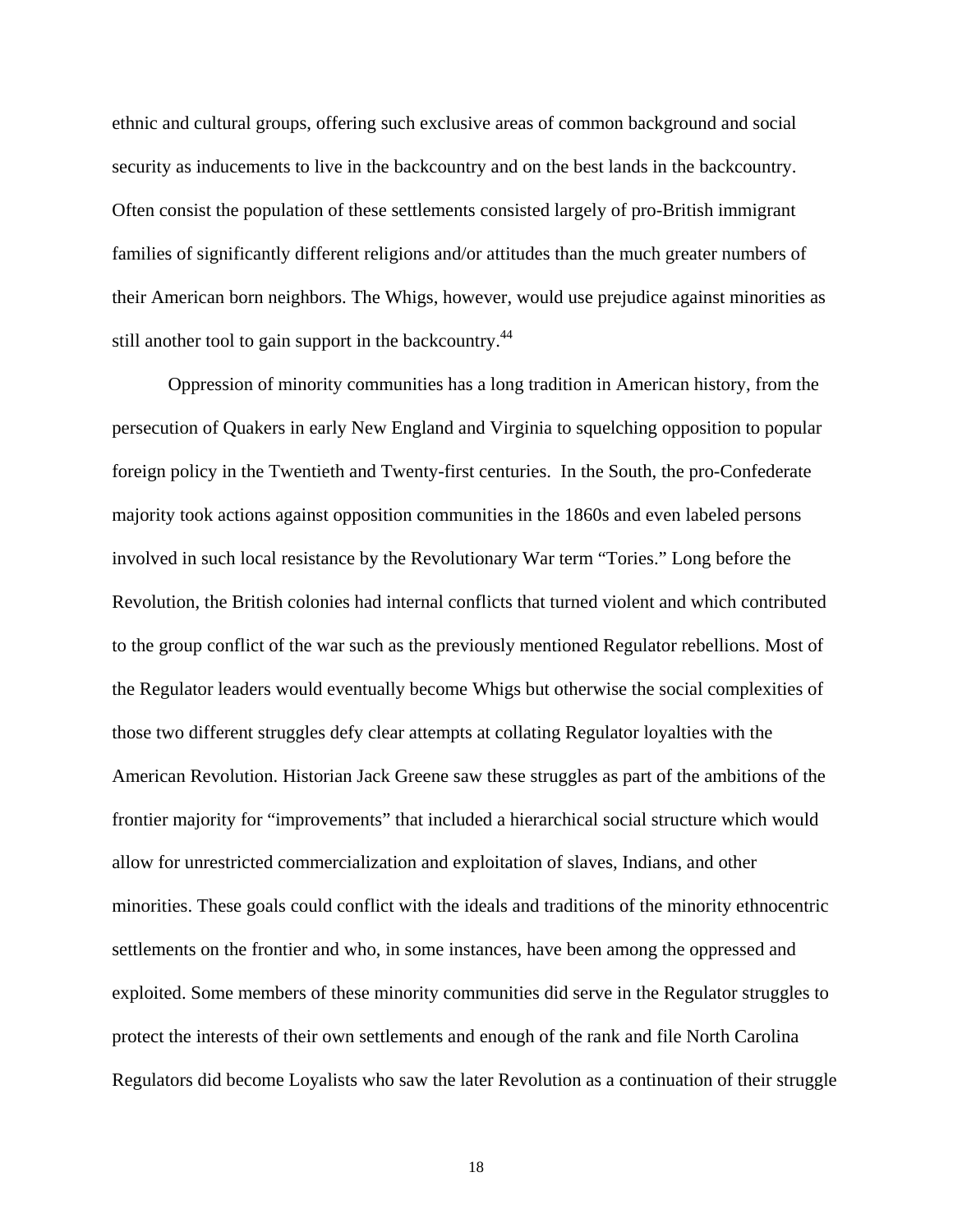against domination by the coastal elite. In North Carolina, one early definition of the word "Regulator" meant anyone in the backcountry not supporting the Revolution.<sup>[45](#page-65-37)</sup>

Herman Husband inspired these communities and often served as a unifying thread between them. He had studied the political writings of Benjamin Franklin and the methods used in the resistance to the Stamp Act. His activism went beyond leadership roles in three rebellions in this world to a journey through all religions he encountered. Husband, for example, became the spokesman, spiritual leader, and moral conscience of the North Carolina Regulators in the 1760s. For his role in that political dissention, his North Carolina Quaker meeting disowned him. Within this resistance movement that Husband inspired, however, historian Marjoleine Kars found that a nucleus of discontent seeded among independent, highly moralistic, closed groups drawn largely from the Quakers and the Baptists. Such congregations must have already appeared as fanatical, if not heretical, cults to mainstream old school Presbyterians like Andrew Pickens, a church elder, and to the traditional Anglicans. Raeburn Creek's Quakers, the Bush River Meeting, were often former members of Husband's Cane Creek Meeting including the parents of James Lindley, a man later hanged after his capture at the battle of Kettle Creek. This meeting had unspecified difficulties in meeting the standards required for recognition by the North Carolina Yearly Meeting for the South.<sup>46</sup> Following the dispersal of the North Carolina Regulators by the colonial militia, its Baptist members would refugee to Raeburn Creek and became active in its church. They likely contributed to what one visitor mentioned, without further explanation, as that congregation's "peculiarities." The Whig Gazette of the State of South Carolina likely referred to such men people when it described the Kettle Creek Loyalists as deluded by Boyd and by a number of persons who came among them from North Carolina on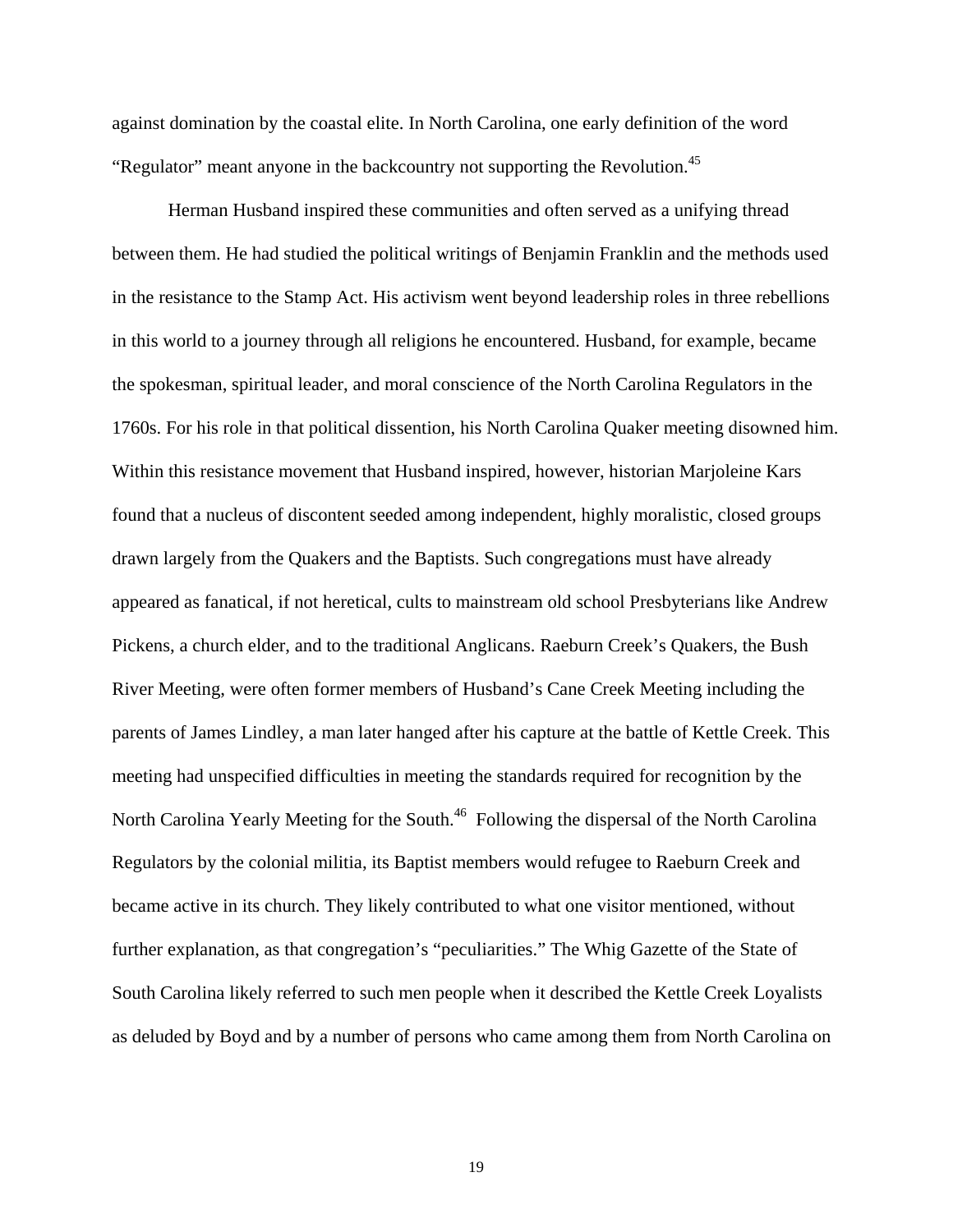a variety of pretences. David Fanning, the famed Loyalist partisan from this settlement, would recruit whole regiments from Husband's Regulators who had remained in North Carolina.<sup>47</sup>

 Details about these people of Raeburn Creek document that they lived as a political culture outside of the mainstream as a prime example of the insular colonial and Tory community. The residents included white men with Indian ties, called "white savages" by mainstream frontiersmen who feared them more than any other threat on the frontier. Loyalist leaders, like many of their followers, often had either British nativity or, at the least, births outside of the southern frontier. (Many Whig leaders were also born in Europe but few, if any, Whig communities consisted largely of European immigrants.) Clarke in North Carolina, Dooly in Virginia, Pickens in South Carolina, and many other rebel leaders, by contrast, had spent all, or almost all of their lives on the American frontier. Boyd, however, reportedly hailed from Ireland, as did William Cunningham and some of the other Kettle Creek Loyalists. Joseph Cartwright described Aquilla Hall, as "one Campbell," likely a descriptive term for a Tory Scotsman.<sup>[48](#page-65-39)</sup>

Raeburn Creek became a center of Loyalist activity.<sup>49</sup> Moses Kirkland, one of the major architects of the southern strategy lived there, at least during the Regulator years. The Cunningham brothers, prominent among the king's friends in South Carolina, held leadership roles in this community, as did their cousin, the famous partisan William "Bloody Bill" Cunningham. On, or near, Raeburn Creek lived a James and a John Boyd, as well as Aquilla Hall, James Lindley (father of Hall's son-in-law), Samuel Clegg (a likely relation to Boyd), and other prominent men later at Kettle Creek. In 1775-1776, the area served as a rallying point for the Whig effort to suppress the frontier Loyalists. David Fanning led men from there to aid the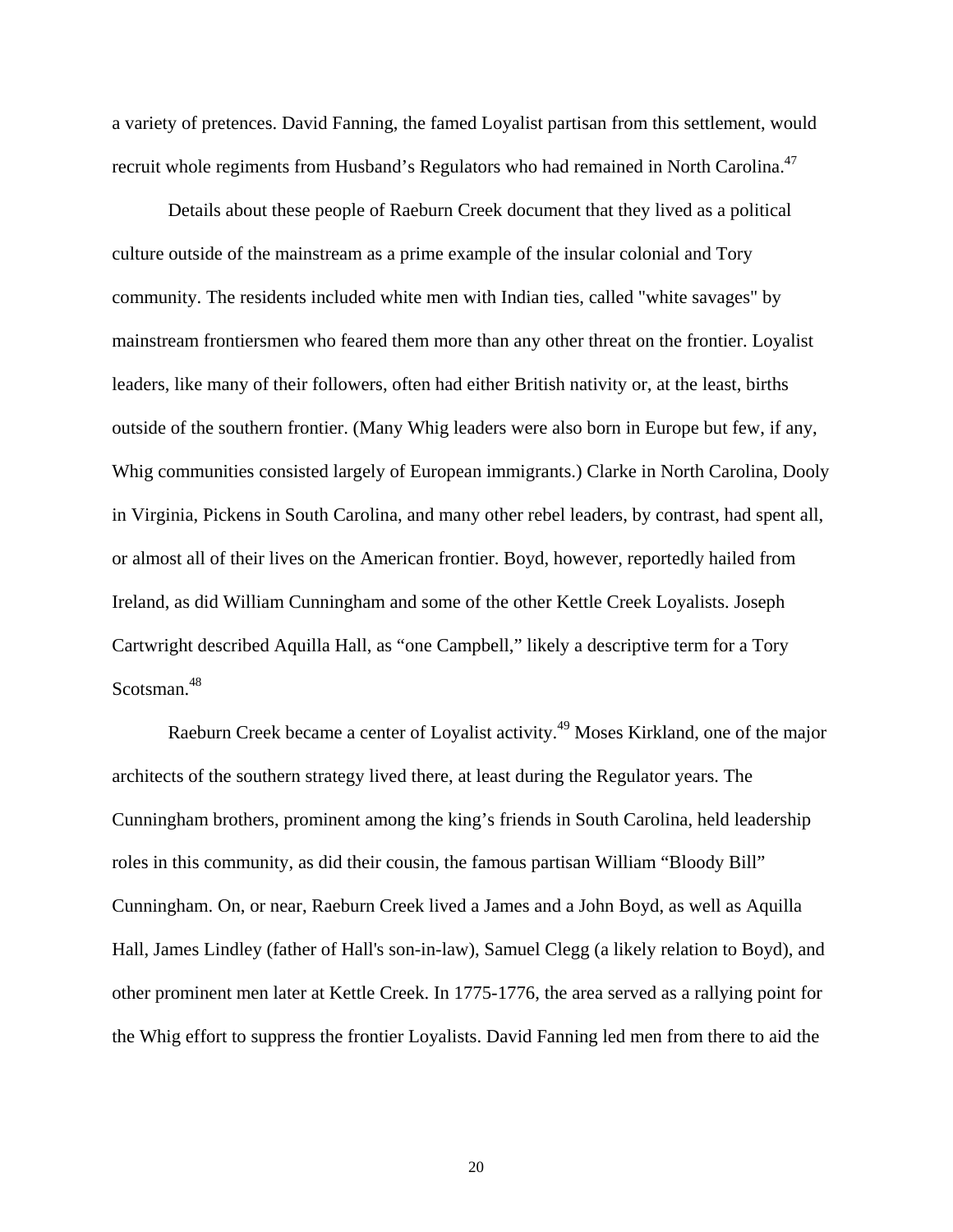Cherokees in their frontier raids in 1776 and in attacks in the Savannah River area to divert a Whig invasion of British East Florida in  $1778$ <sup>[50](#page-65-41)</sup>

The Kettle Creek Loyalists came from settlements on Raeburn Creek, South Carolina and from Tryon County, North Carolina, that had Herman Husband as an inspiration but they camped at Kettle Creek en route, to sympathizers in the nearby Wrightsborough Quaker community that also had ties to Husband. Joseph Maddock and other future leaders of that community had moved from today's Delaware to Orange County, North Carolina in the 1750s but they never completely assimilated into their new meeting. In a dispute over the disowning of a certain female member, Joseph Maddock and other later Wrightsborough leaders risked disownment by supporting the radical Herman Husband's views in this matter. Husband's Regulators also met at Maddock's mill. [51](#page-65-42)

During those troubles, Maddock created the isolated Wrightsborough community in faroff Georgia around his core following, although this isolated meeting also drew Friends from many colonies. He named it for the settlement's patron, royal governor Sir James Wright. With their prohibition on owning slaves, Quakers must have been a radical minority anywhere on the southern frontier. Up-and-coming men of means, and slave owners, like Andrew Pickens and John Dooly, had little fear of abolitionists, although groups to end slavery in the colonies existed in Great Britain. Mainstream frontiersmen, however, saw slavery as such a means of economic advancement that militiamen wanted African-American and even Indian prisoners treated as spoils of war. Even that early, slave owners must have had concerns about the potential threat to slavery by opposition groups. Contrary to the traditional Quaker principles of pacifism, Maddock quietly allowed men without his faith's principles of non-violence and non-militarism to settle in his "Quaker" township and to erect a fort. He thus created a radical core exclusive ethnic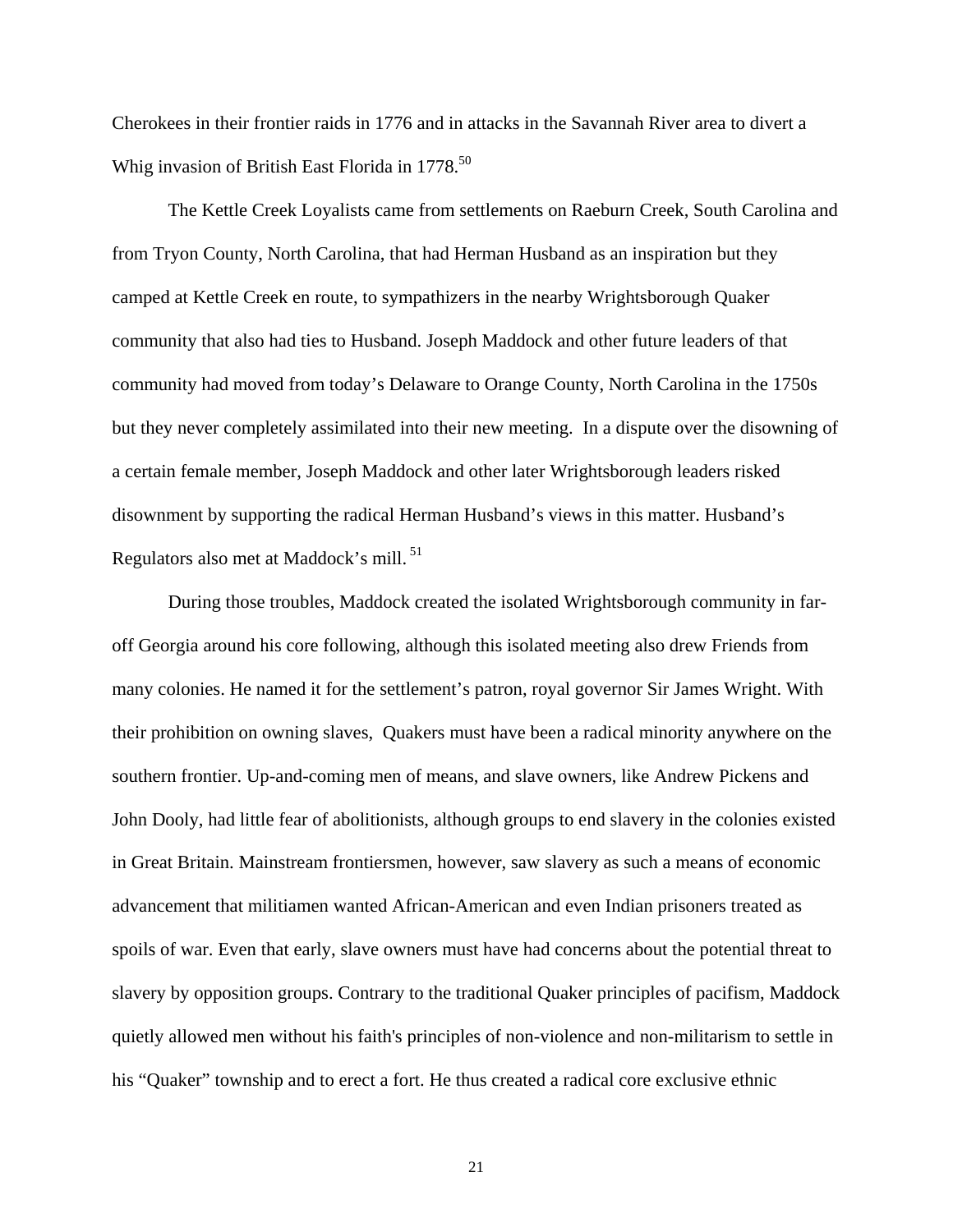community whose radical politics could influence a significantly larger, militant surrounding population.[52](#page-65-43)

Wrightsborough had another tie to frontier radicalism. Rather than do battle with the Indians, as the mainstream frontiersmen advocated, the Quakers tried, with difficulty, to coexist peacefully with the nearby natives. Their three town squares had the names of Maddock, McGillivray, and Galphin. Lachlan McGillivray and George Galphin may have used their considerable influence to try to help Wrightsborough to maintain peaceful relations with the Indians. As typical for members of their community, these two British born white men who traded with the Indians each had mixed white/Creek children. Galphin also sired children by white and slave women. During the American Revolution, the pacifist Galphin risked his property and his life to maintain the peace, contrary to the ambitions of some Georgians, as an Indian commissioner for the Continental Congress. South Carolinians also likely remembered that Galphin, with later Loyalist bandit Daniel McGirth, had been a "moderator," one of the backcountry leaders who tried to negotiate a compromise during their Regulator struggles. False rumors survived for generations that he and his racially diverse sons were blood thirsty Loyalist bandits.[53 P](#page-65-44)eople of the backcountry of lesser means who feared Indian attack must have looked with askance at both Galphin's lifestyle and at his huge and thriving speculations in frontier land, timber, livestock, and slavery, as well as the Indian trade. McGillivray's mixed-blood son, Alexander, worked as an agent for the British and would eventually become the great leader of the Creek nation. The white racist frontiersmen thus must have held as suspect, by association, the Wrightsborough Quakers for their very public acknowledgement of most prominent of the white men who traded with the Indians and who openly, cohabited with non-whites.<sup>[54](#page-65-45)</sup>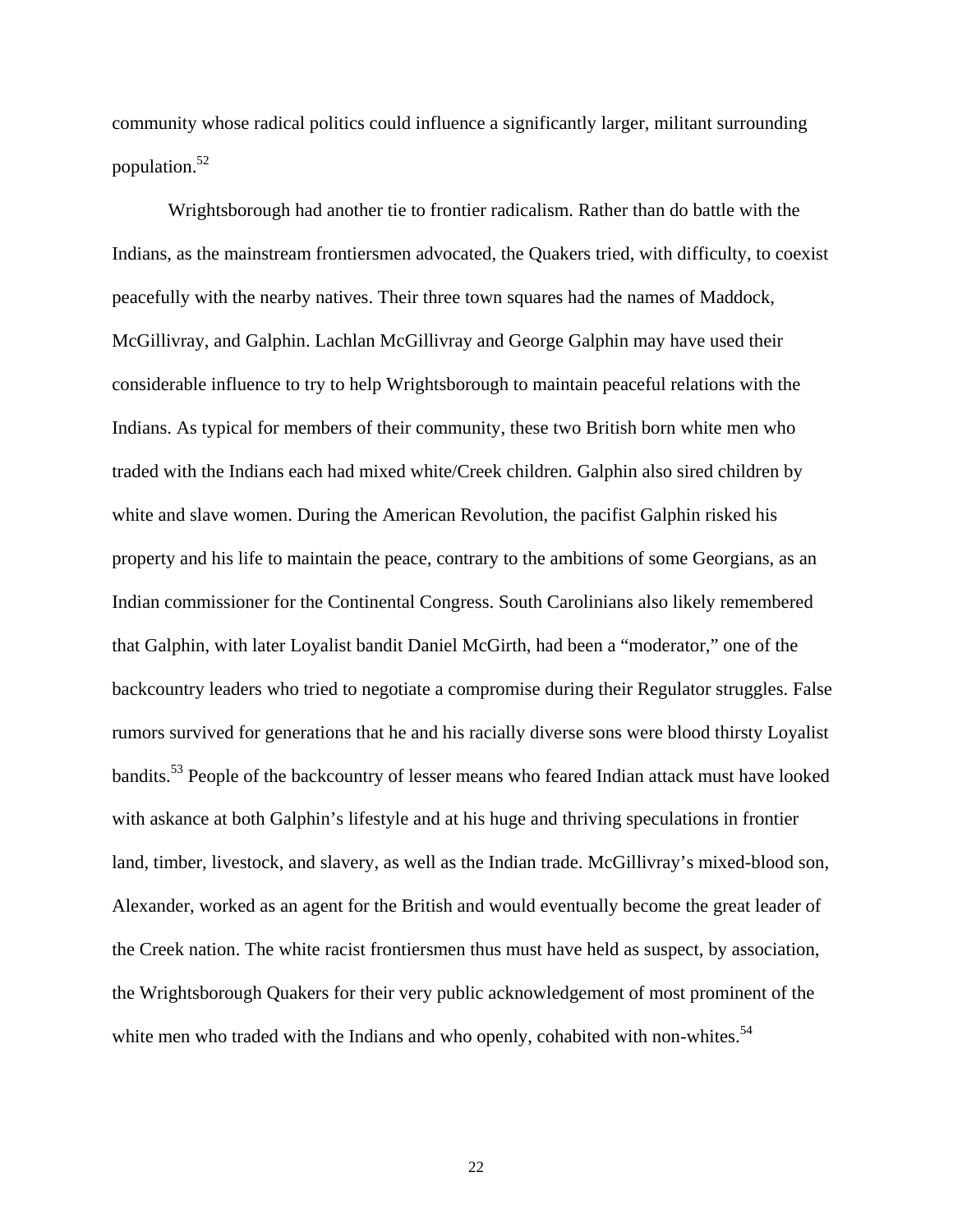Another settlement on Georgia's border with the Indians gained a similar reputation as a Loyalist center and even as a refuge for McGirth's gang. It too supported, through religion, opposition to critical elements of mainstream colonial society. Matthew Moore, apparently an Irish-born member of the Scots-Irish Queensborough Township founded by Galphin and McGillivray, one of Georgia's first Baptist congregations on Big Buckhead Creek in today's Burke and Jenkins counties. Moore, a Loyalist who died during the war, likely rallied his congregation for the king behind the leadership of Henry Sharp, his brother-in-law, a deacon at the church, and a colonial malcontent. The latter rallied his neighbors in support of the king because he found himself in rebellion against colonial society. Georgia juries found him guilty of various violations of the colony's civil law. When a grand jury complained about Sharp trading with the Indians without a license, for example, he received a public lashing. Despite routinely passing hundreds of acres of land on to almost anyone else for little more than the asking, Governor Wright and his council turned down all of Sharp's requests for land grants, likely because of his reputation as a trouble maker.<sup>[55](#page-65-20)</sup>

After 1775, when the mainstream establishment joined the Revolution, Sharp continued resistance against his society in general but under the new circumstances. In 1777, Moore persuaded Sharp to emancipate George Liele so that this slave could begin an African-American Baptist ministry. Moore's congregation had been so inspired by Liele's preaching that they ordained him. As the first black Baptist minister, and with the support of George Galphin, Liele would go on to form at least two congregations on the Savannah River and, later as an evacuee to Jamaica, churches in Jamaica. Georgia law, reflecting the fear that white Georgians had of violent slave revolts, prohibited such assemblages. Rebel authorities, likely because he emancipated Liele, regarded Sharp as so dangerous that they had him imprisoned on a ship to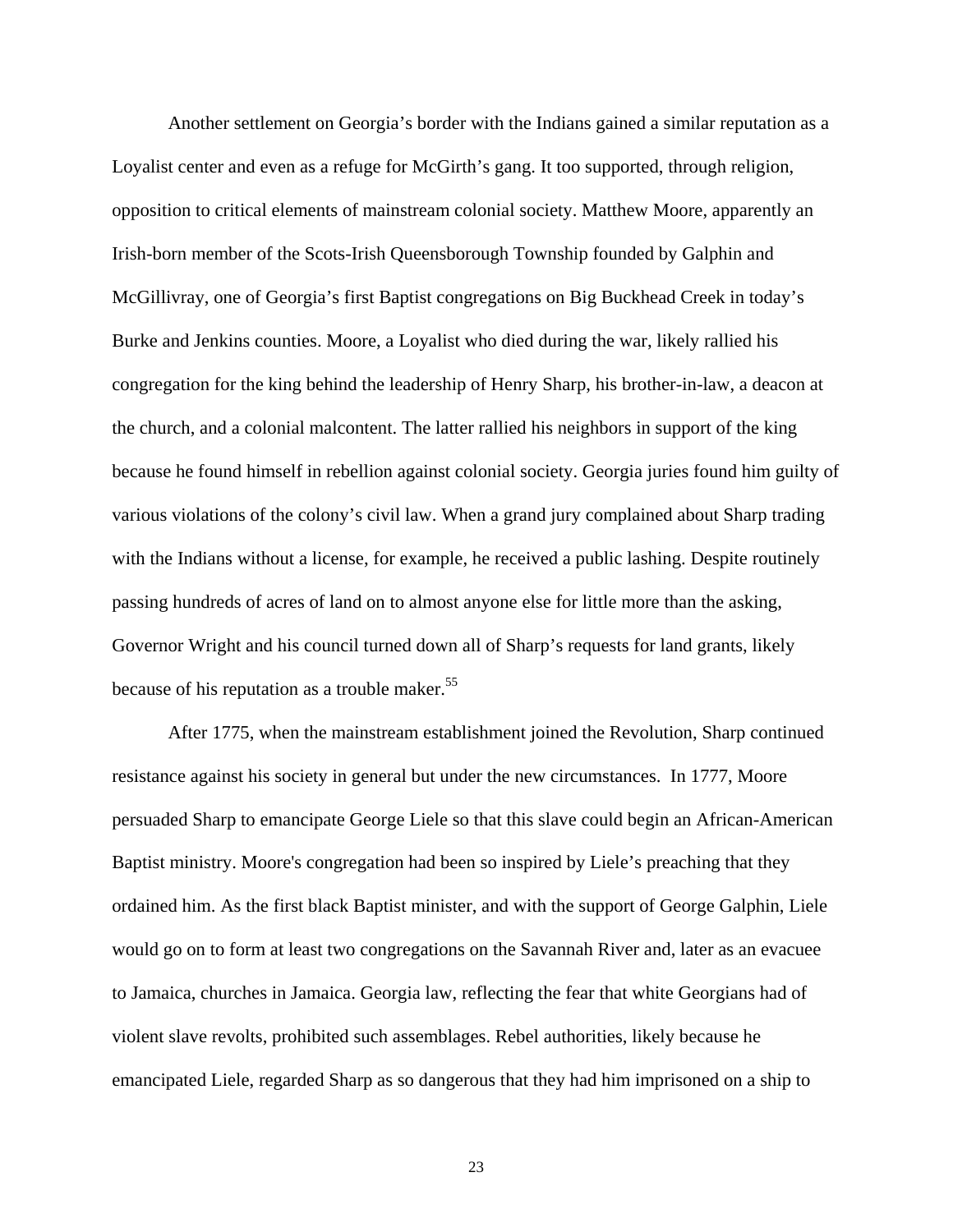prevent his escape or release by court order. Freed at the time of Campbell's capture of Savannah, he led a successful guerilla war against the Whigs until he suffered a mortal wound on March 30, 1779 while fighting alongside Major John Spurgeon, a survivor of Kettle Creek who died in that same battle.<sup>[56](#page-65-43)</sup>

 Many other examples exist of the members of these communities as being true "rebels" of the period. The Highland Scots of North Carolina had been largely royalists in Europe and their American neighbors generally held them in suspicion. With the coming of the Revolution, this mistrust evolved into a violent civil war that culminated in the Whig victory over 1,400 Highlanders and 200 former North Carolina Regulators at the Battle of Moore's Creek Bridge, North Carolina, on February 27, 1776.<sup>57</sup> Backcountry men who banded together to march to British East Florida in 1778, known as "Schoffelites," were said to have descended from French-German Palatines who had settled in South Carolina. The German community of the Broad and Saluda fork in South Carolina was also predominately Loyalist. Historian Peter N. Moore discovered there a community of immigrant poor, ethnically distinct, non-slave holding Loyalists in the Waxhaws community in the Catawba Valley, on the border between North and South Carolina. This Scots-Irish "Blackjack" settlement found itself "suspect, excluded, and vulnerable." It suffered abuse from mainstream neighbors who "crushed dissent and heightened fear and hatred of difference." Like the Irish communities, some of the Germans, the Quakers, and the escaped slaves, the members of this Scots-Irish settlement had been victims of lack of toleration elsewhere, at least as individuals, before finding freedom and liberty on the British colonial frontier. The members of the Blackjack community felt, like many members of the Wrightsborough community, compelled to go to the British camp for protection.<sup>[58](#page-65-47)</sup>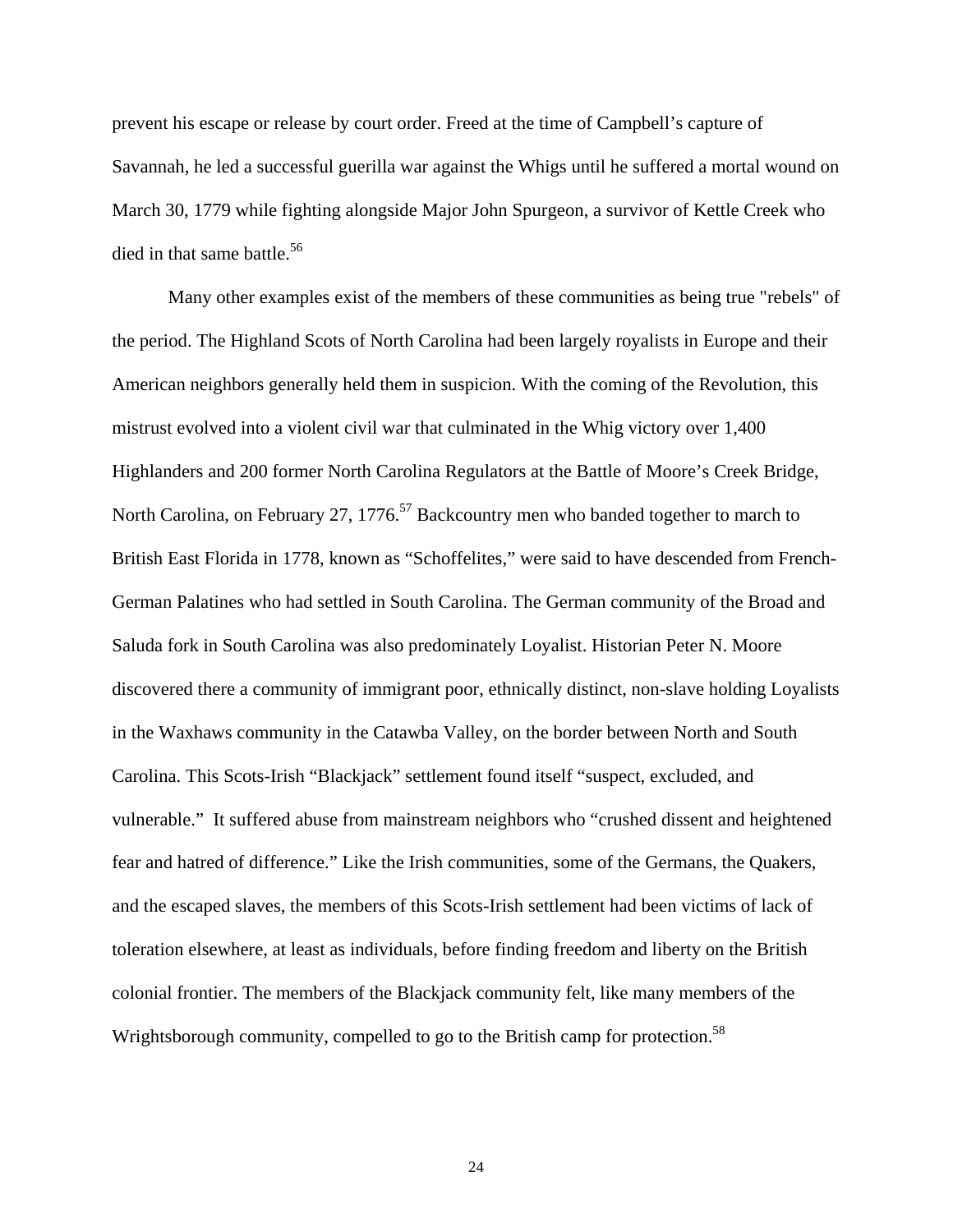During the American Revolution, members of these societal islands found themselves not only viewed as traitors but also as criminals. Even when Cornwallis surrendered at Yorktown, George Washington demanded that the Loyalists still following the king's standard be surrendered to civil authorities rather than receive the status of prisoners of war.<sup>59</sup> The rebels, similarly, claimed that they imprisoned the captured Kettle Creek Loyalists as guilty of civil crimes, some of which had been committed before the war, rather than as traitors. James Cannon, a guard of the prisoners taken at Kettle Creek, claimed in the end that his superiors only hanged the most violent offenders, including James Lindley, Samuel Clegg, and John "Rogue" Anderson.<sup>60</sup> Aquilla Hall, another of the men executed, went to the gallows specifically for a murder, circumstances not given, he had committed in North Carolina and for which he, allegedly, acknowledged the justice of his sentence while on the gallows. <sup>61</sup> John "Rogue" Anderson may have been a notorious pre Revolutionary War thief.<sup>62</sup> At least seven men eventually went to the gallows for their participation in the battle of Kettle Creek.<sup>[63](#page-65-51)</sup>

 Carlisle and other British leaders recommended a strategy to that of laying waste to the settlements of the rebels. British Major Patrick Ferguson suggested offering a confiscated rebel farm to every man who would join in such a campaign as a means of luring to the king's cause property less Europeans who made up so much of the rebel military.<sup>[64](#page-65-52)</sup>

By 1775, many southern Loyalist leaders found that they had the tools, even if not yet the will, for such acts of terrorism. They may have represented the best society in the colonial South but their common recruit who chose to refugee to British East Florida often included bandits, escaped slaves, and white men who lived as the frontiersman's stereotype of the most savage Indians, persons clearly outside of the mainstream of American society. South Carolina's backcountry had become a magnet for such men who lived on society's fringes, from the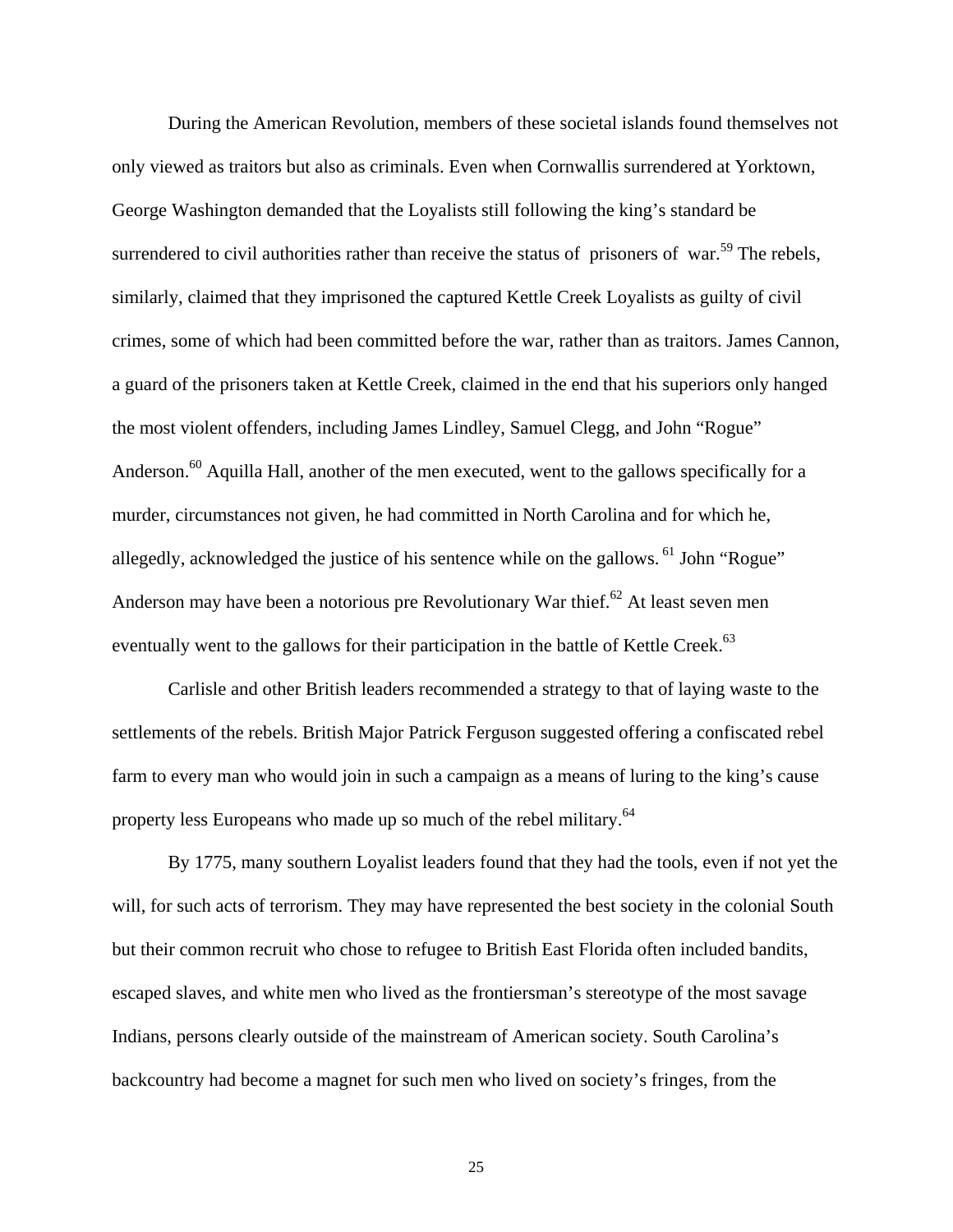opening of the new lands following the Cherokee War of 1759 and the rise of the South Carolina Regulators, frontiersmen who fought to suppress frontier brigands.<sup>65</sup> The general population could identify enough Loyalists with dubious reputations and motivations to, at the least, impute the reputation of the Tories as a whole. In 1778, for example, 250 South Carolinians marched to British East Florida under a Joseph Coffle (or Scoffell), a notorious chicken and horse thief who had opposed the South Carolina Regulators. Southerners had, for years, been labeling frontier bandits as "Schoffelites." Now they applied that term to all South Carolina Loyalists, and also to self emancipated African-Americans.<sup>66</sup> English born Thomas Brown, one of the pre-war up-andcoming men on the frontier, recruited a battalion of young men from Georgia and South Carolina for the king's service that he freely admitted had close associations with the white frontiersmen's traditional Indian enemies. Even some British officers called Brown's men bandits. South Carolina Loyalist Daniel McGirth led a mixed band of white, Indian, and black raiders who used even used rape as a weapon of terror. With an extensive organization that crossed political boundaries and manipulation of the limitations of the legal situation, they can be seen as contributing to the beginnings of organized crime in America.<sup>[67](#page-65-32)</sup>

 Not yet ready to sink to brigandry by 1778, the British government chose instead to appeal to discontented Americans such as the respected Colonel John Thomas of Georgia who suffered imprisonment for trying to join the Schoffelites. Thomas had, with great personal doubts, openly joined the rebellion after the arrival of the news of the battles of Concord and Lexington, only to have decided to return to his original allegiance by 1778.<sup>68</sup> The southern strategy counted upon recruiting thousands of such Americans and well known brigands worked against efforts to win hearts and minds.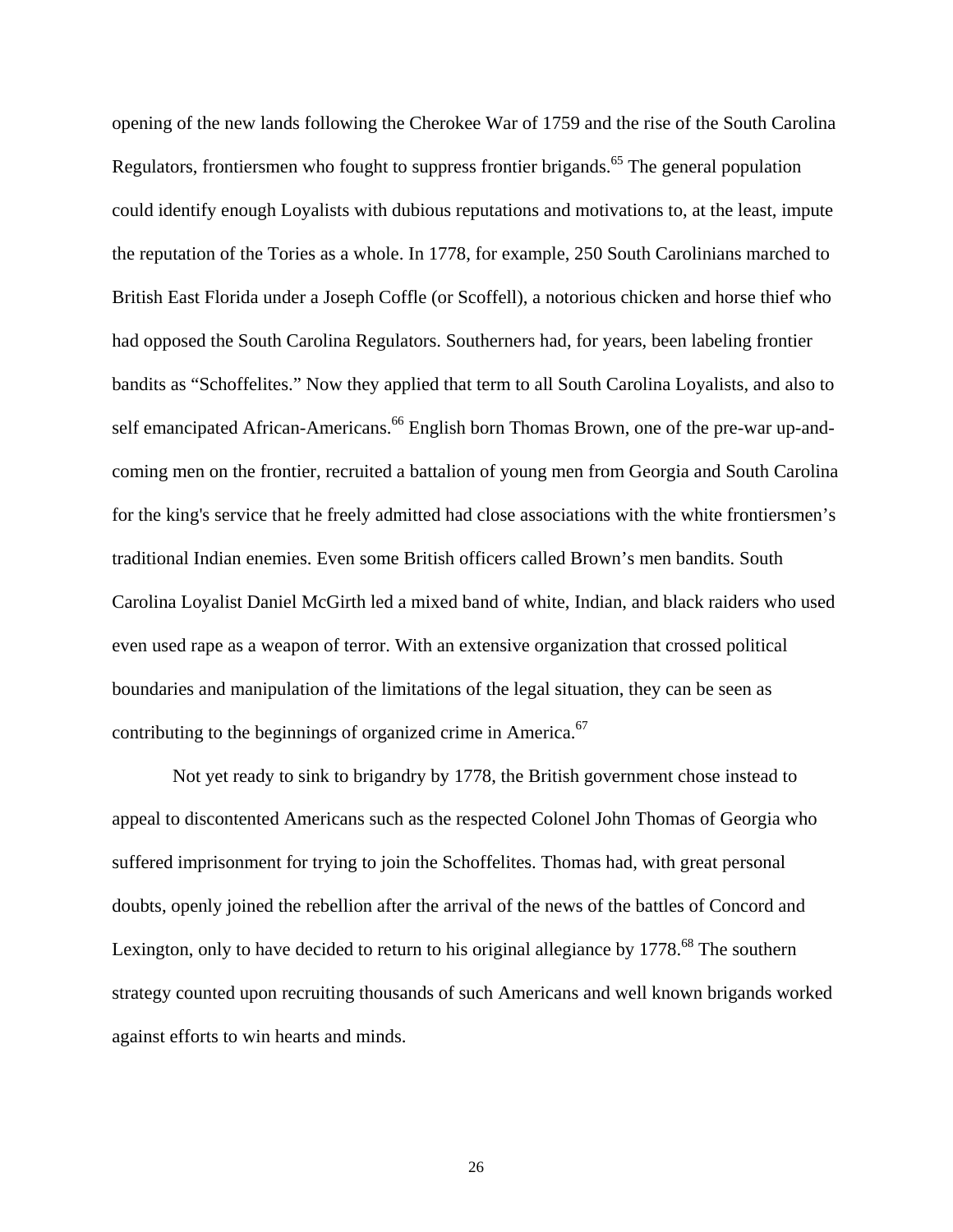The Loyalists as "criminals" more credibly fit historian Crane Briton's definition of victims of "dual sovereignty." Under the authority of the king's officers, for example, one American could condone, as legal impressments, what his Whig enemies condemned as theft. Raeburn Creek's Loyalists included active members of both North and South Carolina's Regulator rebellions, men from communities that saw resistance to corrupt civil authority or, at best, a provincial government that ignored open brigandry, as a moral, if not a religious cause. Thus, opposition to rebel laws that worked against traditional royal authority would hardly appear as criminal acts to Loyalists. Escaped slaves, "white savages," and other persons living on society's fringes could also see "lawlessness" as a necessity and morally excusable selfdefense from an unjust society. Conversely, the Whigs could argue that they punished common criminals and did not officially persecuting political dissenters. They thus painted their enemies in the worst light among the general population while protecting themselves, in theory, from retaliation by the British.<sup>69</sup>

 War-time paranoia also traditionally compels the majority in taking drastic action against anyone who does not whole heartedly support the popular cause. Such violence then inspires revenge that becomes classified by the government authorities as criminal acts or even terrorism. The Whigs, for example, would come to remember as sterling Patriots such renowned serial killers as Robert Sallett and the "white savage" Patrick Carr, and such plunderers as former Wrightsborough Quaker Josiah Dunn and George Dooly (John's brother). The Patriot partisan Thomas Sumter had also once been among the white men so reviled among the mainstream who lived as an Indians and spoke fluent Cherokee. Even as John Dooly and his men risked their lives in the battle of Kettle Creek, Whig horsemen under Leonard Marbury robbed the families of some of these men for having, days earlier, taken an oath of allegiance to the king while under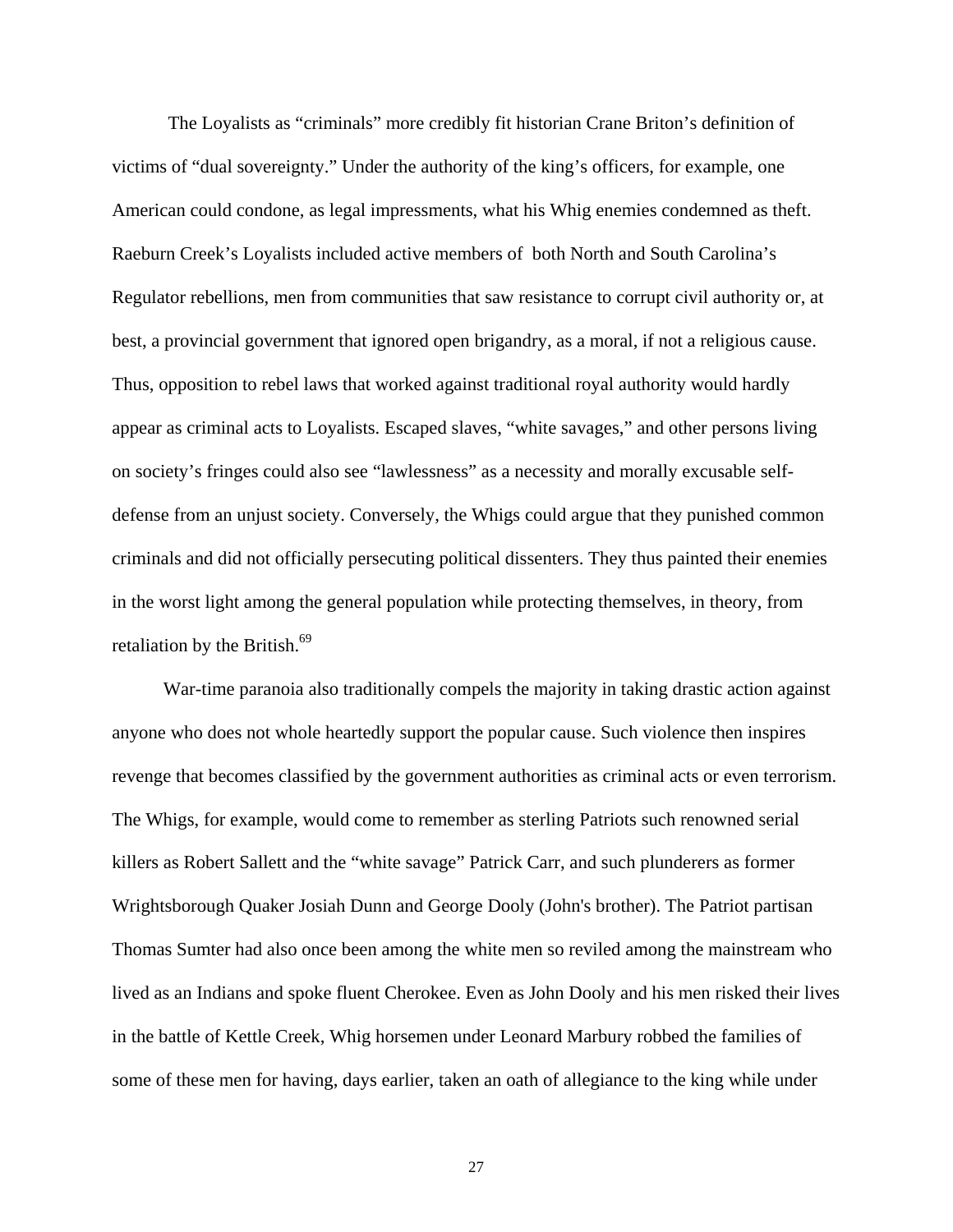duress.<sup>70</sup> The rebels even actively recruited troops of young frontiersmen without property, popularly called "crackers," who survived by stealing cattle and hunting deer. Although lacking discipline, by being single and having nothing to protect, they had little reason to desert or to fear retribution for their acts of violence and robbery. In 1780, for example, Elijah Clarke used threats and physical intimidation to assemble a force of Wilkes Countians that a pro-British newspaper described:

Clarke's party is said to have consisted of men, whose restless dispositions, or whose crimes prevented their living in any country where even the resemblance of government was maintained, and therefore taking themselves to the vacant lands on the frontiers; living without any control; they made inroads upon the industrious inhabitants of the back settlements, and have frequently involved the Province in wars with the Indians. $^{71}$  $^{71}$  $^{71}$ 

Men of different races also served in Whig commands. Dempsey Tyner, for example, a Choanoc Indian, African-American, or both, served under Pickens at Kettle Creek. The slave Austin Dabney would earn emancipation for his services fighting under Elijah Clarke, in Augusta in 1782.[72](#page-65-8)

 Rachel N. Klein, William H. Nelson, and others historians argue against using such issues as race, reputation, ideology, class, background, and economics to categorize political motivations, and especially as the fortunes of war pushed many people reluctantly into one camp or the other. Class only seems to have mattered in that far more of the members of the rising middle class among the general population joined the rebellion.<sup>73</sup>

Modern sociologist Daniel J. Levinson offers explanations for the prejudice against such groups as beyond such issues as race and reputation. He argues that refusal to participate in the majority's "patriotism" makes such already existing "out groups" even more ethnocentric and the majority must then, in his words, "liquidate" the minority to prevent an undermining of the greater group's efforts. Levinson described liquidation as subordinating and segregating but, in a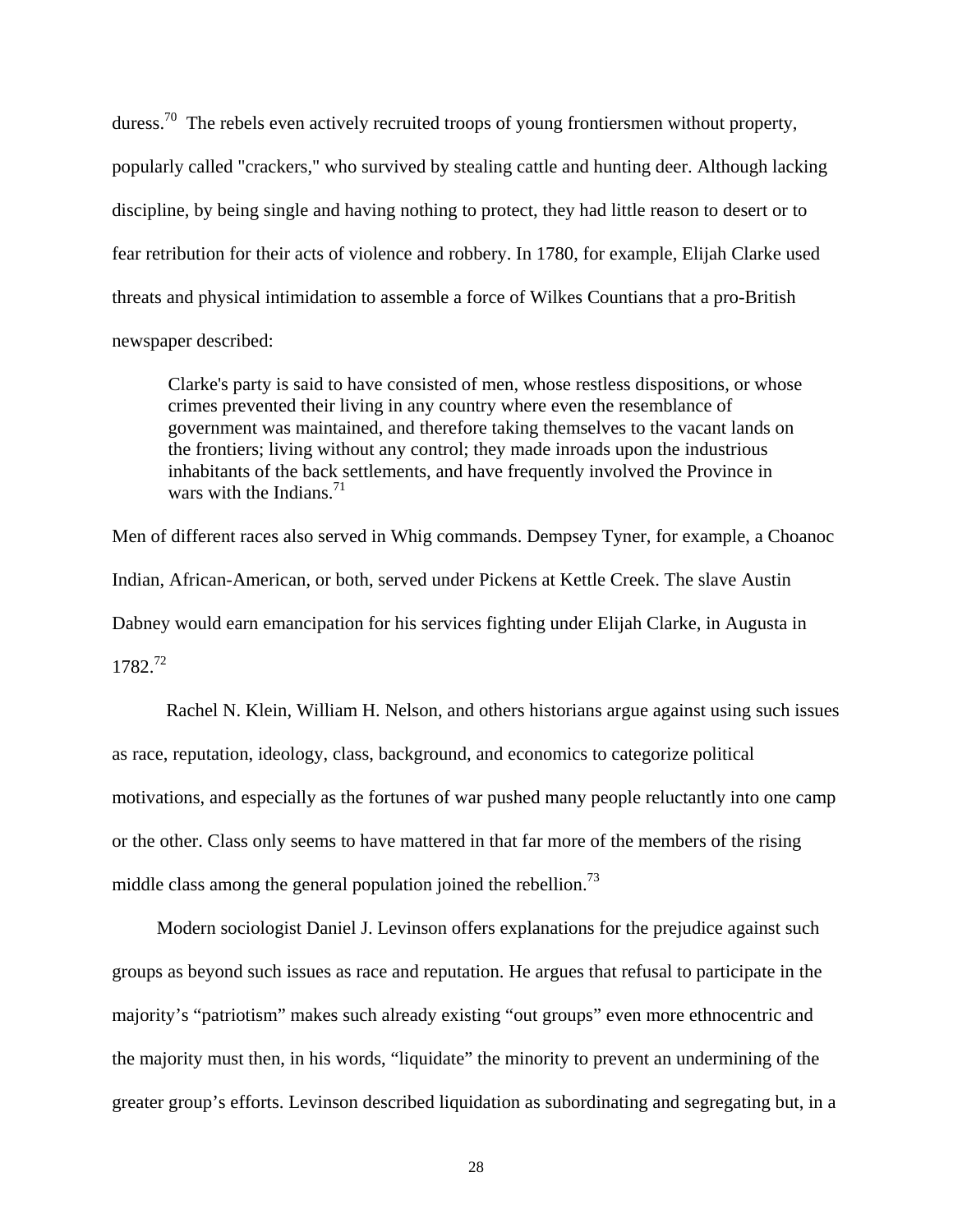civil war, it could also mean extermination. Sociologist Arnold Mindell pointed out that group prejudices also helps the majority to achieve unquestioned unity of purpose, much as within closed minority groups dissention is eliminated for the same reason. Historian Robert M. Weir also wrote that the Regulator Rebellion had brought home to South Carolinians those leaders who failed to act against the perceived public enemy risked losing authority. In the American Revolution, as with the South during Reconstruction (1865-1876), the resident opposition majority also recognized that the enemy occupation forces, however powerful, had to fail if their local support disappeared, even if by acts of means of violent intimidation. Animosity against the "king's men" grew to where Whig leaders who tried to end the atrocities against the Loyalists lost respect and even authority. Whatever reasons motivated the initial violence, retaliation followed and later still more revenge, giving all groups even greater motivation to act without restraint or humanity. British historian Richard Holmes referred to the war as sinking into "fanaticarchy."<sup>[74](#page-65-28)</sup>

 On another level, supporters of the rebellion like Andrew Pickens and Tarleton Brown never forgave the members of these minority communities for being the cause, however unintended, of the British invasions of the South and the resulting years of conflict. Many Loyalists also blamed the presence of the army as inciting persecutions of their citizens. During the last years of the war, Tarleton Brown and men like him persecuted the king's followers to the point of meeting today's definitions of ethnic cleansing and genocide. By the end of the Revolution, cynics described the murdering of unarmed prisoners, usually men who dared to support the British cause, as granting a "Georgia parole."<sup>[75](#page-65-12)</sup>

 Later victims of this level of persecution marched to Kettle Creek in 1779 and, in doing so, demonstrated the strengths and weaknesses of determined but diverse communities working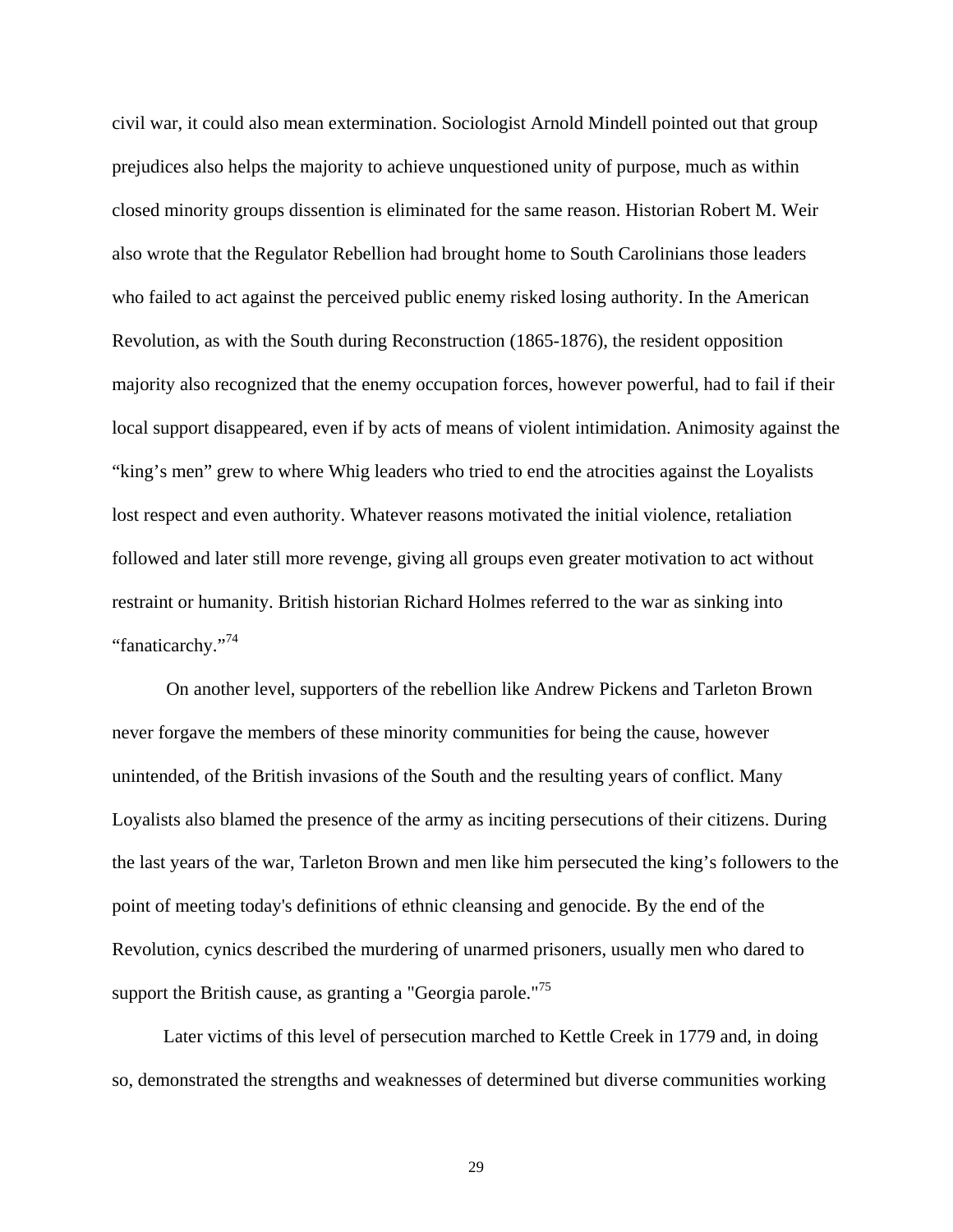together in rebellion against the majority. Their journey likely began with Joseph Coffle and his men marching to East Florida in 1778, likely with Boyd as one of their number. Returning to the South from New York with Campbell's invasion force, he only left the British army at Savannah on or after January 10, 1779. Two weeks later, likely with the help of men from McGirth's band and Sharp's Big Buckhead community, he proceeded as far as Wrightsborough where he held a meeting with Joseph Maddock and other local leaders to find guides for South Carolina. Once there, Boyd almost certainly used the services of frontier South Carolinians from Thomas Brown's rangers to lead him to his home back at Raeburn Creek. Sympathetic and influential neighbors, including William Cunningham, Thomas Fletchall, Zachariah Gibbes, and Christopher Neally helped him to gather his band. He reached even further, likely through his former Regulator neighbors so that he finally began his march south with some 700 men, including 250 North Carolinians under John Moore. With drums beating, fife playing, and flags waving, the men of this hastily-formed regiment captured isolated outposts along the South Carolina Indian frontier as they moved south. Now styled as a colonel, Boyd created his following almost immediately upon arriving on the South Carolina frontier, only days with hardly more than a proclamation from Lieutenant Colonel Archibald Campbell. Random malcontents on a sparsely settled frontier could hardly have organized that quickly but all the more so in a time and place when communications traveled no faster than a horse. His success had to have depended upon pre-existing well-organized and networked communities of sympathetic men ready to march ready to follow a leader of their creation.<sup>[76](#page-65-59)</sup>

 How Boyd succeeded and ultimately failed on that day has significance in several ways. Brinton wrote that fanatical groups recruit such men as Boyd, Nat Turner, and John Brown from realistic, practical devotees whom their "following" inspires, conversely, to go on to try grand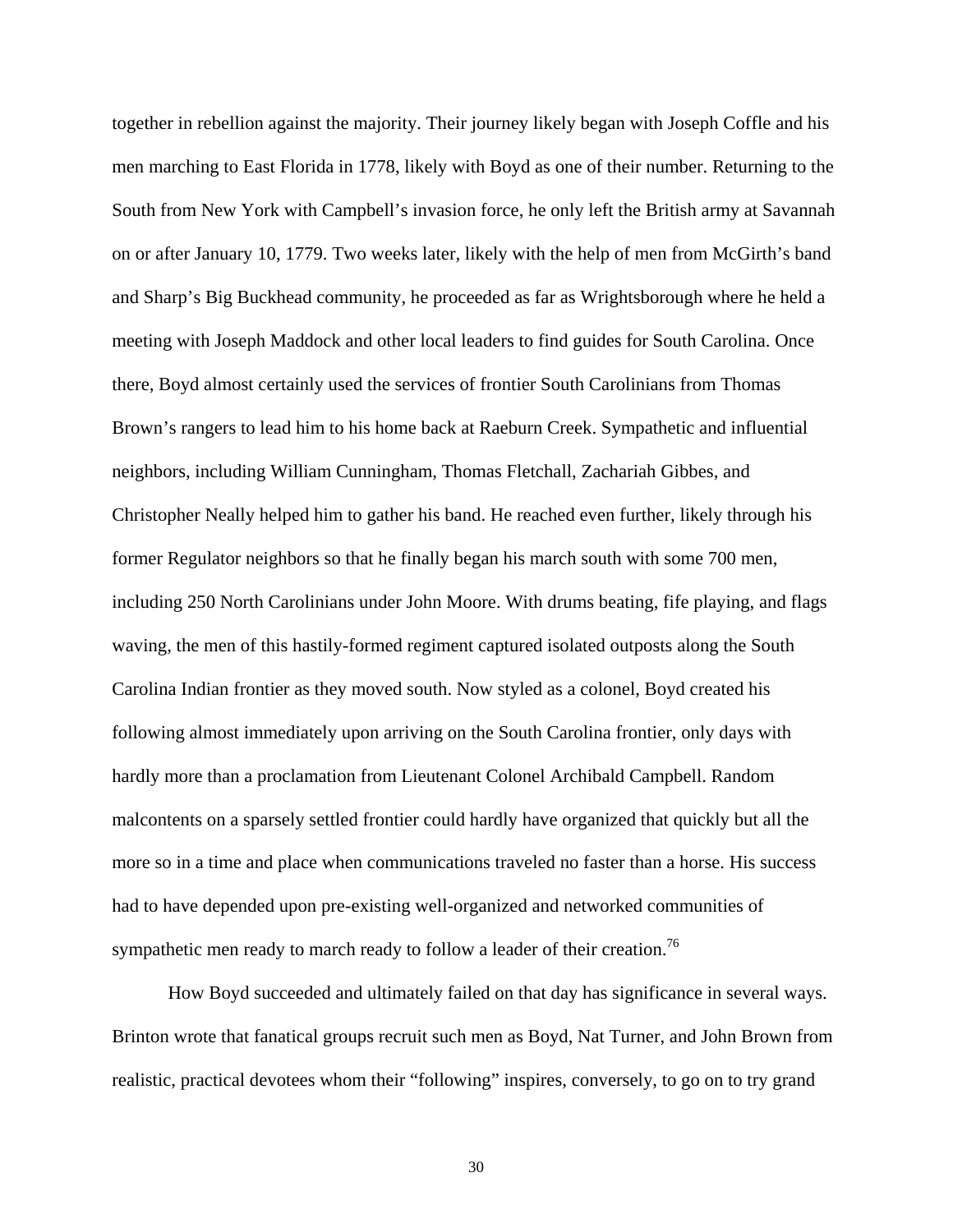but fatalistic schemes "unfettered by common sense" that caused "enough of the prophet's fire to hold followers." He sums up such men as transformed by the closed group into "Machiavellians" in the service of the Beautiful and the Good.["77](#page-65-60) The success and failure of Boyd matches Brinton's model. Almost nothing credible about his background, including his given name, survives. Any prominence he had must have been confined to within his neighborhood.<sup>78</sup> As a resident of the Reaburn Creek area, "there great Colo. Boyd," as Dooly described him, may have been a previous acquaintance of Andrew Pickens and possibly John Dooly but his one moment of importance came when he convinced—and was convinced by--his like minded neighbors to leave their families and to make a perilous journey of hundreds of miles in a desperate effort to rendezvous with British troops.<sup>79</sup> His dedication to their cause became a legend through alleged final words wherein he blamed the failure of his mission upon his being mortally wounded; he proudly proclaimed that he died for his king and his country; and that he wanted none of the devout Andrew Pickens' "damned rebel" prayers. When Pickens reportedly confronted Boyd's widow with news of her husband's death, she allegedly angrily refuted the claim as a rebel lie.<sup>[80](#page-65-33)</sup>

 Definitions of community can include an end of dissent among members that intensifies support of group goals, including among the individual members as long as they remain within the isolation of the group. This dedication, however, evaporates among the rank and file as they leave the confines of the community and experience the realities of the outside world, such as during the march of hundreds of miles through hostile territory to Georgia.<sup>81</sup> Men marching to join him under John Moore tried to raid the house of Whig Colonel John Thomas of North Carolina before one young man, together with a household of women and small children drove them off. Boyd's whole force failed to cross the Savannah River at Cherokee Ford when a Whig lieutenant, using a handful of men, swivel guns (very small cannons), a blockhouse, and sheer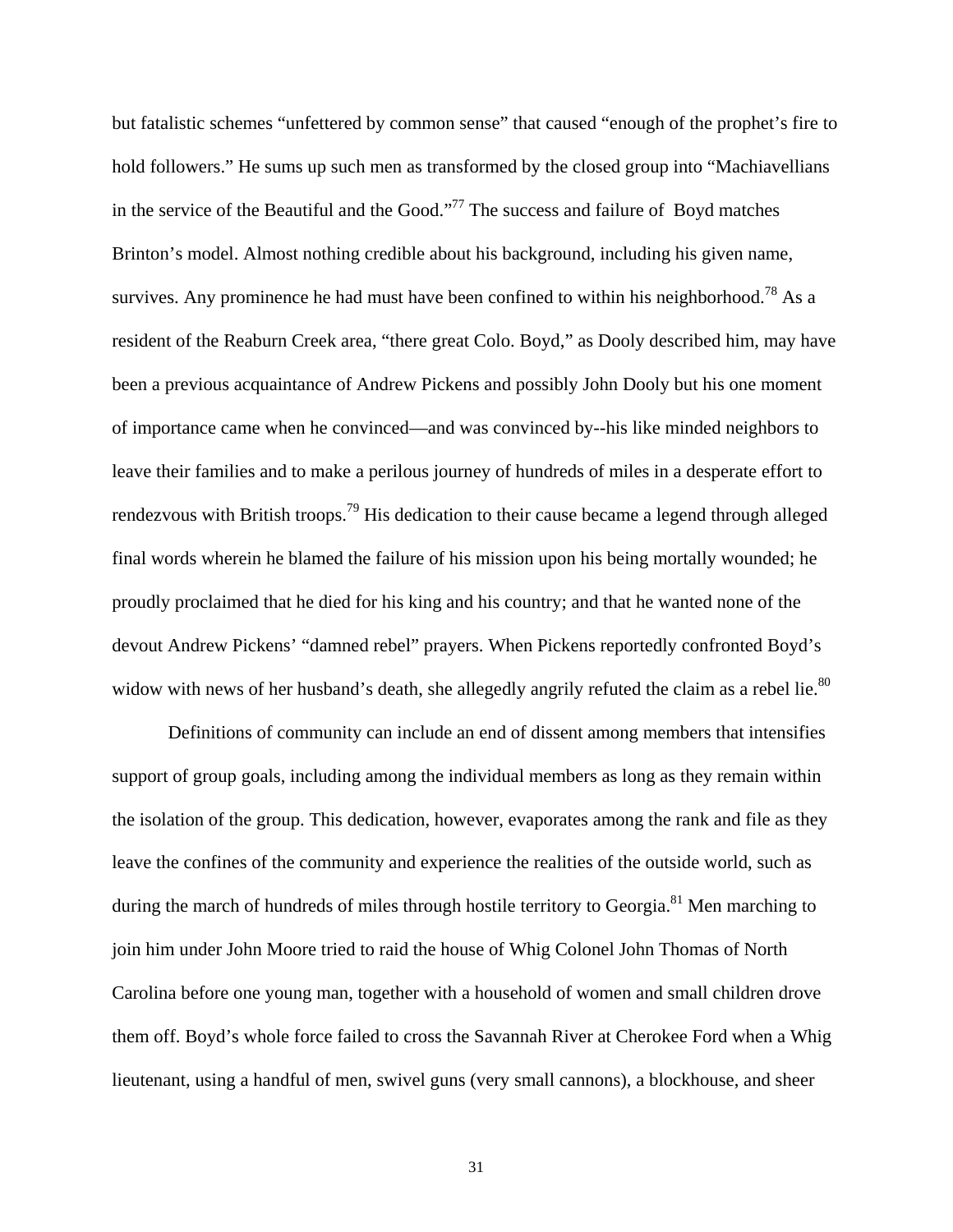bluff, obstructed their passage. The Loyalists then had to cross the river into Georgia on rafts at the mouth of Vann's Creek. While challenging that crossing, however, members of a small force of Whig militia suffered a severe defeat that resulted in the capture of thirteen of their number, including two captains. Some 100 of the Loyalists, however, allegedly used this fighting as an excuse to slip away and return home.<sup>[82](#page-65-62)</sup>

The moment of truth about his uprising and the true nature of the support for the king's cause came to a head on Kettle Creek on the morning of February 14, 1779. As they approached this Loyalist encampment, Andrew Pickens and his command faced a force of superior numbers that appeared to have every advantage. Boyd's assemblage camped on high ground on both sides of Kettle Creek, with their headquarters in a cowpen on a narrow, highly defendable, hilltop on the east side of the creek. He felt so secure that he sent his prisoners on towards Augusta, where he mistakenly believed that the British army still waited for him. Dissidents who felt that they had been pressured to participate in this venture were allowed to leave and spare horses were released. The Tory leader who had traveled thousands of miles and faced enumerable obstacles now likely planned for his men to spend that day on Kettle Creek, butchering cattle and cooking on their highly defendable position before making a final day's march to pass through Wrightsborough and on to a rendezvous with Campbell and the British troops at Augusta. Captain John Hamilton may have even reached Kettle Creek with his horsemen as reinforcements just before the battle. The Loyalists knew that various groups of militiamen had pursued them since they had begun their march but apparently had ceased to care. They had even skirmished with Pickens' men the evening before.<sup>[83](#page-65-63)</sup>

The very personal nature of this frontier conflict now revealed itself. Pickens, Dooly, and Clarke immediately moved forward, ordering their exhausted men to check their rifles and to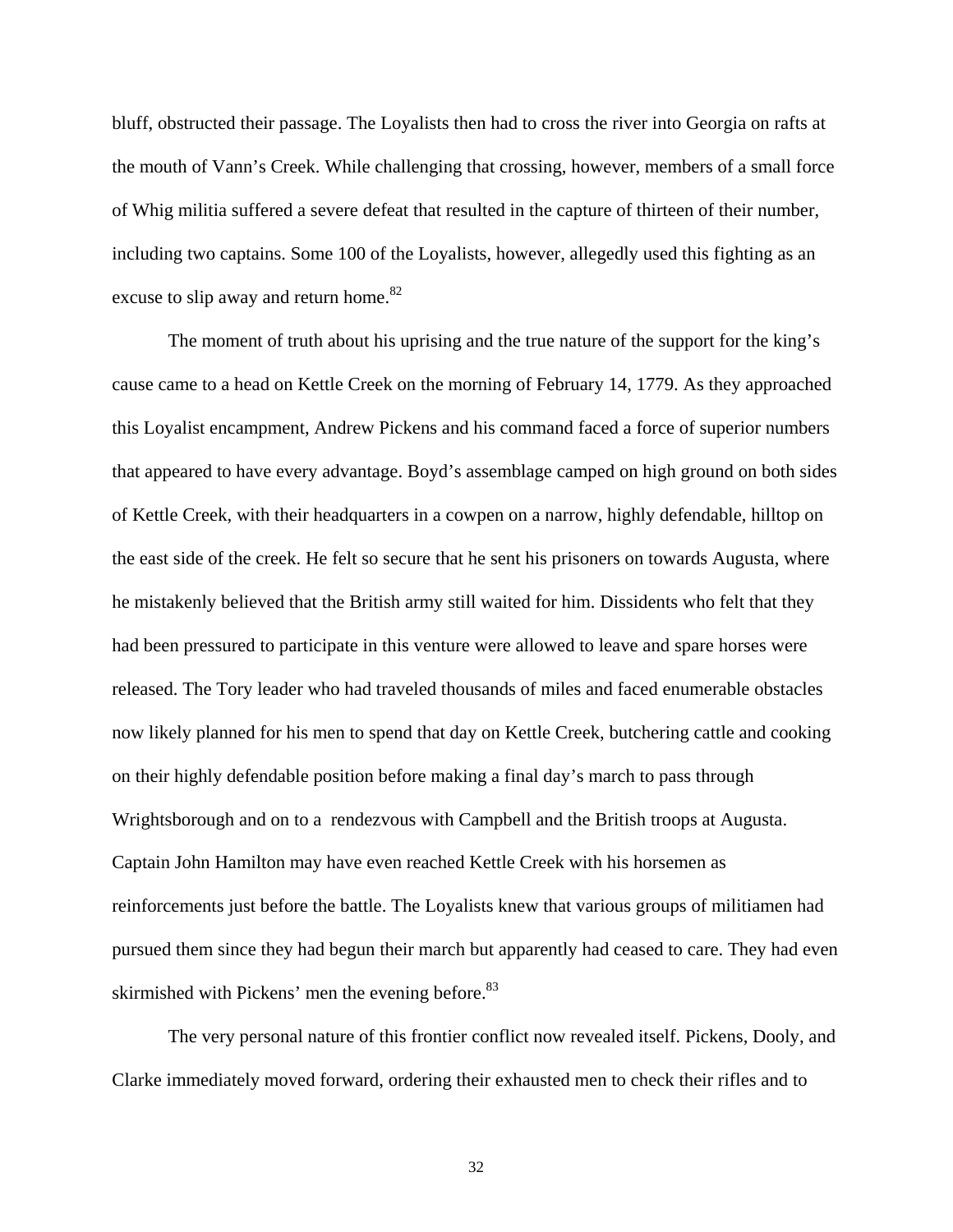prepare to attack. Pickens' advance guard, however, disobeyed orders and fired at the sentries, allowing Boyd to personally arrange a successful ambush of Pickens' main force. At the same time, Dooly and Clarke, respectively, struggled to lead their 140 Georgians through the maze of channels in the cane-choked swamps adjoining the Tory camp. Three of Dooly's men emerged inside the Loyalist camp, however, and successfully fired on Boyd, inflicting three mortal wounds. Whig militiamen then attacked from all directions and the "battle" became a struggle between individuals.<sup>84</sup>

Pickens' complicated and confused attack further aided his enemies. The militiamen did not attack the whole Loyalist camp but only the cowpen on the east side of the creek. Most of the Loyalists had camped on high ground on the west side of the swampy, cane choked channels. Loyalist Captain Christopher Neally, alone, brought up 150 of his men camped nearby. The men left still significantly outnumbered their attackers and defended a strong position.<sup>[85](#page-65-64)</sup>

Boyd had fallen, however, and John Moore of North Carolina, the second in command, could not be found. South Carolina Loyalist John Spurgeon, the third-in-command, tried to rally the Loyalists but Elijah Clarke led fifty of his men in a successful charge against that position. Spurgeon and some of his men would successfully escape to Wrightsborough, from where they were escorted to the British army by Hamilton and his horsemen. With only twenty of their comrades killed in the battle and only twenty-two taken prisoner in the battle, almost of the estimated 500 to 600 Loyalists in the camps on Kettle Creek must have chosen to simply leave and return to their homes in the Carolinas. Even the 270 men who reached the British army proved to have little military value. John Moore, for example, would go on to lead men who served without distinction in the Loyalist defeats at Ramsour's Mill, King's Mountain, and Hammond's Store before the Whigs finally captured and hanged him in 1783.<sup>[86](#page-65-65)</sup>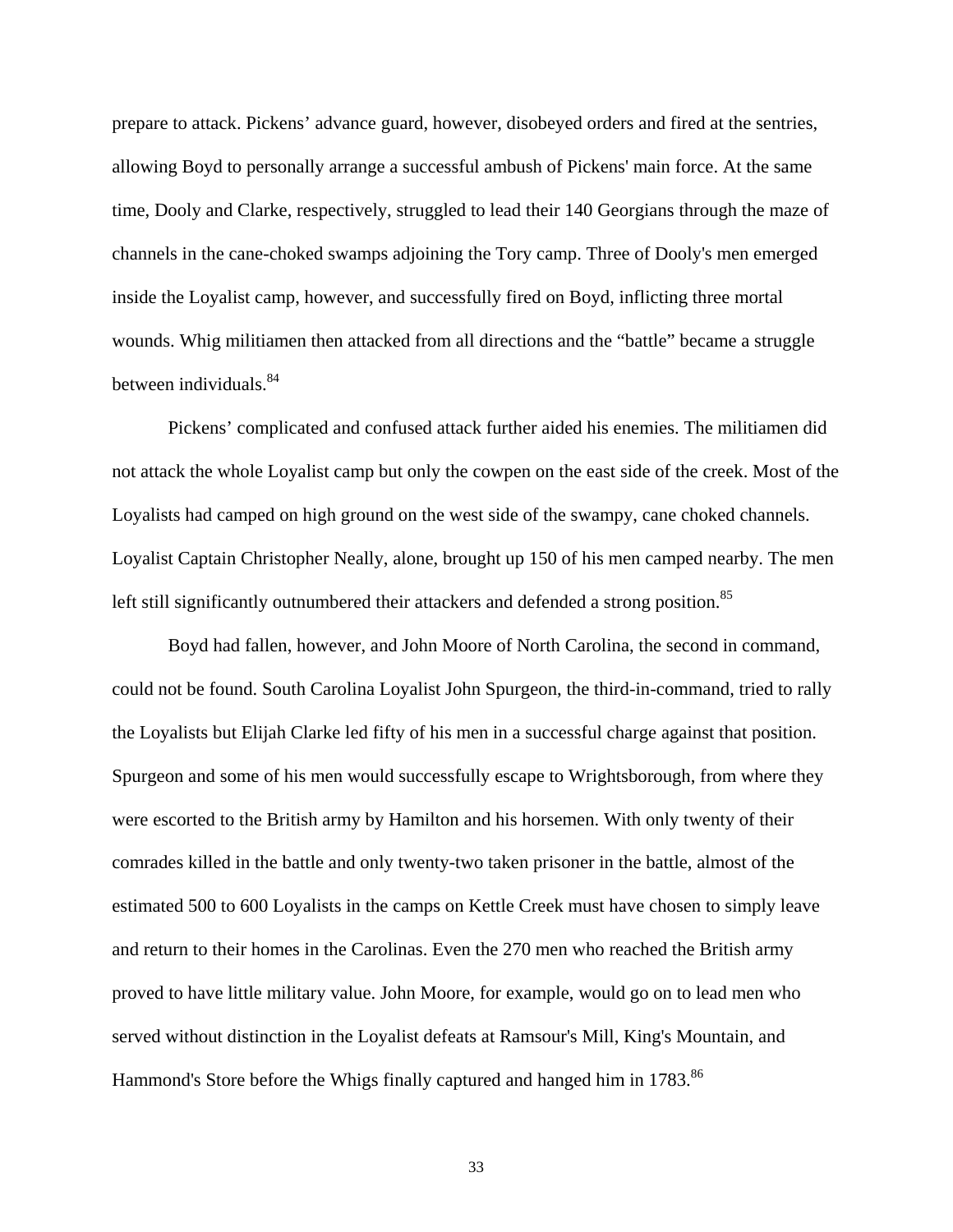The communities of southern Loyalists had formed a secular movement with non-secular roots. Their faith in this effort had been strong within their communities and had been kept alive by Boyd—while he still lived--despite tremendous difficulties of time and distance. In the end, however, reality more than Patriot militiamen persuaded them to give up and either return to their homes or to find refuge in exile. While historians have written about the creation of communities of the king's friends after the war, the Revolution also often resulted in the destruction of these social groups. Historian Hugh McCall, likely one of Pickens' Kettle Creek veterans, wrote of the destruction of Boyd's following:

Dispirited by the loss of their leader, and sore under the lashes of the Americans, the enemy fled from the scene of action; their army exploded, and some of the fragments fled to Florida, some to the Creek [Indian] nation, some found their way to the Cherokees, some returned to their homes and submitted to the mercy of the American government. . . <sup>[87](#page-65-66)</sup>

Among the Kettle Creek Loyalists, John Hamilton, Robert Alexander, Christopher Neally, John Murphy, Zachariah Gibbes, William Payne, William Young, and others lived to flee to distant lands and file claims with the British government for their respective property losses. Whatever they eventually received must have failed to fully compensate them for their sufferings and for what they left behind. They did better, however, than their Indian and their African-American allies. The British abandoned the former and most of the latter; the escaped slaves who were left behind founded isolated free communities that state militias later destroyed.<sup>[88](#page-65-12)</sup>

 The story of these frontier communities has other elements that merit attention. A frontier "cowpens" stood at the battlefield site, an important fact overlooked in the history of these events. More than merely a split rail pen, a typical cowpen of that place and period consisted of a small farm that had almost all of the features of a frontier fort. It usually included cabins, riflemen armed to hunt game, and even crops, surrounded by a broad meadow that made any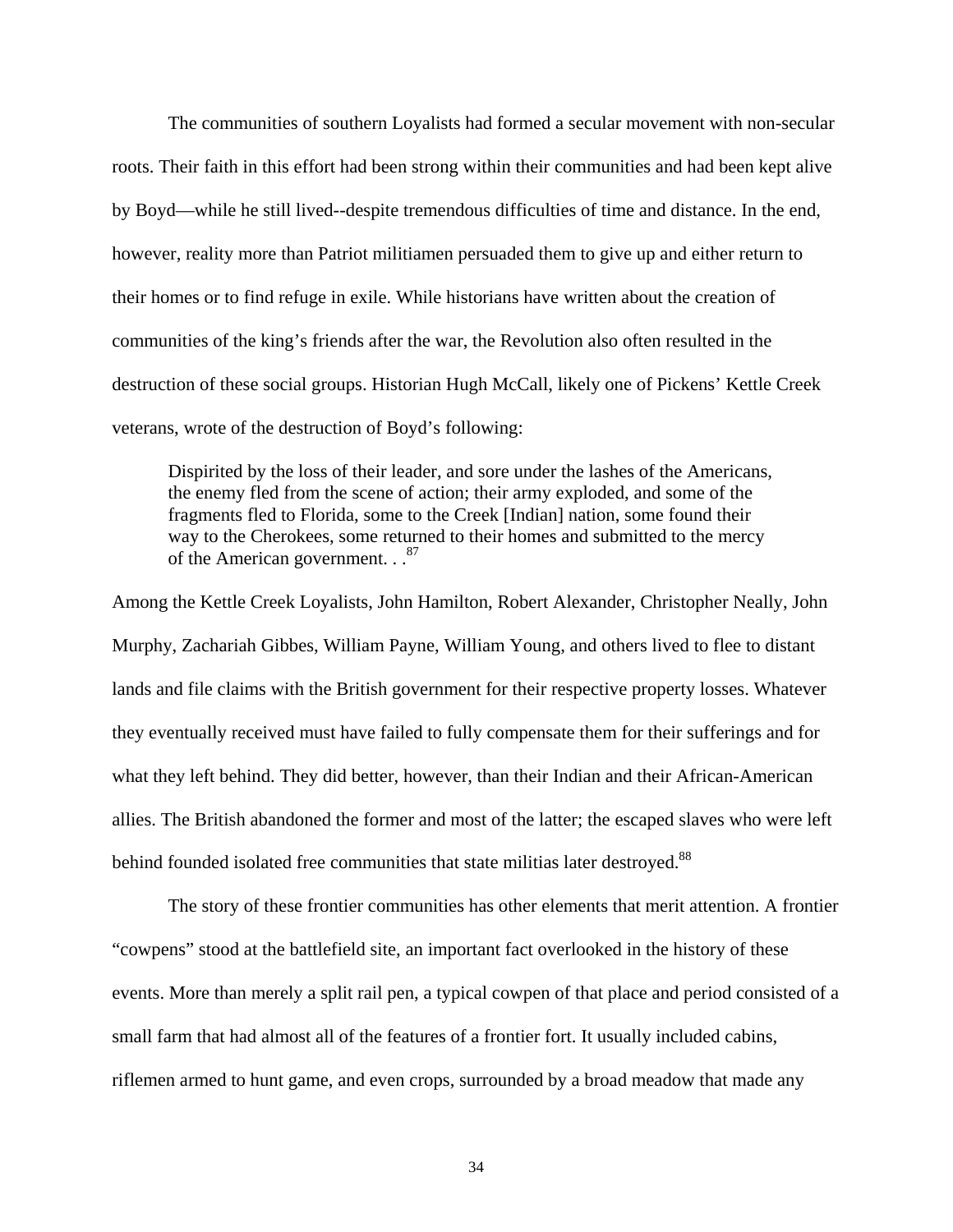assault a dangerous proposition. Andrew Pickens, in the first battle fought in South Carolina during the American Revolution, had helped to successfully use a cowpens as a defensive position at Ninety Six against the backcountry Loyalists in 1775. Such an enclosure could and was used as a makeshift prison or concentration camp, as it would for the men captured at or arrested after the battle of Kettle Creek. Some of these cowpens, in the years after the war, would become towns, such as George Galphin's cowpen becoming Louisville, an early frontier state capitol of Georgia, that began as humble symbols of the history, progress, and potential of the frontier. [89](#page-65-21)

 Another potent element of the battle of Kettle Creek concerned the use of weapons and the means of resistance. Leaders such as Boyd held these fragile groups together and their elimination proves decisive in ending resistance and sometimes even the existence of such groups. Whig militiamen of Kettle Creek had a special means of eliminating a Boyd, Sharp, Spurgeon, or Ferguson and therefore the last hope of their respective followings—the rifle.<sup>[90](#page-65-40)</sup> Like foreign support, revolutionaries traditionally need weapons "of the people" that can counter the formal trained military of their enemy. America's rebels used the rifle. An accurate tool for use in hunting and in warfare with the Indians, this precise weapon democratized violence by giving the America's early revolutionaries a practical means for individual action, much as the AK-47 would do for partisans in the Twentieth Century. It worked effectively without requiring formally drilled masses of troops. In time, rebel veterans of Kettle Creek, and their comrades, proved that the rifle could win even against the disciplined use of the bayonet and smooth bore musket. Later, at the major battle of Cowpens, the people of Wilkes County used the skill of being able to load while lying on the ground, previously described by Baikia Harvey, against Loyalist dragoons and the now battle experienced Seventy-first Infantry Regiment.<sup>91</sup> At Kettle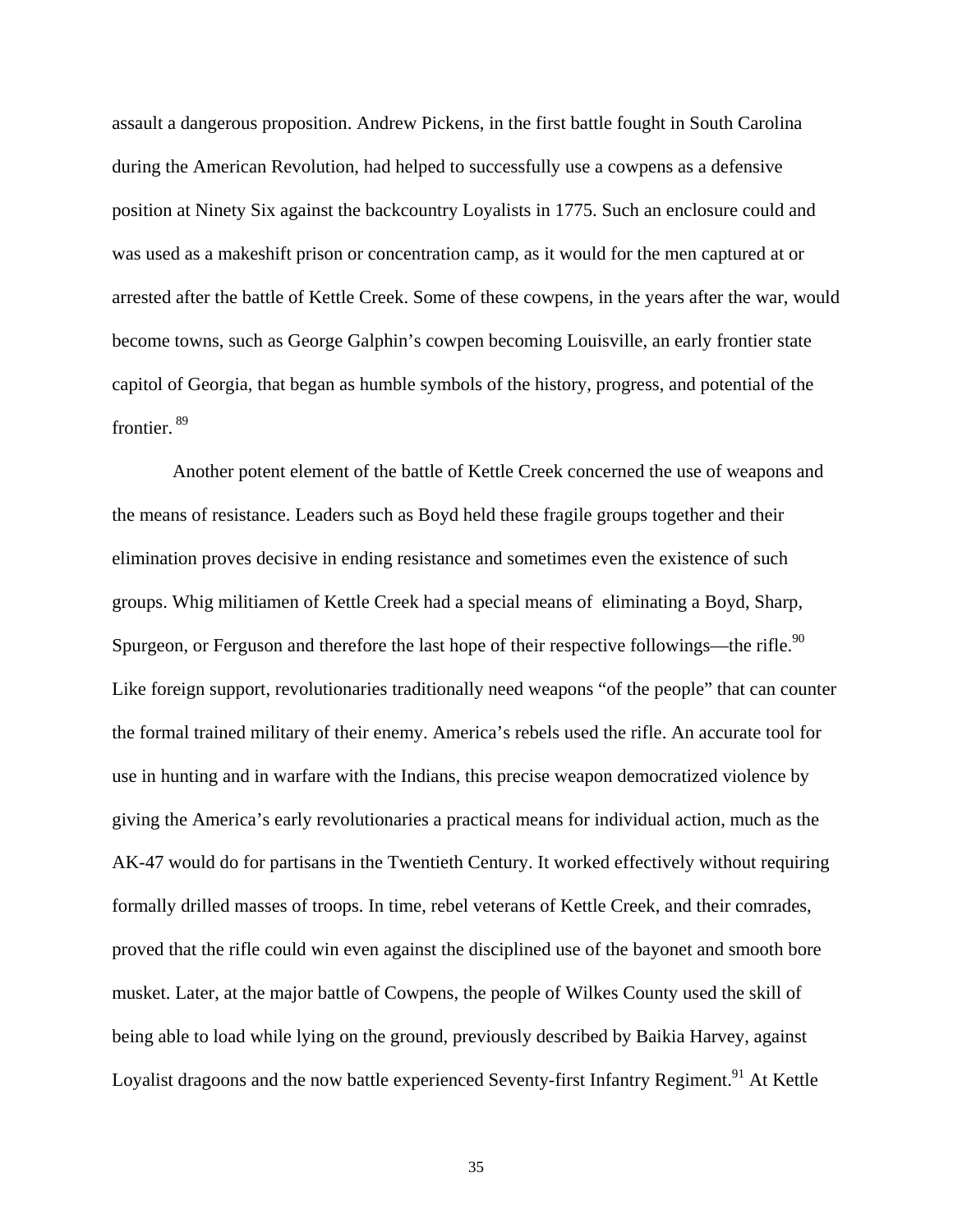Creek, the precision use of the rifle killed Boyd, the man who almost single handedly kept his followers together. It became an instance where the tool of a violent revolution worked against the tactics of a comparatively passive rebellion in that guns disrupted a group of men from using resistance in the form of the previously mentioned civil disobedience, what the Whigs regarded as criminal acts, and by seeking to escape, as also explained earlier, to the colonial protections they had previously known.

 Also, although no record of the Loyalists bringing their families with them to Kettle Creek has been found, their communities had to have consisted of more than armed men. The fact that the wives and children were left behind, to keep the communities alive, meant little in the backcountry. Frontiersmen, like the famous Daniel Boone of North Carolina and Kentucky, would abandon their families for years at a time, even before the Revolution. Each side believed, sometimes wrongly, that while the men of the other camp might execute or imprison men, the enemy avoided harming non-combatants and might even leave alone property that supported women and children. Colonial Americans, as reflected in the claims filed by Loyalists and the requests for pensions by widows of Whigs after the war, had the pre-Victorian attitude of land and business as the realm of the husband and the home while the household goods belonged to the wife, in life and in law. On the frontier, observers such as Charles Woodmason, William Mylne, and Louis Milfort described the women as an industrious base of settlement while their husbands lived like wild vagabonds. These women, however, could have political commitment as strong as any man and, as the basis of the community must have been at least equally important.<sup>[92](#page-65-47)</sup>

 Decades later, Andrew Pickens wrote of this engagement that cost Mrs. Boyd her husband's life as "the severest check & chastisement, the tories ever received in South Carolina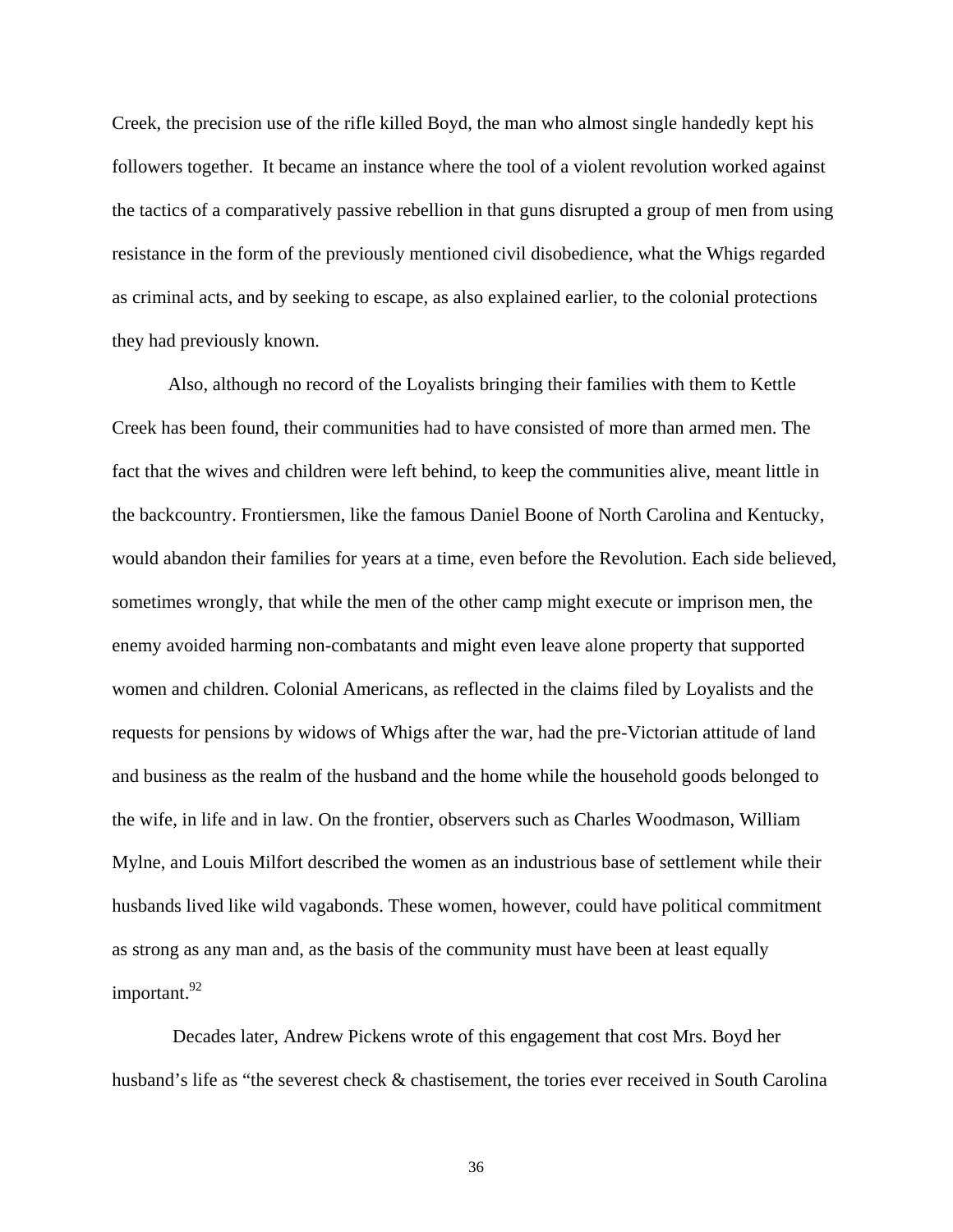or Georgia."<sup>93</sup> That claim seems exaggerated considering the size of the defeats that the Loyalists later sustained. Pickens would be correct, however, if he meant that Kettle Creek demonstrated conclusively that the king's followers could achieve little militarily without the regular British army and that any effective, widespread popular Loyalist support which had previously been on the frontier in 1775 and 1776, had ceased to exist.<sup>94</sup> Each half of a tepid partnership of necessity between Loyalist and Redcoat had wanted to believe a fanatical to almost fanatical; delusion that the other would somehow find a way to undermine a broad based, well organized, and often violently ruthless independence oriented government that now only had to refuse to surrender in order to eventually succeed. British leaders like Archibald Campbell, Lord Cornwallis, and Robert Gray would leave highly enlightening memoirs and papers to explain the failure of the southern strategy from the view of the British military. Rebels like Andrew Pickens and Tarleton Brown would leave highly partisan reminiscences that would encourage a contempt for and misunderstanding of the Americans who had been supporters of the British cause, and also for non mainstream communities, that would last for generations. An historical voice, with which the Loyalists of any color could explain their beliefs and actions, largely disappeared with the disintegration of their communities, to be replaced by generations of Whig propaganda and equally simplistic views of the Tories as merely Americans who had formed a difference of opinion.<sup>95</sup> Historians must continue to seek the story of those rebels and dissenters from their actions at places like Kettle Creek. As a contemporary wrote of such military events in America:

Most of these actions would in other wars be considered as skirmishes of little account, and scarcely worthy of a detailed narrative. But these small actions are as capable as any of displaying conduct. The operations of war being spread over the vast continent . . . it is by such skirmishes that the fate of America must be decided. They are therefore as important as battles in which a hundred thousand men are drawn up on each side. $96$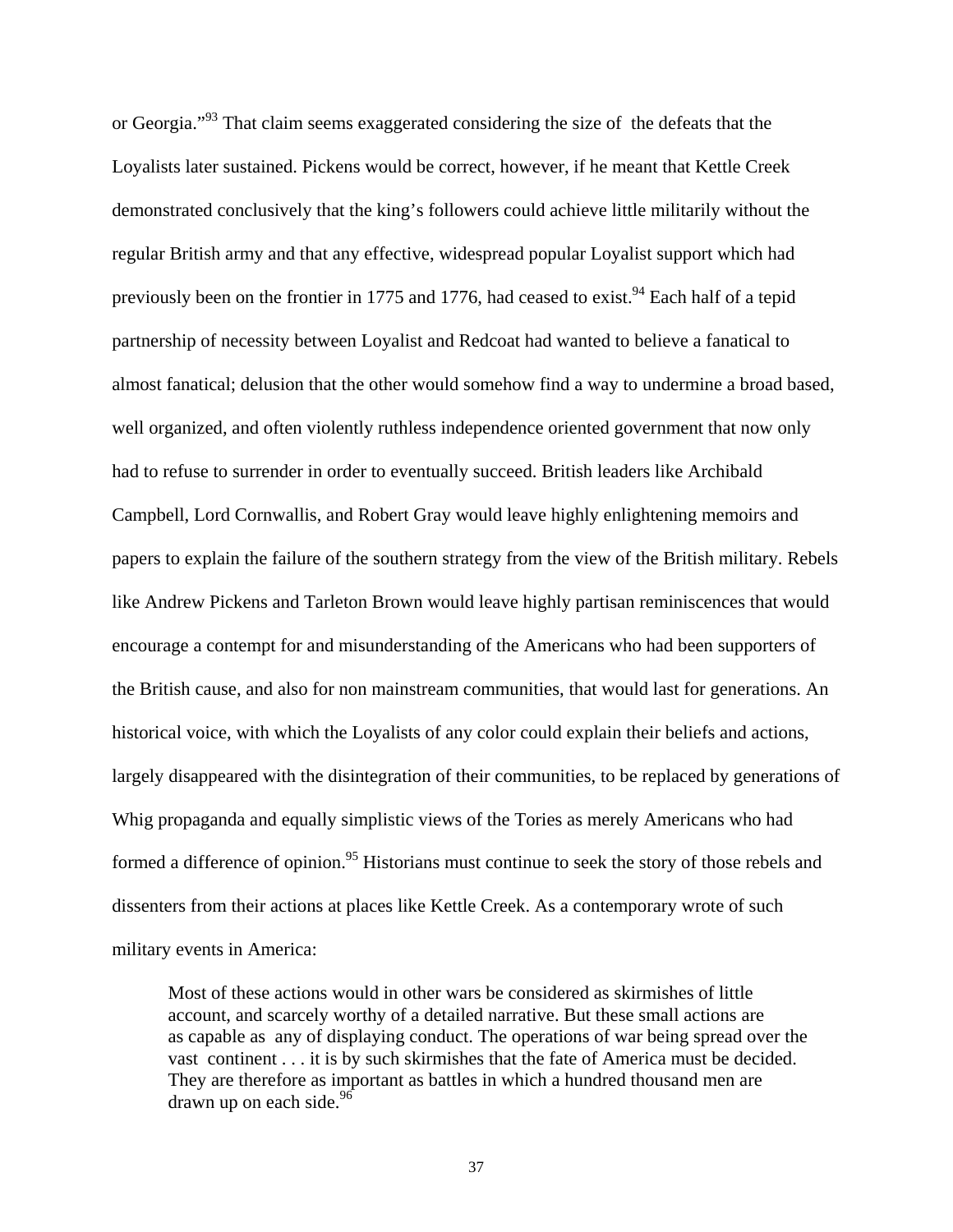Copyright by Robert Scott Davis, February 28, 2006.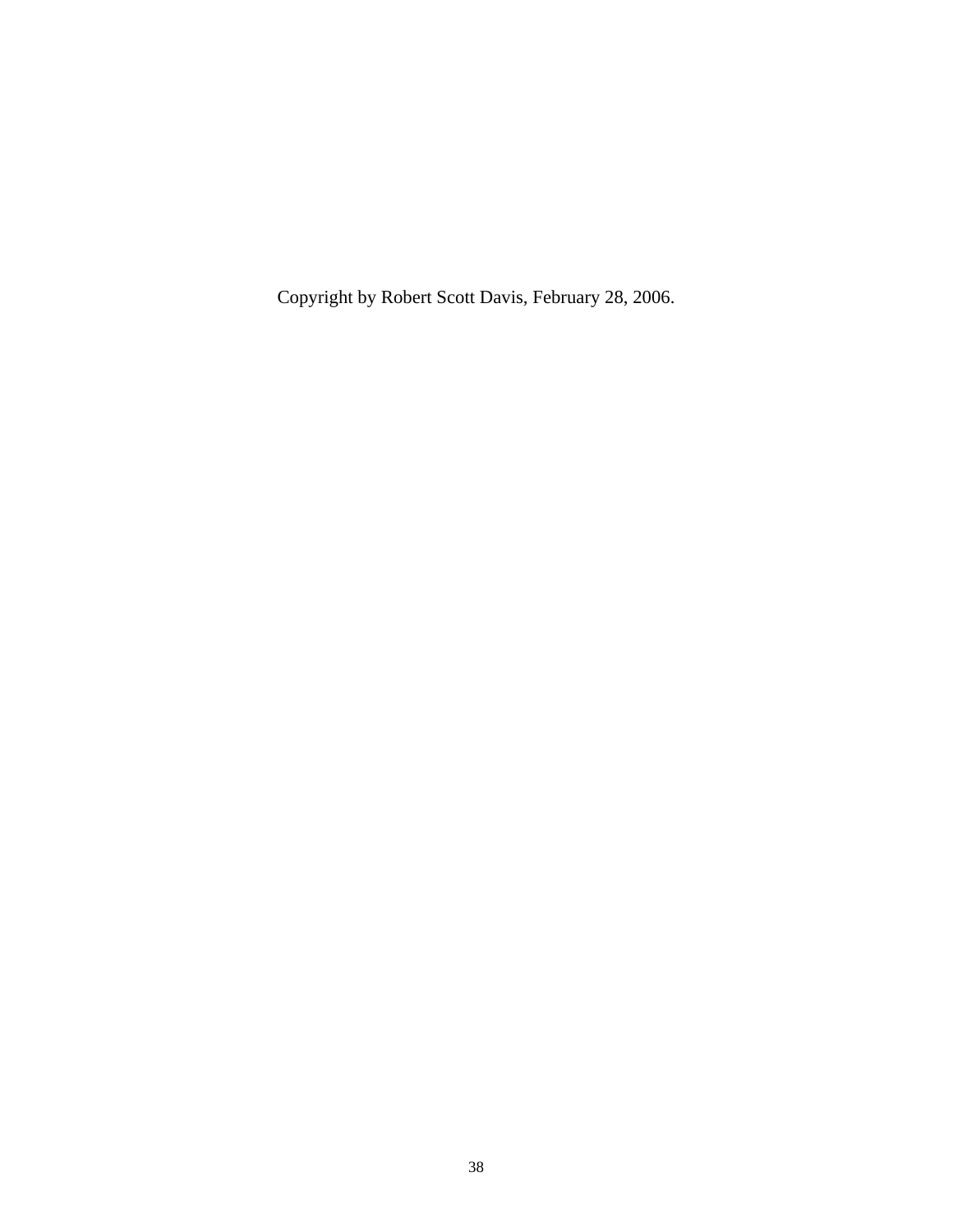## **NOTES**

<sup>1</sup> For the mechanics of the Southern Strategy see John Shy, "British Strategy for Pacifying the Southern Colonies, 1778-1781" in Jeffrey J. Crow and Larry E. Tise, eds., *The Southern Experience in the American Revolution* (Chapel Hill: University of North Carolina Press, 1978), 155-73.

 $2$  Almost all of the first histories of the American Revolution carried at least a mention of this battle, which still finds notice in modern works on the South and on Loyalists in the war. Since at least 1847 the site of the battle received local notice and commemoration. Robert S. Davis, "Change and Remembrance: How Promoting the Kettle Creek Battlefield went from the Means to Becoming an End in Itself," *Journal of the Georgia Association of Historians* 24 (2003): 61- 79.

 $3$  Historian Hugh McCall gave much higher casualty figures in his 1816 history: seventy Loyalists killed and seventy-five wounded, while the Whigs suffered nine men killed and some twenty men wounded. The higher numbers were likely supplied by Andrew Pickens, from memory, decades after the battle. Hugh McCall, *The History of Georgia*, 2 vols. (Savannah: Seymour & Williams, 1811 and 1816), 2: 201-3; Andrew Pickens to Henry Lee, August 28, 1811, Thomas Sumter Papers, 1 VV 107, Lyman C. Draper Collection, State Historical Society of Wisconsin, Madison.

4 Linda Colley, *Captives* (New York: Pantheon Books, 2002), 236.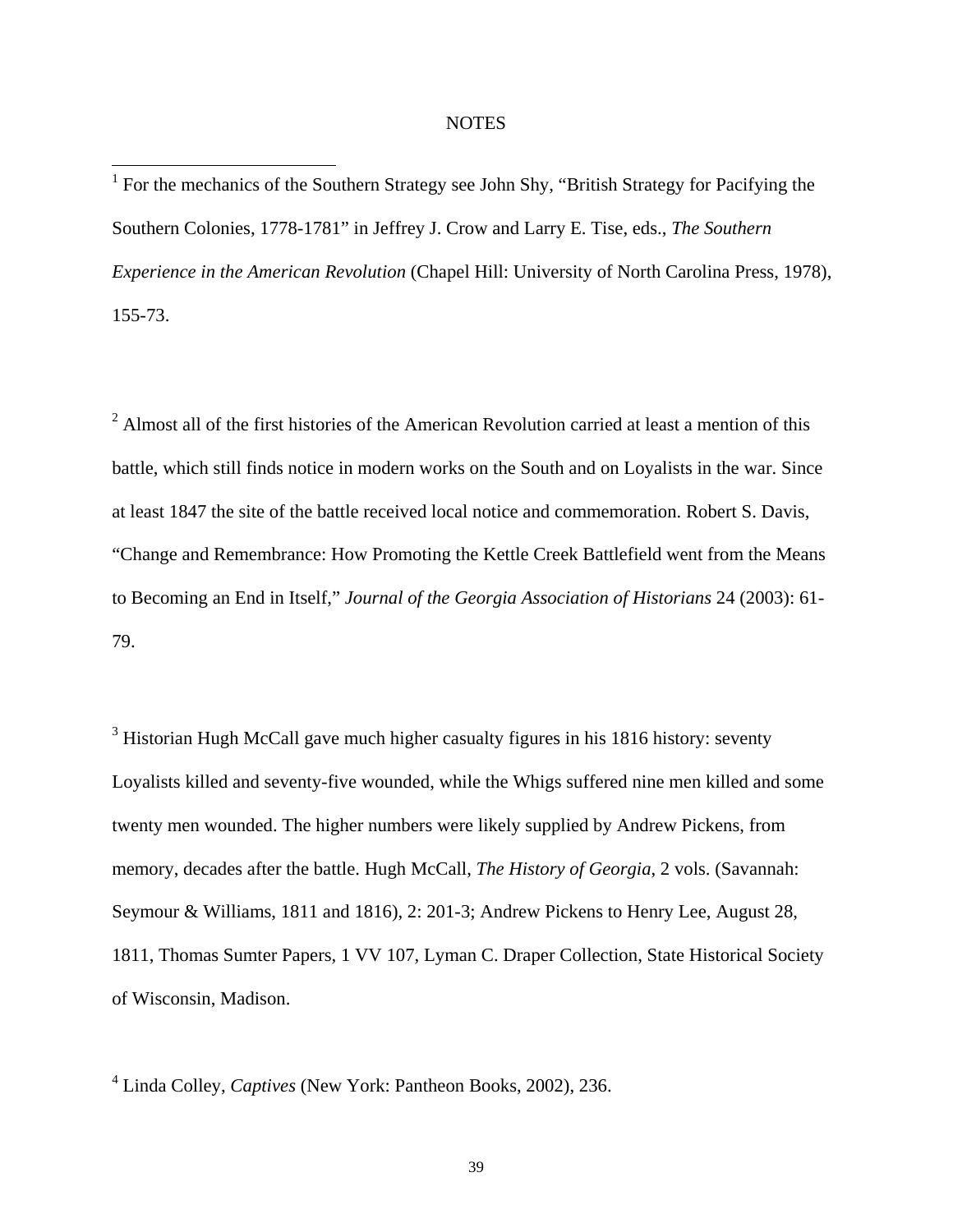<sup>5</sup> Carole Waterson Troxler, "The Migration of Carolina and Georgia Loyalists to Nova Scotia and New Brunswick," (Ph. D. diss., University of North Carolina at Chapel Hill, 1974), 8-17; Robert M. Calhoon, *The Loyalists in Revolutionary America, 1760-1781* (New York: Harcourt Brace Jovanovich, 1973), 439, 448-57, 452-53; Wallace Brown, *The Good Americans: The Loyalists in the American Revolution* (New York: William Morrow, 1969), 98.

 $\overline{a}$ 

<sup>6</sup> "Reminiscences of Dr. William Read," in Robert W. Gibbes, comp., *Documentary History of the American Revolution*, 3 vols. (New York: D. Appleton, 1853-1857), 2: 252.

<sup>7</sup> Baika Harvey to Thomas Baika, December 30, 1775, Orkney Island Archives, Scotland. The different versions of the petitions in support of Wright appear in Robert S. Davis, *Georgia Citizens and Soldiers of the American Revolution* (Easley S. C.: Southern Historical Press, 1979), 11-19. Harvey would have had a hard time distinguishing one group of Americans from the other. Whigs would sometimes wear white paper and the Loyalists green twigs/pine knots, respectively, in their hats as political identification. Thomas Young, "Memoirs of Major Thomas Young," *South Carolina Magazine of Ancestral Research* 4 (Summer 1976): 183.

8 Richard A. Ketchum, "England's Vietnam: The American Revolution," *American Heritage Magazine* 22 (June 1971): 8-9, and *Saratoga: Turning Point of America's Revolutionary War* (New York: Henry Holt, 1997), 70-71, 80-81, 108-9, 111, 239; , 252-54, 315-16.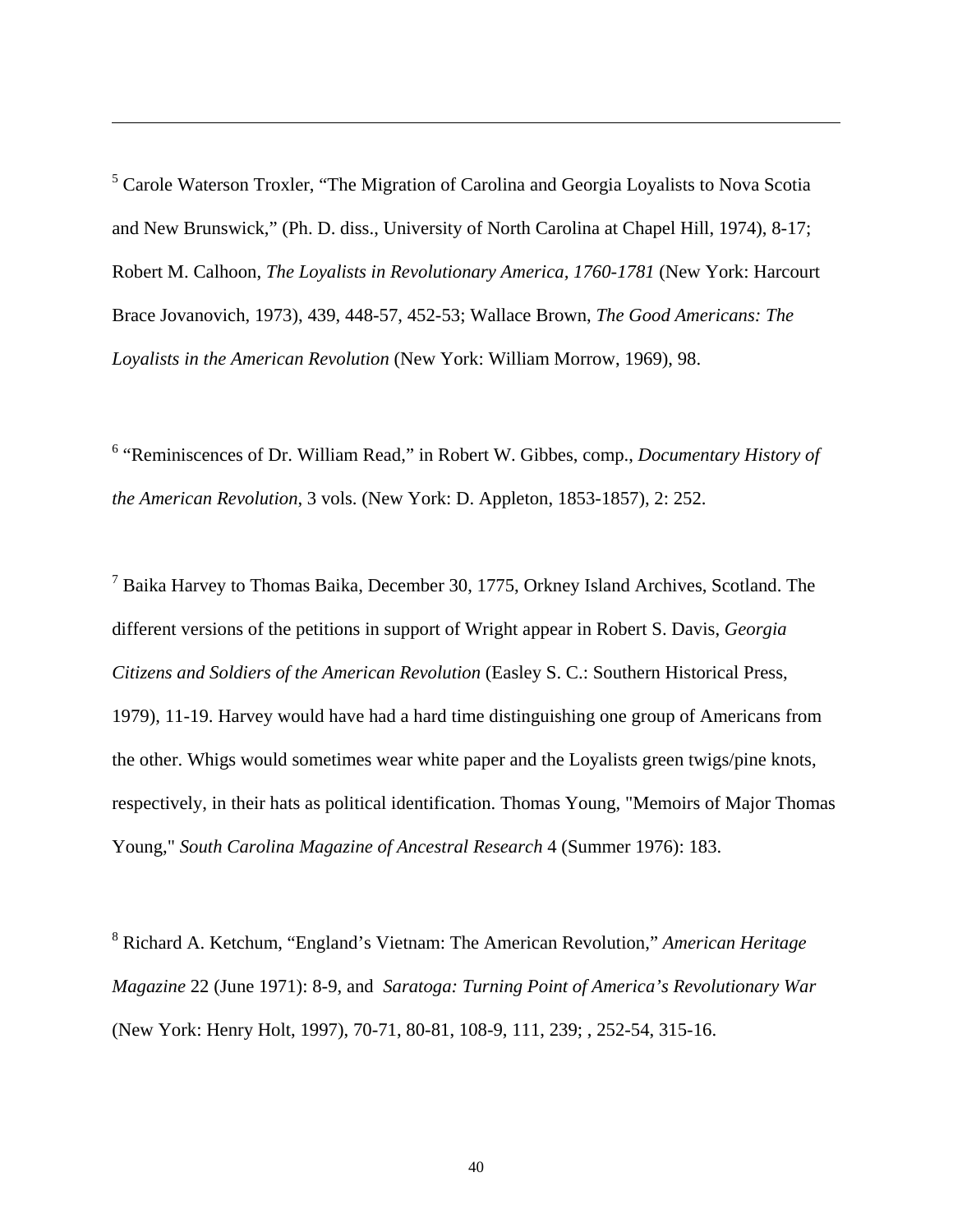<sup>9</sup> Lord George Germain to Sir Henry Clinton, March 8, 1778, in Kenneth Gordon Davies, ed., *Documents of the American Revolution, 1770-1783*, 19 vols. (Dublin: University of Ireland Press, 1973-1983), 15: 58-59. Yorktown thus joined Saratoga, King's Mountain, Cowpens, and Guilford Courthouse on the long list of decisive engagements, to which the Loyalist strategy contributed, at least in part, to the defeat of the king's cause in America.

 $\overline{a}$ 

 $10$  Clyde R. Ferguson, "Carolina and Georgia Patriot and Loyalist Militia in Action, 1778-1783," in Crow and Tise, *The Southern Experience in the American Revolution*, 174-76.

11 Robert Harvey, *"A Few Bloody Noses": The Realities and Mythologies of the American Revolution* (New York: Overlook Press, 2001), 252-54, 315-16, 427; Robert M. Calhoon, *Revolutionary America: An Interpretive Overview* (New York: Harcourt Brace Jovanovich, 1976), 108. The Richard Holmes quote comes from his 2005 BBC documentary *Rebels and Redcoats* but it cannot be found in the series' companion volume by Hugh Bicheno, *Rebels & Redcoats: The American Revolutionary War* (New York: HarperCollins, 2004).

12 William H. Nelson, *The American Tory* (London: Oxford University Press, 1961), 87; Brown, *The Good Americans*, 111-12, 122.

<sup>13</sup> Lord Carlisle to Lady Carlisle, July 21, 1778, in Historical Manuscripts Commission, comp., *The Manuscripts of the Earl of Carlisle Preserved at Castle Howard* (London: Eyre and Spottiswoode, 1897), 356-57.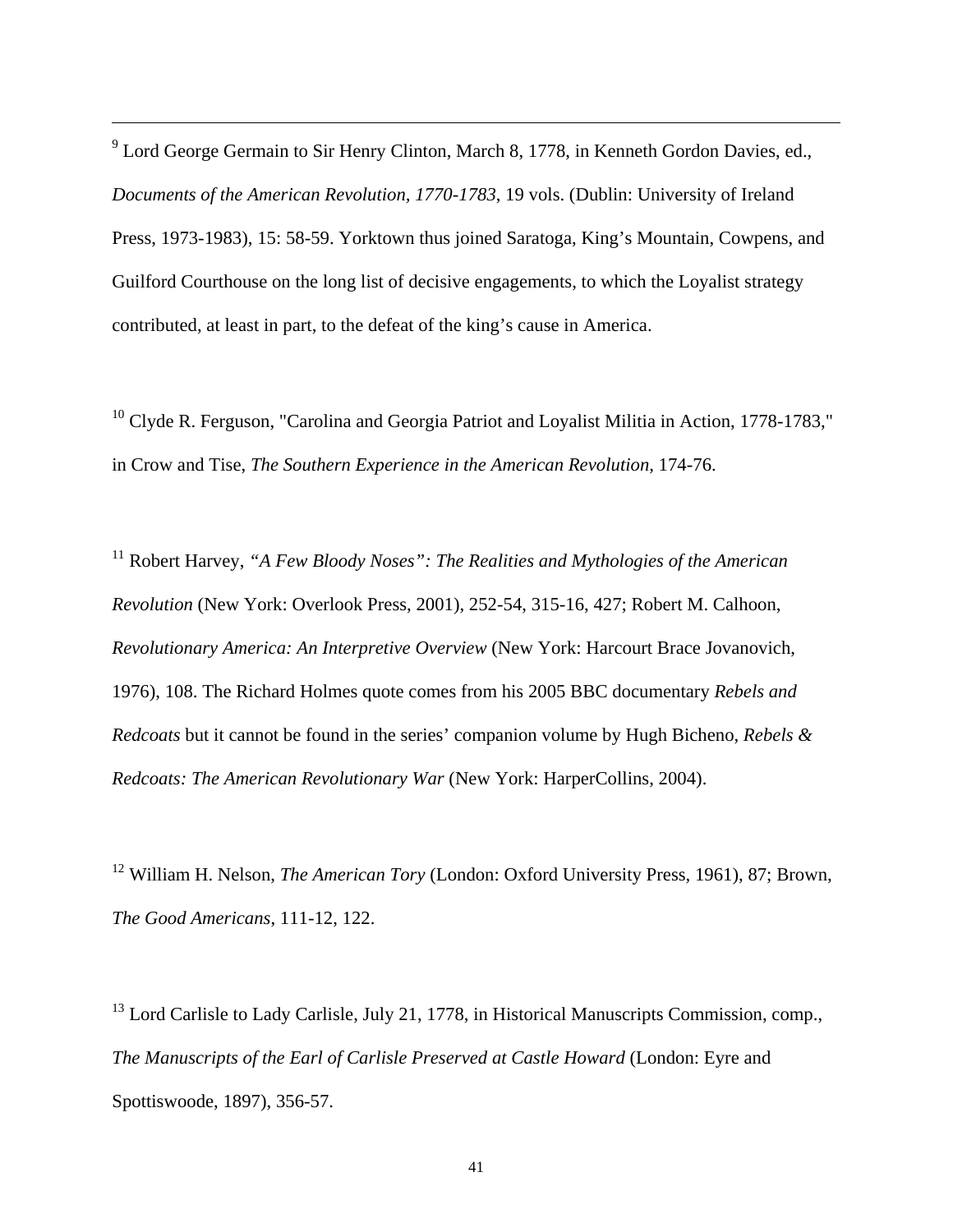14 Archibald Campbell, *Journal of An Expedition against the Rebels of Georgia in North America*, ed. Colin Campbell (Augusta: Richmond County Historical Society, 1981), x-xi, 9-10; Robert S. Davis, "The British Invasion of Georgia," *Atlanta Historical Journal* 24 (Winter 1980): 14-15; *Newcastle Journal or General Advertiser* (Newcastle-upon-Tyne, England), February 10, 1776, p. 2, c. 2; Ed Brumby, historian of the Seventy-first Regiment, to author, September 2, 2002.

15 Shy, *A People Numerous*, 203-4.

 $\overline{a}$ 

<sup>16</sup> That record is the deposition of William Millen, January 28, 1779, now in the Miscellaneous Papers, 1776-1789, War of Revolution, Military Collection, North Carolina State Archives, Raleigh. No reference to Boyd or his mission survives in the Clinton Papers of the William L. Clements Library or of the British Public Record Office.

17 For the military details on the British invasion of Georgia see David K. Wilson, *The Southern Strategy: Britain's Conquest of South Carolina and Georgia* (Columbia: University of South Carolina Press, 2005).

18 Charles Stedman, *The History of Origin, Progress, and Termination of the American War*, 2 vols.(Dublin: P. Wogan, P. Byrne, J. Moore, and W. Jones, 1794), 2: 119; Campbell, *Journal*, 122. For John Hamilton's background see his entry in William S. Powell, ed., *Dictionary of*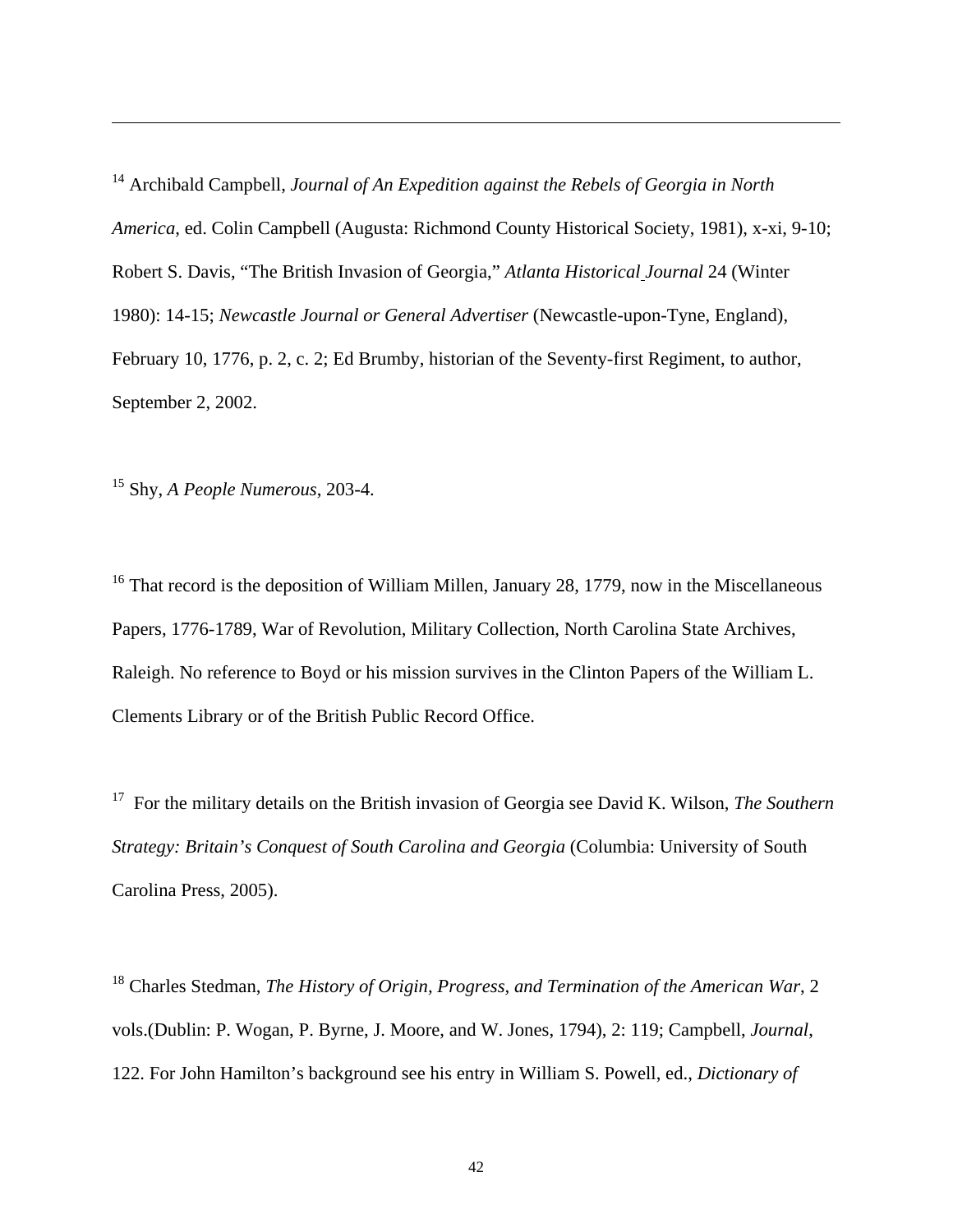*North Carolina Biography*, 6 vols. (Chapel Hill: University of North Carolina Press, 1988), 3: 16-17.

 $\overline{a}$ 

19 Robert S. Davis, *Georgians in the Revolution* (Easley, S. C.: Southern Historical Press, 1986), 16.

20 Paul H. Smith, *Loyalists and Redcoats: A Study in British Revolutionary Policy* (Chapel Hill: University of North Carolina Press, 1964), 93, 102, 202; R. Arthur Bowler, *Logistics and the Failure of the British Army in America, 1775-1783* (Princeton, N. J.: Princeton University Press, 1975), 245; Ferguson, "Carolina and Georgia Patriot and Loyalist Militia," 178-83; Campbell, *Journal*, xi-xii. Campbell received pay on the level of a brigadier general, a rank that he felt that he deserved. Archibald Campbell did go on to a highly successful career in Jamaica and India. Campbell, *Journal*, 7, 43, 103 n. 12; Robert S. Davis, "Portrait of a Governor," *Atlanta Historical Journal* 26 (Spring 1982): 45-48. Campbell had no authority to pay the surviving Kettle Creek Loyalists for their services. He did take them taverning, although years later the British Audit Office would even challenge that expenditure. Campbell, *Journal*, 58-60, 65-67; Davis, *Georgians*, 19.

21 Nelson, *The American Tory*, 91-92; quotation in *Remembrancer: Or Imperial Repository of Public Events* 8 (1780): 304;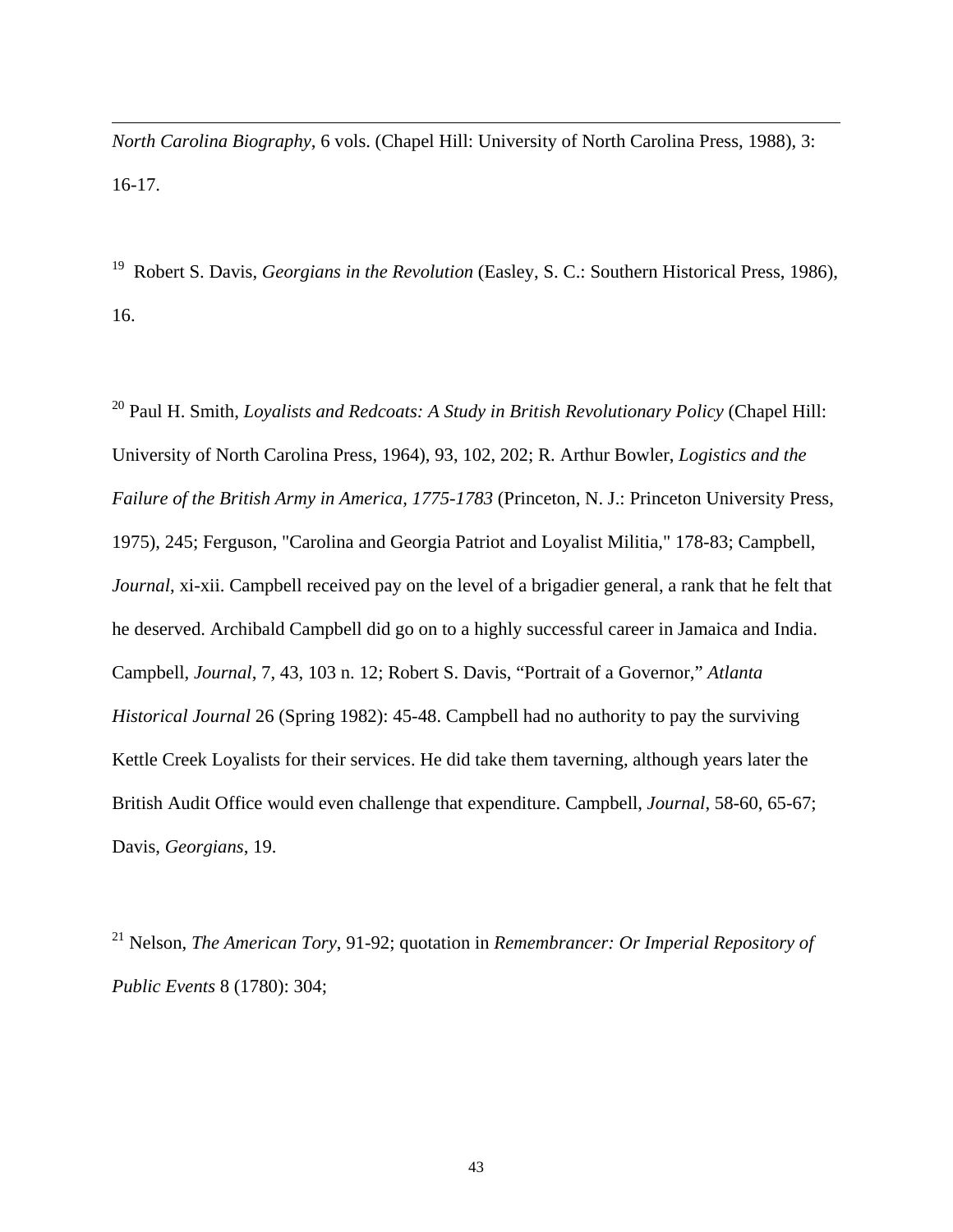<sup>22</sup> "Character of Lord Rawdon, character of Lieut. Col. Doyle &c.," Georgia Papers, Chambers Collection, New York Public Library.

 $23$  Robert S. Davis, "The Invisible Soldiers: The Georgia Militia at the Siege of Savannah," *Atlanta Historical Journal* 25 (Winter 1991): 32, 60 n. 27; Bicheno, *Rebels & Redcoats*, 232; Franklin and Mary Wickwire, *Cornwallis: The American Adventure* (New York: Random House 1970), 221.

24 Alex M. Hitz, "Georgia Bounty Land Grants," *Georgia Historical Quarterly* 38 (September 1954): 337-38, 341.

<sup>25</sup> Carolyn Murphree Backstrom, "Mercy Raymond Bedford of North Carolina, Patriot," *Mayflower Quarterly* 44 (August 1978): 80-82; Wallace Brown, *The King's Friends: The Composition and Motives of the American Loyalist Claimants* (Providence: Brown University Press, 1965), 103-4; Davis, *Georgians*, 40; Gregory Palmer, *Biographical Sketches of Loyalists of the American Revolution* (Westport, Ct.: Meckler, 1984), 57. For similar examples of the lives made by frontier Loyalists, see Robert S. Lambert, *South Carolina Loyalists in the American Revolution* (Columbia: University of South Carolina Press, 1987), 71.

26 Robert M. Calhoon, *The Loyalist Perception and Other Essays* (Columbia, S. C.: University of South Carolina Press, 1989), 195-210; Bettye J. Broyles, *History of Rhea County, Tennessee* (Dayton, Tn.: Rhea County Historical and Genealogical Society, 1991), 327.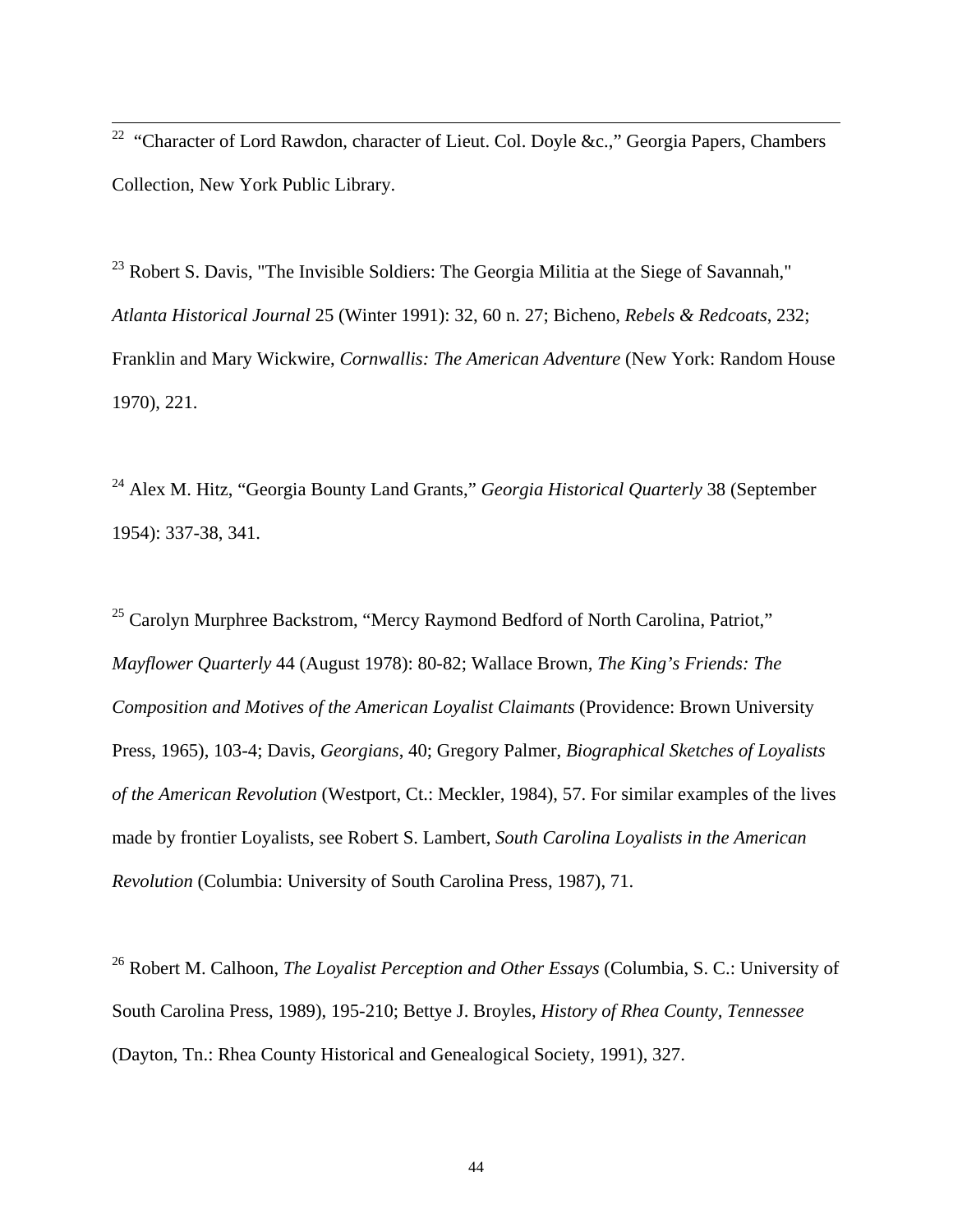$27$  Owen Fluker represents a relevant example of this type of frontiersman. He fought at Kettle Creek under Dooly but he later, also served for a time, as a Loyalist. The state of Georgia took no legal action against him as a Tory but did allow him a land grant for peacefully remaining in Georgia during the last months of the war. After his death, an informant prevented his heirs from receiving a grant of land in Georgia's land lot lotteries on the grounds of his help to the British cause. Eliza Bowen, *Chronicles of Wilkes County, Georgia*, ed. Mary B. Warren (Danielsville, Ga.: Heritage Papers, 1978), 19; Robert S. Davis, *The Georgia Black Book* (Greenville, S. C: Southern Historical Press, 1982), 42. Descendents of such Georgia "pet Tories," as rebel leaders called men of questionable loyalties, include presidents Jefferson Davis, Herbert Hoover, Lyndon Johnson, and Jimmy Carter. Thomas Ansley, a Carter ancestor, even met with Boyd at Wrightsborough. Robert S. Davis, *The Wilkes County Papers* (Greenville, S. C.: Southern Historical Press, 1979), 49, 51.

 $\overline{a}$ 

28 For the history of the North Carolina Regulators see Marjoleine Kars, *Breaking Loose Together: The Regulator Rebellion in Pre-Revolutionary North Carolina* (Chapel Hill: University of North Carolina Press, 2002).

29 The South Carolina Regulators find discussion in Richard Maxwell Brown, *The South Carolina Regulators: The Story of the First American Vigilante Movement* (Cambridge, Ma.: The Belknap Press, 1963).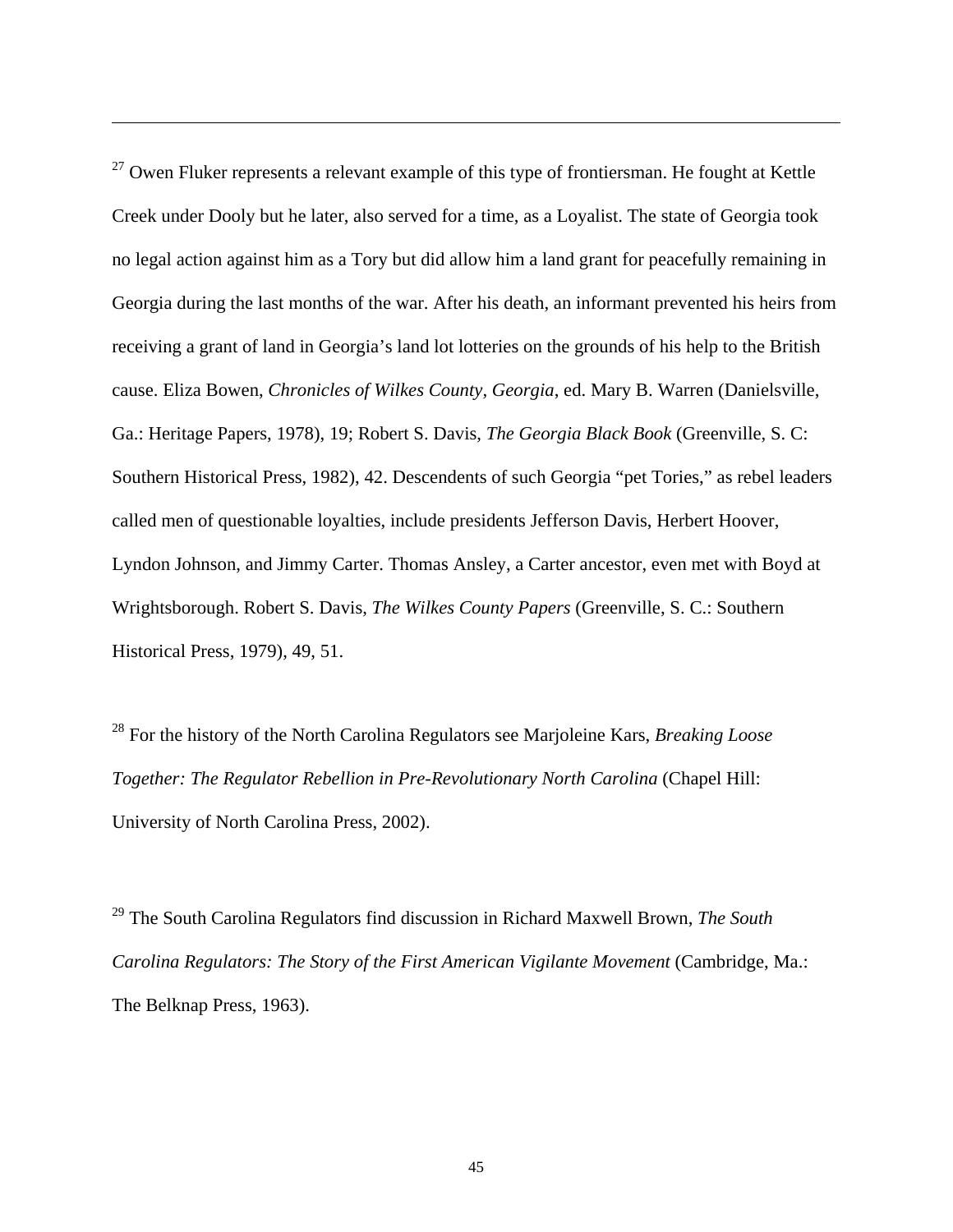30 Bowen, *Chronicles of Wilkes County*, 148-49; George Howe, *History of the Presbyterian Church in South Carolina*, 2 vols. (Columbia: Duffie & Chapman, 1870), 1: 659. For the major issues on the frontier before the American Revolution see Eric Hinderaker and Peter C. Mancall, *At the Edge of Empire: The Backcountry in British North America* (Baltimore, Md.: John Hopkins University Press, 2003).

31 Brian Crozier, *A Theory of Conflict* (New York: Charles Scribner's Sons, 1975), 104.

32 Brown, *The Good Americans*, 96, 126-46; Rachel N. Klein, "Frontier Planters and the American Revolution: The South Carolina Backcountry, 1775-1782," in Ronald Hoffman, Thad W. Tate, and Peter J. Albert, eds., *An Uncivil War: The Southern Backcountry during the American Revolution* (Charlottesville, Va.: United States Capitol Historical Society, 1985), 40- 50.

<sup>33</sup> The Burke County jail, an isolated log building or buildings on the Georgia frontier, and the tiny village of Ninety Six in South Carolina provide classic examples of political control through perception of control of the government. These places hardly existed as more than names on a maps but both sides expended considerable effort to "hold" these political centers that otherwise lacked any geographical, military, or economic significance. Davis, *Georgians*, 97-118, 139, 161-62; Robert D. Bass, *Ninety Six: The Struggle for the Backcountry* (Lexington, S. C., 1978).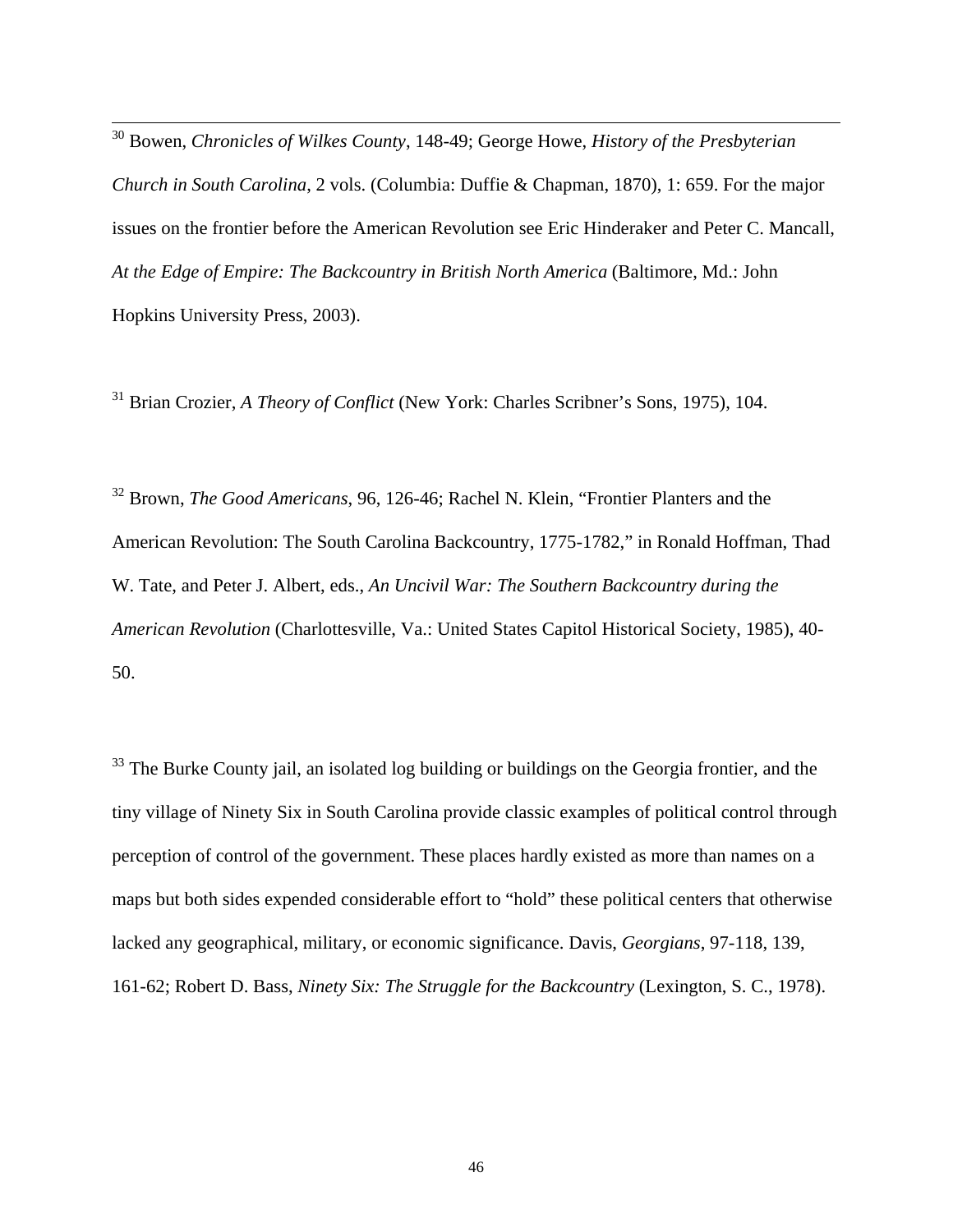34 Bowen, *Chronicles*, 22; Robert S. Davis, *The Wilkes County Papers* (Greenville, S. C., 1979), 30-31; Troxler, "The Migration of Carolina and Georgia Loyalists," 236-37; Stephen E. Haller, *William Washington: Cavalryman of the Revolution* (Bowie, Md., 2001), 80-82; Robert S. Davis, "Lord Montagu's Mission to Charleston in 1781: American POWs for the King's Cause in Jamaica," *South Carolina Historical Magazine* 84 (1983): 92, 94. Georgians from what would become Wilkes County had served with South Carolina militiamen against the Loyalists of Raeburn Creek in 1775. Revolutionary War pension claim of John Cloud, S 30935, *Revolutionary War Pension and Bounty Land Warrant Application Files, 1800-1900* (National Archives Microfilm M804, roll 582), Records of the Veterans Administration Record Group 15, National Archives and Records Administration; William Downs to the Council of Safety, November 11, 775, Telamon Cuyler Collection, Hargrett Rare Books and Manuscripts Library, University of Georgia Libraries, Athens.

35 See Margaret E. Newell, *From Dependency to Independence: Economic Revolution in Colonial New England* (Ithaca: Cornell University Press, 1998).

<sup>36</sup> Andrew Williamson to James Bowie, October 14, 1778, James Bowie Papers, New York Public Library; Robert S. Davis, "George Galphin and the Creek Congress of 1777," *Proceedings and Papers of the Georgia Association of Historians 1982* (1983), 23.

37 Lambert, *South Carolina Loyalists*, 53, 71; Absalom H. Chappell, *Miscellanies of Georgia* (Atlanta: James F. Meegan, 1874), 8. For the Wilkes County forts see Robert S. Davis, *Georgia Citizens and Soldiers of the American Revolution* (Easley, S. C.: Southern Historical Press,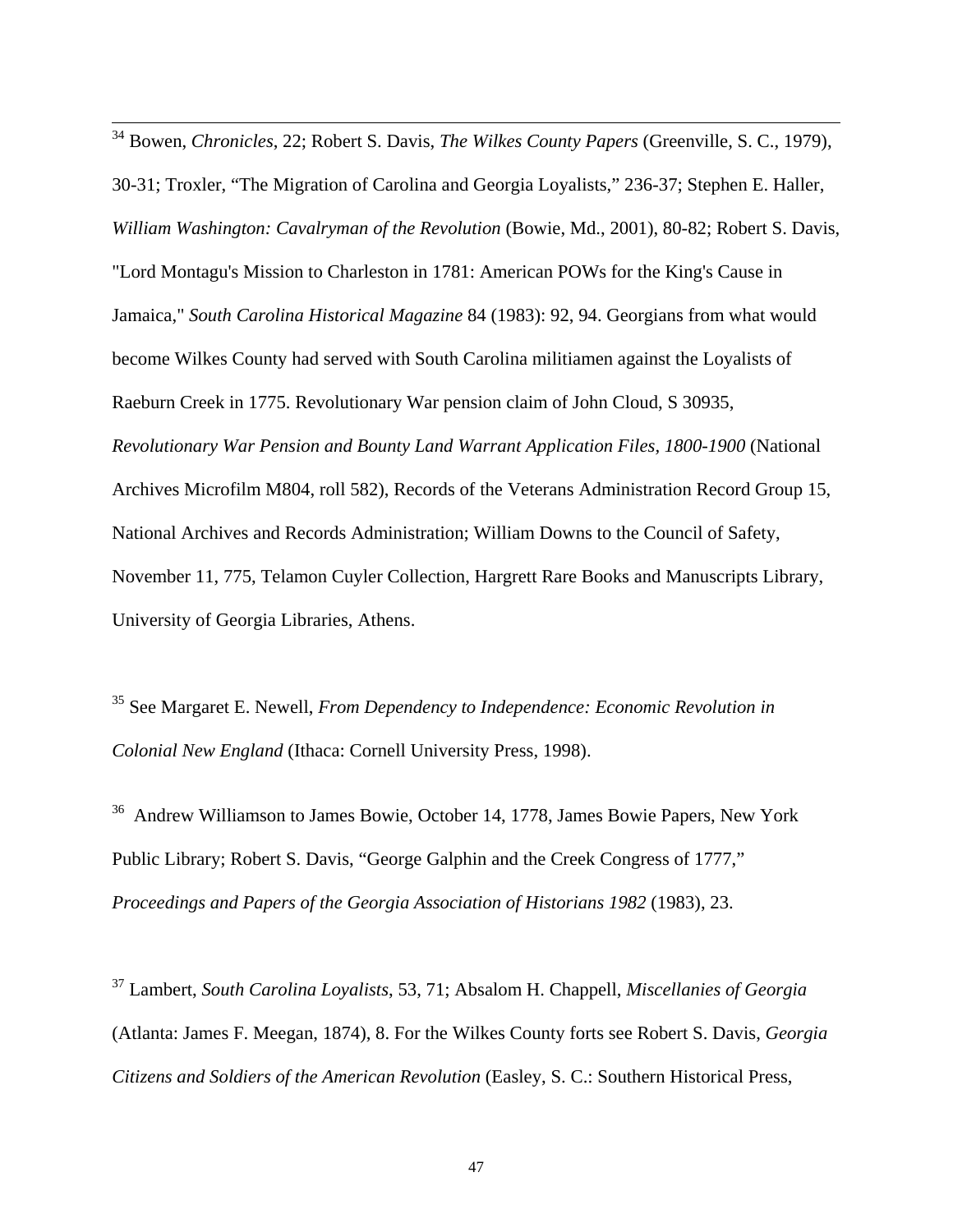1979), 158-67. Descriptions of the southern Indians as physically formidable appears in William Bartram, *The Travels of William Bartram: The Naturalist's Edition*, ed. Francis Harper (New Haven: Yale University Press, 1958), 306-8; and George Hanger, *The Life, Adventures, and Opinions of Col. George Hanger* 2 vols. (London: J. Debrett, 1801), 2: 399-401.

 $\overline{a}$ 

<sup>38</sup> Morning Report, June 30, 1779, Keith Read Collection, MS 921, no. 7:11, Hargrett Rare Book and Manuscripts Library; Andrew Pickens to John Irwine, March 12, 1779 in Gibbes, *Documentary History of the American Revolution*, 2: 109; Clyde R. Ferguson, "Functions of the Partisan-Militia in the South during the American Revolution," in W. Robert Higgins, ed., *The Revolutionary War in the South: Power, Conflict, and Leadership* (Durham: Duke University Press, 1979), 239-57. For examples of the organization of the colonial southern militia see Gordon B. Smith, *History of the Georgia Militia, 1783-1861*, 4 vols. (Milledgeville: Boyd Publishing, 2000), 1: 49-70; James B. Whisker, *The American Colonial Militia*, 5 vols.(Lewiston, N. Y.: E. Mellen Press, 1997), 5: 154-55, 167-68, 170.

<sup>39</sup> John Dooly to Samuel Elbert, February 16, 1779, Misc. Mss. 174, Yale University Libraries, New Haven; Lyman C. Draper, *King's Mountain and Its Heroes* (Cincinnati: P. G. Thomson, 1881), 97. For biographical information on Clarke, Dooly, and Pickens see Richard L. Blanco, ed., *The American Revolution, 1775-1783: An Encyclopedia* (New York: Garland, 1993), 322- 24, 480-81, 1299-1300.

 $40$  E. Merton Coulter, "Elijah Clarke's Foreign Intrigues and the 'Trans-Oconee Republic," *Mississippi Valley Historical Review*, extra number (November 1921): 260-79.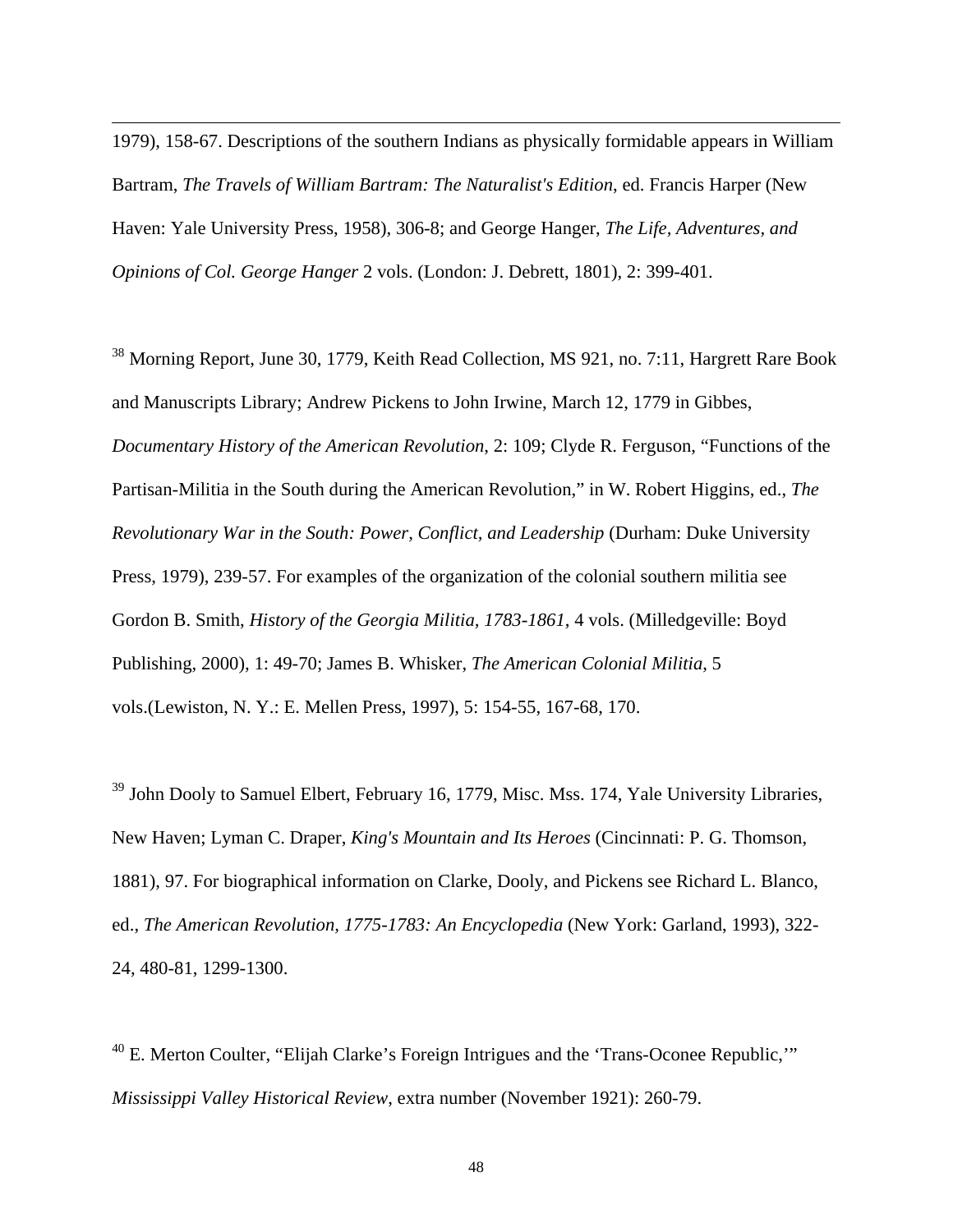41 "Colonel Robert Gray's Observations on the War in Carolina," *South Carolina Historical and Genealogical Magazine* 11 (1910): 153. John Shy noted Gray's remark in *A People Numerous and Armed*, 232.

42 Harvey, *"A Few Bloody Noses"*, 6; Colley, *Captives*, 236.

 $\overline{a}$ 

43 Calhoon, *The Loyalist Perception*, 11; Brown, *The Good Americans*, 46. Robert O. DeMond, in *The Loyalists in North Carolina During the American Revolution* (Durham, N. C.: Duke University Press, 1940), 59-60, argued for identifying these communities by comparing Loyalist property confiscation documents to such other sources as contemporary land records. Confiscation records have appeared in print in R. J. Taylor, Jr. Foundation, *An Index to Georgia Colonial Conveyances and Confiscated Lands Records* (Atlanta: The Author, 1981) and Albert B. Pruitt, *Abstracts of Sales of Confiscated Loyalists' Land and Property in North Carolina* (n. p., 1989).

44 Robert M. Weir, *Colonial South Carolina: A History* (Millwood, N. Y.: KTO Press, 1983), 111-12, 208-9 and *"The Last of American Freemen" Studies in the Political Culture of the Colonial and Revolutionary South* (Macon: Mercer University Press, 1986), 118; Martha F. Franklin, "The Quaker Settlement of Wrightsborough" (Masters Thesis, Georgia Southern College, 1984), 25; Edward J. Cashin, *Lachlan McGillivray, Indian Trader* (Athens: University of Georgia Press, 1992), 235. The Whigs, however, had an effective Quaker spy among these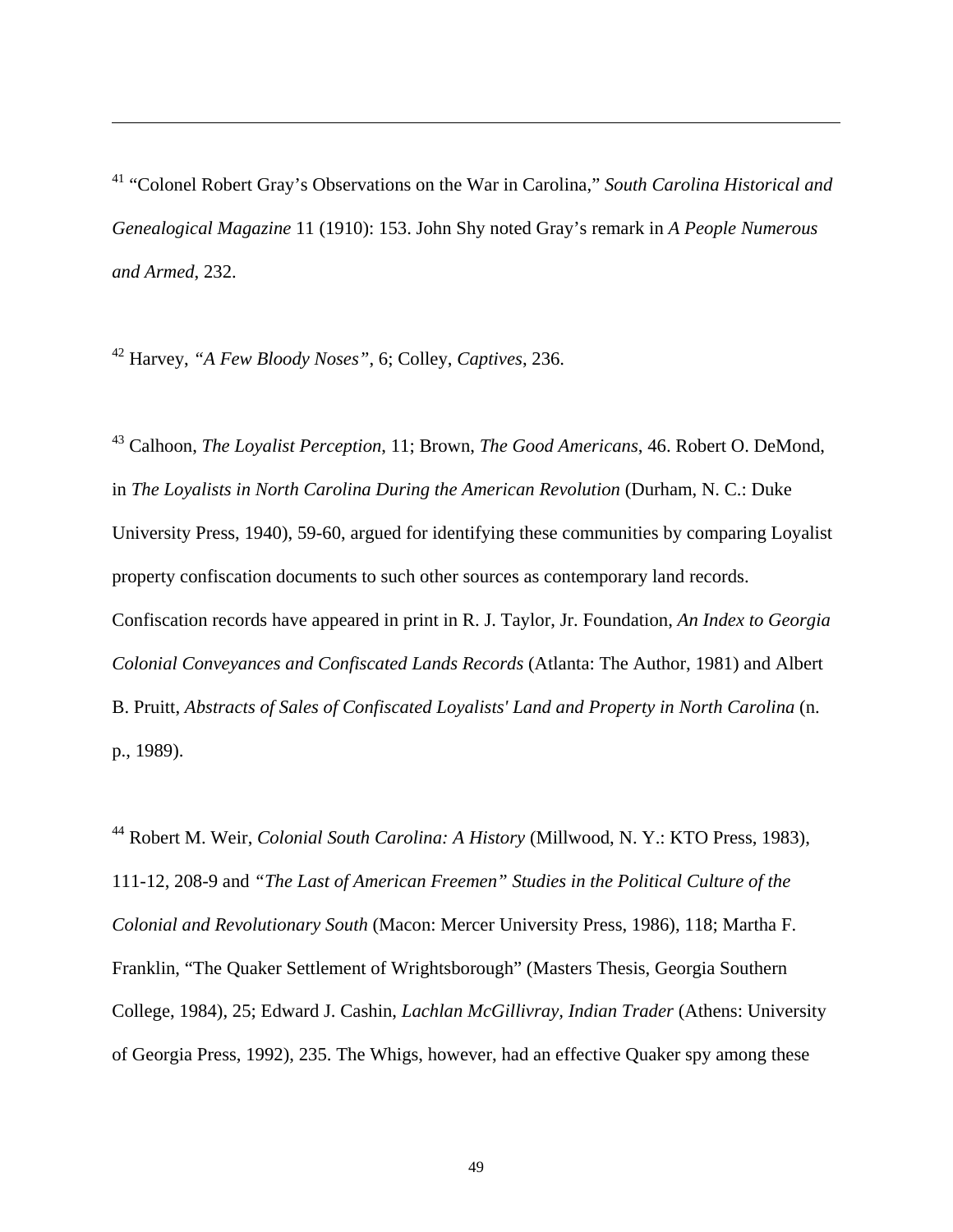communities, Adam Reep. "Adam Reep: A Hero of the Revolution," *Atlanta* (Georgia) *Constitution*, January 24, 1898.

 $\overline{a}$ 

45 Jack P. Greene, "Independence, Improvement and Authority: Toward a Framework for Understanding the Histories of the Southern Backcountry during the Era of the American Revolution," in Hoffman, *et al*, *An Uncivil War*, 17-20; Franklin, "The Quaker Settlement of Wrightsborough," 30. Members of the Maverick family could stand as representatives of thousands of such families. They had been fighting in that struggle since the earliest days of the Massachusetts Bay Colony to the extent that by the time the family had crossed the continent, they had given their name as "a synonym for independent eccentricity in America." David H. Ficher, *Albion's Seed: Four British Folkways in America* (New York: Oxford University Press, 1989), 785.

46 Kars, *Breaking Loose Together*, 135; Robert S. Davis, *Quaker Records in Georgia: Wrightsborough, 1772-1793, Friendsborough, 1775-1777* (Augusta: Augusta Genealogical Society, 1986), 15. During his long life, Husband would continuously stir up rebellions that he avoided physically participating in, due to his pacifist principles. Although, as an exile from the South, Husband would support the American Revolution, in his later years, he also opposed the United States Constitution and he helped to organize the Whiskey Rebellion. See Mark H. Jones, "Herman Husband: Millenarian, Carolina Regulator, and Whiskey Rebel," (Ph. D. diss., Northern Illinois University, 1982).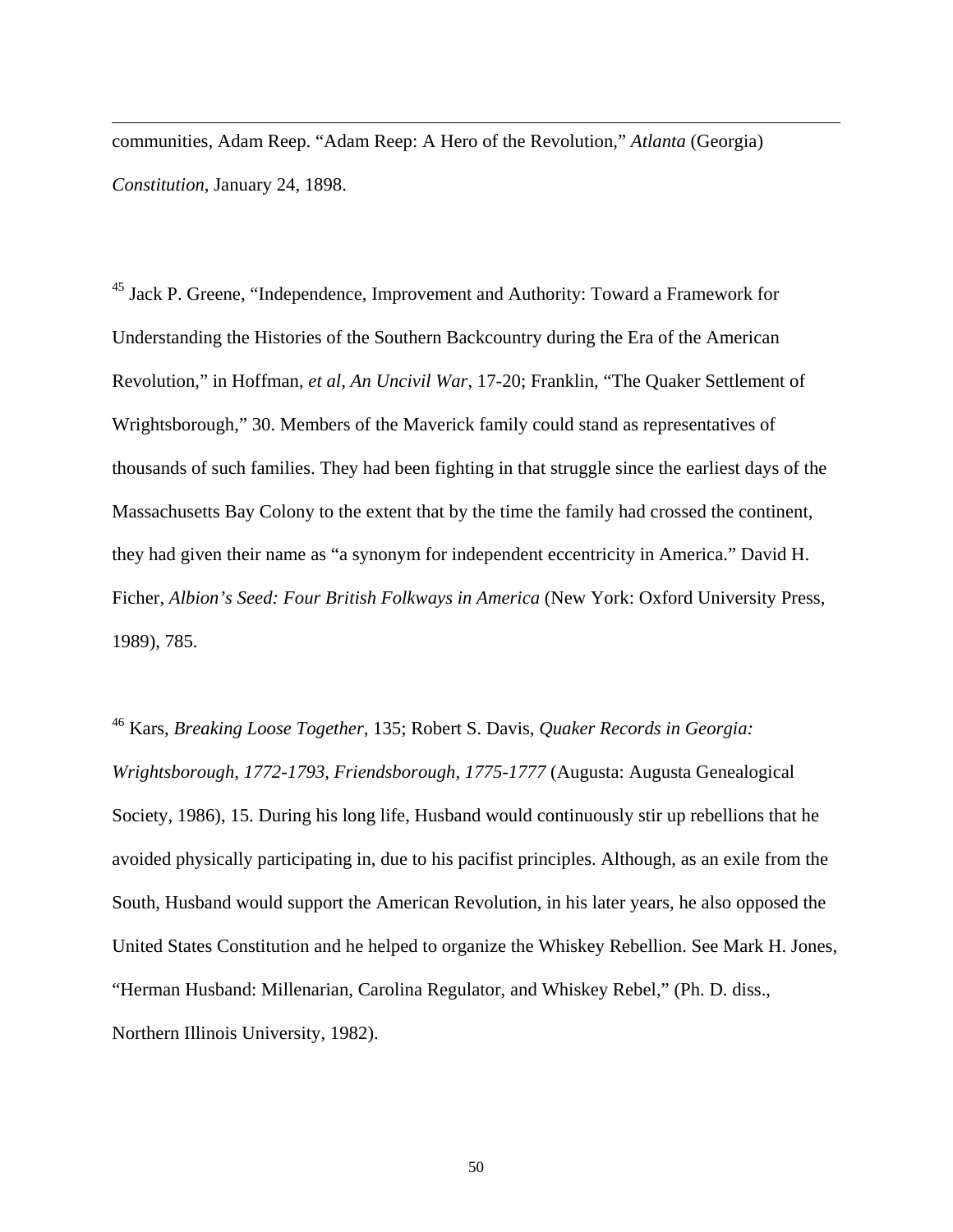47 Mary E. Lazenby, *Herman Husband: A Story of a Life* (Washington: Old Neighborhood Press, 1940), 121; Leah Townsend, *South Carolina Baptists, 1670-1805* (Columbia: University of South Carolina Press, 1935), 166-67; Seth B. and Edith Hinshaw, *Carolina Quakers: Our Heritage, Our Hope* (Greensboro: North Carolina Yearly Meeting, 1972), 19; George W. Paschal, *History of North Carolina Baptists*, 2 vols. (Raleigh: North Carolina State Baptist Convention, 1930-1955), 1: 392; Jones, "Herman Husband," 83-91, 94, 101-6, 110-11; *Gazette of the State of South Carolina* (Charleston), April 14, 1779. The history of the Bush River Meeting can be found in Willard Heiss, *Quakers in the South Carolina Backcountry* (n. p.: Indiana Quaker Records, 1969).

48 Lambert, *South Carolina Loyalists*, 51, 53, 71; "Col. David Fanning," unidentified newspaper clipping in the possession of Linda Roholt of Bellevue, Washington, D. C.; deposition of Joseph Cartwright, September 1, 1779, North Carolina Papers, 1 KK 108, Lyman C. Draper Collection; Brown, *The Good Americans*, 46-47. However, with so many bloody attacks on local settlements by the Cherokees and their white allies, including a nearly successful assault on James Lindley's fort in 1775, it would seem unlikely that many of the Raeburn Creek Loyalists allied with the Indians.

<sup>49</sup> Archibald Campbell remembered Boyd as bringing his Loyalists from Red Creek, South Carolina. Campbell, *Journal*, 58. No such place exists in the upcountry but, in Campbell's native Gaelic, "Red Creek" would be "Raeburn," the name of a waterway in today's Laurens County, South Carolina. For the settlers of Raeburn, Rabon, Raburns, Raeburn, Rayborn, and Reborns Creek see the COM Index to land grants at the South Carolina Department of Archives and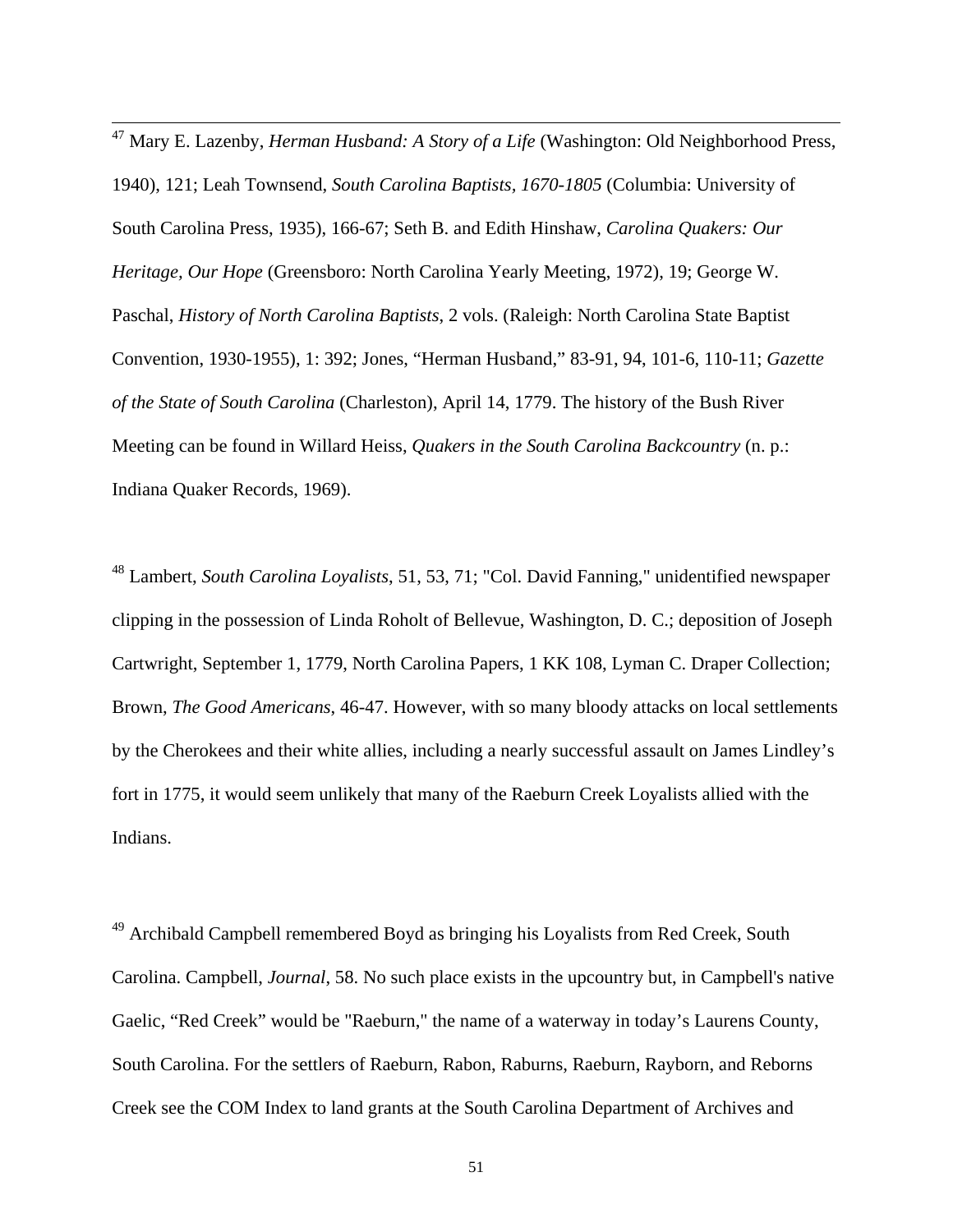History, Columbia. The name first appears with John Turk's request for land in 1753. Turk, formerly of Augusta County, Virginia, had been living there as early as 1749. Jesse Hogan Motes III and Margaret Peckham Motes, comps., *Laurens and Newberry Counties South Carolina: Saluda and Little Rivers Settlements 1749-1775* (Greenville, S. C.: Southern Historical Press, 1994), 5, 233. Lists of Loyalists that mention citizens of Raeburn Creek include "List of Prisoners, Ninety Six Jail, 1779," *South Carolina Magazine of Ancestral Research* 5 (Fall 1977): 195-98; "Tories Murdered in the South Carolina Upcountry in the Revolution," Ibid, 9 (Summer 1981): 123-27; Peter Wilson Coldham, *American Migrations, 1765-1799* (Baltimore: Genealogical Publishing Company, 2000), 655; *Gazette of the State of South Carolina*, December 24, 1779; Murtie June Clark, *Loyalists in the Southern Campaign*, 3 vols., (Baltimore: Genealogical Publishing Company, 1979), 3: 412-18; Bobby G. Moss, *Loyalists at King's Mountain* (Blacksburg, S. C.: Scotia Hiberia Press, 1998) and *Loyalists in the Siege of Ninety Six* (Blacksburg, S. C.: Scotia Hiberia Press, 1999).

 $\overline{a}$ 

50 Lambert, *South Carolina Loyalists*, 51, 53, 71; Clyde R. Ferguson, "General Andrew Pickens" (Ph. D. diss., Duke University, 1960), 18; Troxler, "The Migration of Carolina and Georgia Loyalists," 242-43; Brown, *The South Carolina Regulators*, 128-29; David Fanning, *The Narrative of Col. David Fanning*, ed. Lindley S. Butler (Davidson, N. C.: Briarpatch Press, 1981), 4-5, 19. Boyd reportedly came from the area that became Newberry County, near Raeburn Creek. Francis Pickens to J. H. Marshal, May 12, 1858, Thomas Sumter Papers, 16 VV 356, Lyman C. Draper Collection.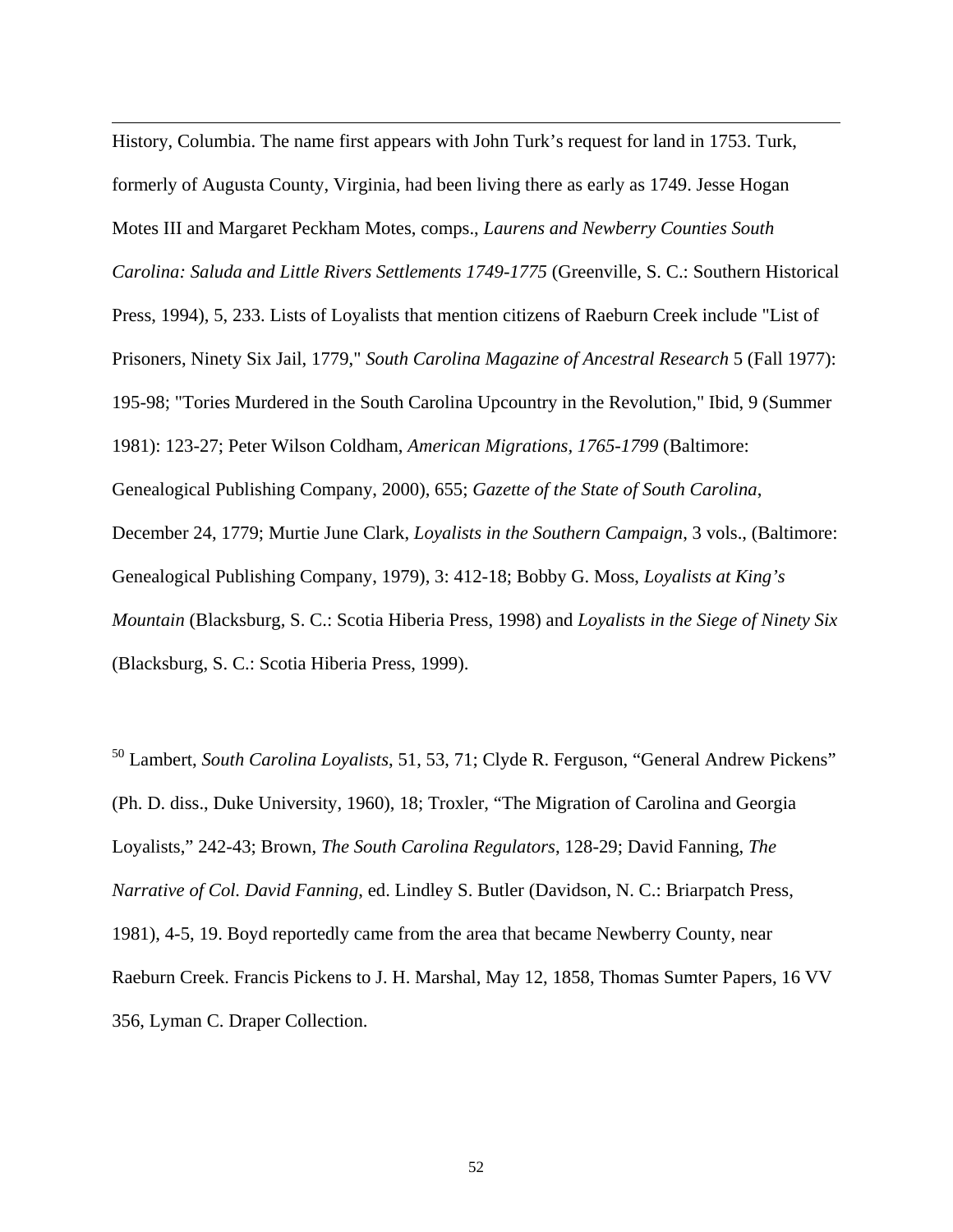<sup>51</sup> Minutes of the Cane Creek Monthly Meeting (1760-1900), 29-30, 32-33, 38-39, 47, Friends Historical Collection, Hege Library, Guilford College, Greensboro, N. C.; Jones, "Herman Husband," 84-88, 104-5, 107, 110, 116-18.

 $\overline{a}$ 

52 Davis, *Quaker Records*, 157-67; Klein, "Frontier Planters," 67-68; Stephen B. Weeks, *Southern Quakers and Slavery: A Study in Institutional History* (New York: Bergman, 1896), 180-81; Franklin, "The Quaker Settlement of Wrightsborough," 23.

53 Davis, *Quaker Records*, 26; Cashin, *Lachlan McGillivray*, 72, 235; "George Galphin," *Jacksonville* (Alabama) *Republican*, June 1, 1852, p. 2, c. 3-4; Alick Cornels to Creek Headmen, June 14, 1793, in Louise F. Hays, ed., "Creek Indian Letters, Talks, and Treaties" (typescript, Atlanta: Georgia Department of Archives and History, 1939), pt. i, p. 323; Davis, "George Galphin and the Creek Congress of 1777," 14-16, 24-25. For the background of the whites who traded with the Indians of the southern frontier see Amos J. Wright, *The McGillivray and McIntosh Traders on the Old Southwest Frontier, 1716-1815* (Montgomery, Al.: New South Books, 2001) and Theresa M. Hicks, *South Carolina Indians and Indian Traders* (Spartanburg, S.C.: Reprint Company, 1998).

<sup>54</sup> For the ambiguous views of southern frontiersmen and the Indians see Joshua Piker, "Colonists and Creeks: Rethinking the Pre-Revolutionary Southern Backcountry," *Journal of Southern History* 70 (August 2004): 503-540.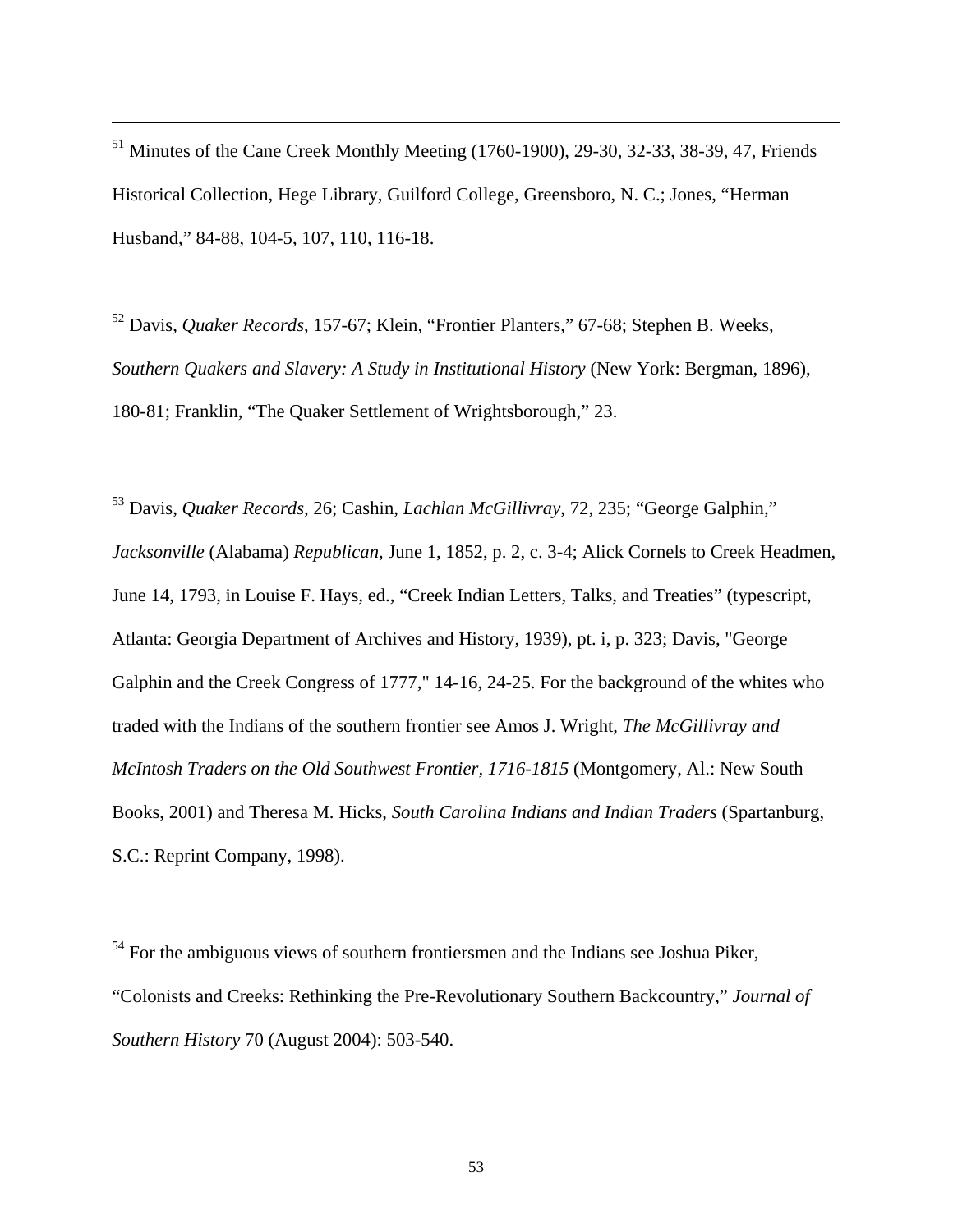55 Davis, *Georgians*, 108-11. The origins of Matthew Moore's Big Buckhead Creek Baptists and any ties that they had to Herman Husband and the Separatist Baptists of the Regulators remain undiscovered.

<sup>56</sup> Robert S. Davis, "The Other Side of the Coin: Georgia Baptists who Fought for the King," *Viewpoints in Georgia Baptist History*, 7 (1980): 47-58; Allen D. Candler, comp., *The Colonial Records of the State of Georgia*, 39 vols., (Atlanta: various state publishers, 1908-1941), 10: 697, 11: 85; Elizabeth E. Kilbourne, *Savannah, Georgia, Newspaper Clippings (Georgia Gazette)*, 4 vols. (Savannah: Tad Evans, 1999), 1: 226-27, 380; Loris D. Cofer, *Queensborough: Or, the Irish Town and Its Citizens* (Louisville, Ga.: The Author, 1977), 56. White attitudes concerning slavery receive discussion in W. Robert Higgins, "The Ambivalence of Freedom: Whites, Blacks, and the Coming of the American Revolution in the South," in Higgins, ed., *The Revolutionary War*, 43-63.

57 Lambert, *South Carolina Loyalists*, 48-49; Wayne E. Lee, *Crowds and Soldiers in Revolutionary North Carolina: The Culture of Violence and War* (Gainesville: University Press of Florida, 1990), 171; Calhoon, *The Loyalists in Revolutionary America*, 439-46; A. Roger Ekirch, "Whig Authority and Public Order in Backcountry North Carolina," in Hoffman, *et al*, *An Uncivil War*, 99-106. Bobby G. Moss identifies many of the Loyalists at Moore's Creek Bridge in *Roster of Loyalists at the Battle of Moore's Creek Bridge* (Blacksburg, S. C.: Scotia Hiberia Press, 1992). Many of these Scotsmen were among the 1,400 men who eventually served in John Hamilton's Royal North Carolina Regiment.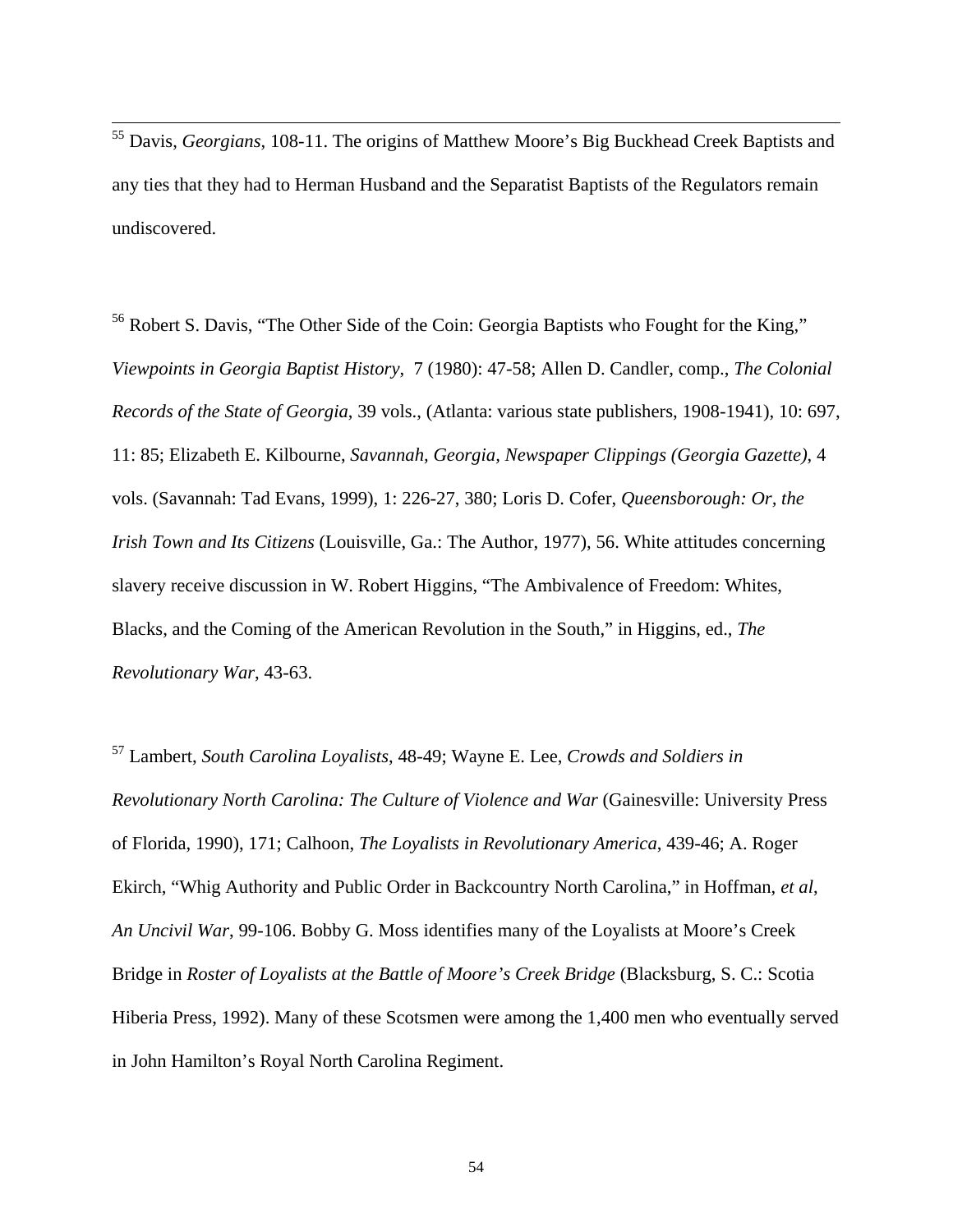<sup>58</sup> Klein, "Frontier Planters," 46; Peter N. Moore, "This World of Toil and Strife: Land, Labor, and the Making of an American Community, 1750-1805" (Ph. D. diss., University of Georgia, 2001), 59-61, 112-14, 132, 137.

59 Wickwire and Wickwire, *Cornwallis*, 386.

 $\overline{a}$ 

 $60$  "Colonel David Fanning," unidentified newspaper clipping in the possession of Linda Roholt of Bellevue, Washington; Davis, *Georgians*, 16; Motes and Motes, comps., *Laurens and Newberry Counties*, 6-7, 17-19; claim of James Cannon, S. C. S 32166, *Revolutionary War Pension and Bounty Land Warrant Application Files, 1800-1900* (National Archives Microfilm M804, roll 464); Daniel J. Levinson, "The Study of Ethnocentric Ideology," in Levinson, *et al*, *The Authoritarian Personality* (New York: Harper & Brothers, 1950), 146-47, 150.

 $61$  According to legend, Aquilla Hall betrayed a fort to the Indians, resulting in the deaths of the families inside. During the march to Kettle Creek, Hall had made threats to coerce reluctant neighbors to join Boyd's band. He apparently fell into rebel hands after reaching the British army and receiving a provincial commission of ensign. Deposition of Samuel Beckham, *et al*, June 1, 1812, Joseph Bevan Collection, Georgia Historical Society Library, Savannah; deposition of Joseph Cartwright, September 1, 1779, North Carolina Papers, 1 KK 108, Lyman C. Draper Collection; Clark, *Loyalists*, 3: 415; McCall, *History of Georgia*, 2: 205.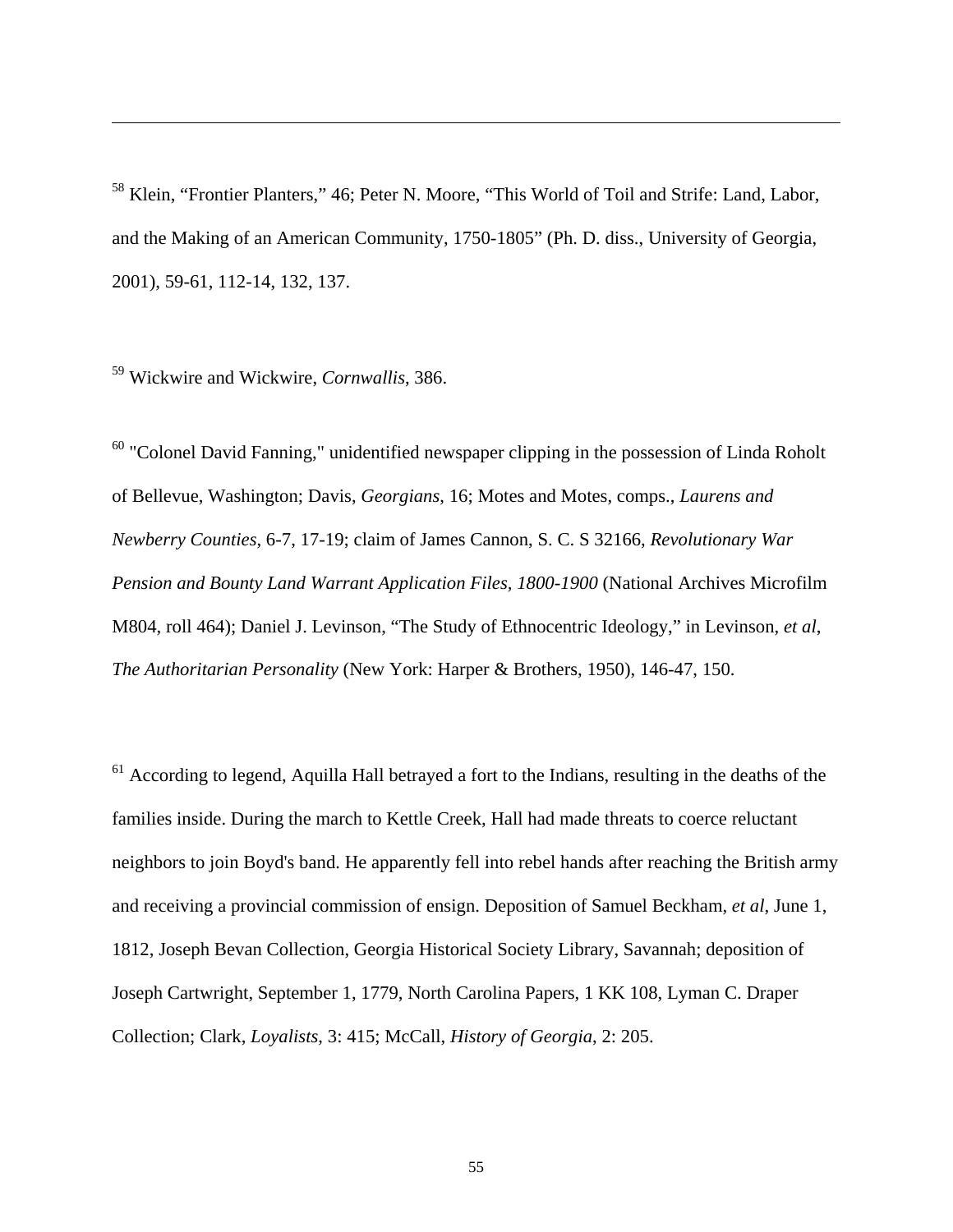62 Brown, *The South Carolina Regulators*, 29, 36-37.

 $\overline{a}$ 

63 Robert S. Davis, "The Loyalist Trials at Ninety Six in 1779," *South Carolina Historical Magazine* 80 (April 1979): 172-81. In August, 1779, nine men were sentenced to die for treason in Wilkes County, of whom seven received reprieves. The records do not indicate if these men were or were not connected with the battle of Kettle Creek. Allen D. Candler, comp., *The Revolutionary Records of the State of Georgia,* 3 vols. (Atlanta: Franklin Turner, 1908), 2: 177- 79; Grace G. Davidson, comp., *Early Records of Georgia Wilkes County*, 2 vols. (Macon, Ga., : Burke, 1933), 2: 2-12.

64 John Shy, *A People Numerous and Armed: Reflections on the Military Struggle for American Independence* (rev. ed., Ann Arbor: University of Michigan Press, 1990), 187.

65 Nelson, *The American Tory*, 7; Calhoon, *The Loyalists in Revolutionary America*, 453-54; Troxler, "The Migration of Carolina and Georgia Loyalists," 9. The term "Tory" meant Royalist by the time of the American Revolution but the term originally referred to disposed Irishmen who lived as bandits in fighting back against the English settlements in Ireland.

66 Klein, "Frontier Planters," 55-59; Gordon B. Smith, *Morningstars of Liberty: The Revolutionary War in Georgia, 1775-1783* (Savannah: The Author, 2005), 76-77; Charles Woodmason, *The Carolina Backcountry on the Eve of the Revolution*, ed. Richard J. Hooker (Chapel Hill: University of North Carolina Press, 1953), 181, 207, 208, 242. Wearing red bands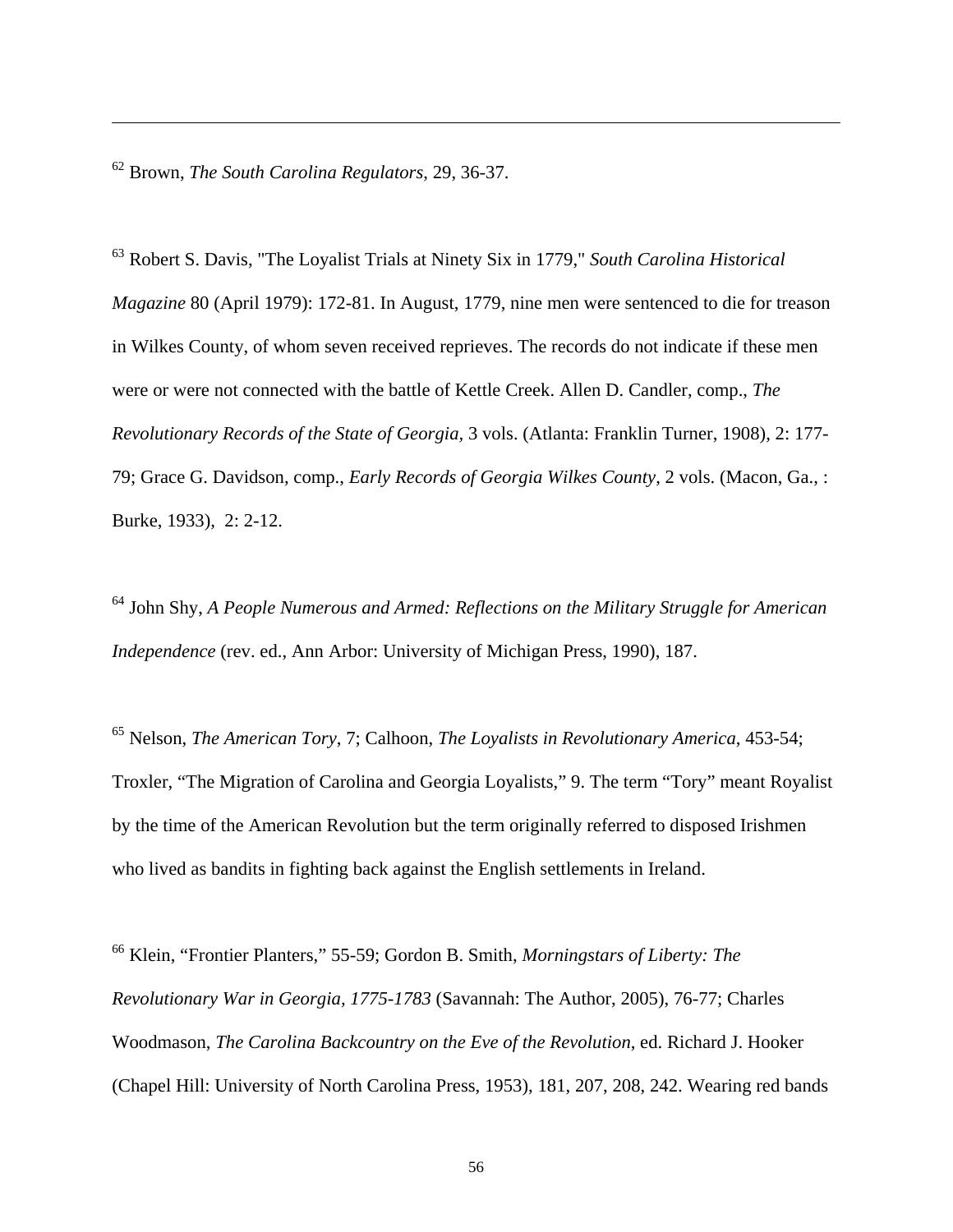in their hats as identification, rags for clothes and moccasins for shoes, they picked up sympathetic southerners along their march (including the Boyd who led the Loyalists at Kettle Creek?) S. D. H. to ?, January 16, 1779, in William L. Stone, comp., *Letters of Brunswick and Hessian Officers during the American Revolution* (Albany, NY: 1891), 238.

67 Edward J. Cashin, *The King's Ranger: Thomas Brown and the American Revolution on the Southern Frontier* (Athens: University of Georgia Press, 1989), 48-49, 98; Campbell, *Journal*, 48; McCall, *History of Georgia*, 2: 192, 202-3; Klein, "Frontier Planters," 60-66; Smith, *History of the Georgia Militia*, 3: 84-90. Reportedly, Boyd and his followers at Kettle Creek sought to rendezvous with Daniel McGirth. McCall, *History of Georgia*, 2: 192.

68 Davis, *Georgians*, 103-4.

 $\overline{a}$ 

69 Crane Brinton, *The Anatomy of Revolution* (New York: Vintage Books, 1965), 133-34, 161- 67; Nancy Gentile Ford, *Issues of War and Peace* (Westport, Ct.: Greenwood Press, 2002) 21.

70 Smith, *History of the Georgia Militia*, 4: 68 n. 5, 103; Leslie Hall, *Land & Allegiance in Revolutionary Georgia* (Athens: University of Georgia, 2001), 153; Davis, "The Invisible Soldiers," 25-26; Campbell, *Journal*, 127, n. 183. The molested Georgians had previously taken oaths before Captain John Hamilton, as the British representative, before escaping to join Dooly at Kettle Creek. Dooly to Elbert, February 16, 1779, Miscellaneous Manuscripts Collection, Manuscripts Division, Library of Congress.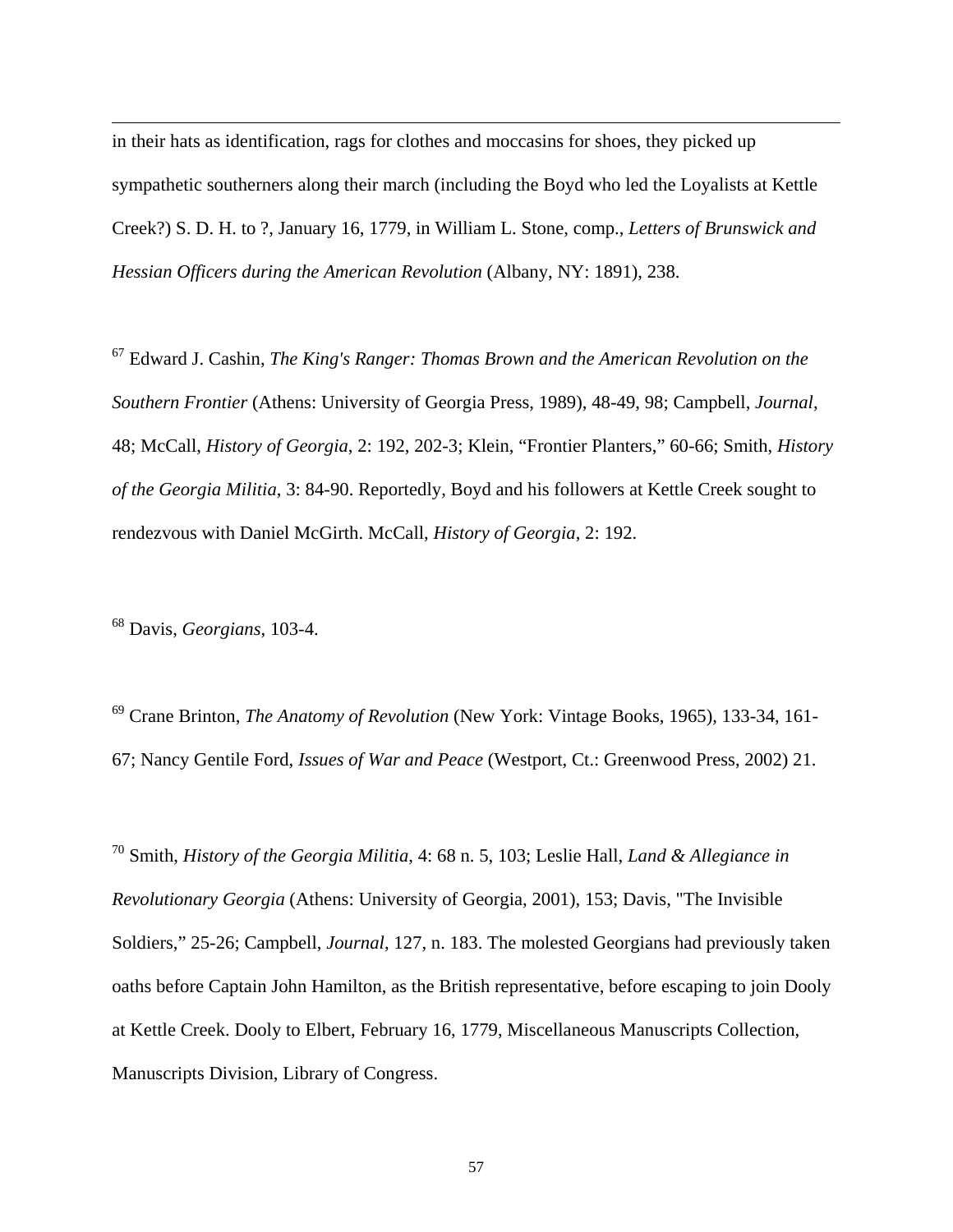<sup>71</sup> *South Carolina and American General Gazette* (Charleston), September 27, 1780, p. 2, c. 3. A few years before his death, Elijah Clarke wrote to a friend about how much he longed to return to the uninhibited frontier life he had known as a young man. Clarke to Dr. McDonald, December 9, 1794, Georgia, Alabama, and South Carolina Papers, 1 V 11, Lyman C. Draper Collection.

 $\overline{a}$ 

72 Robert S. Davis, "Research in Native American Roots," *South Eastern Native American Exchange* 3 (Summer 1996): 10-11, 17; Blanco, *The American Revolution*, 127. Popular legend credited Dabney with earning his freedom as a substitute for his master in the militiamen at Kettle Creek.

73 M. Scott Peck, *The Different Drum: Community-Making and Peace* (New York: Simon and Schuster, 1987), 70-73; Brinton, *The Anatomy of Revolution*, 190-97.

74 Jerome J. Nadelhaft, *The Disorders of War: The Revolution in South Carolina* (Orono, Me.: University of Maine at Orono Press, 1981), 51, 55-60; Arnold Mindell, *Sitting in the Fire: Large Group Transformation Using Conflict and Diversity* (Portland, Or.: Lao Tse Press, 1995), 21-23, 33, 228; Levinson, "The Study of Ethnocentric Ideology," 107, 146-47, 150; Weir, *"The Last of American Freemen,"* 148-49; Klein, "Frontier Planters," 87. The Richard Holmes quotes come from his 2005 BBC documentary *Rebels and Redcoats* but it cannot be found in the series' companion volume by Hugh Bicheno, *Rebels & Redcoats: The American Revolutionary War*  (New York: HarperCollins, 2004).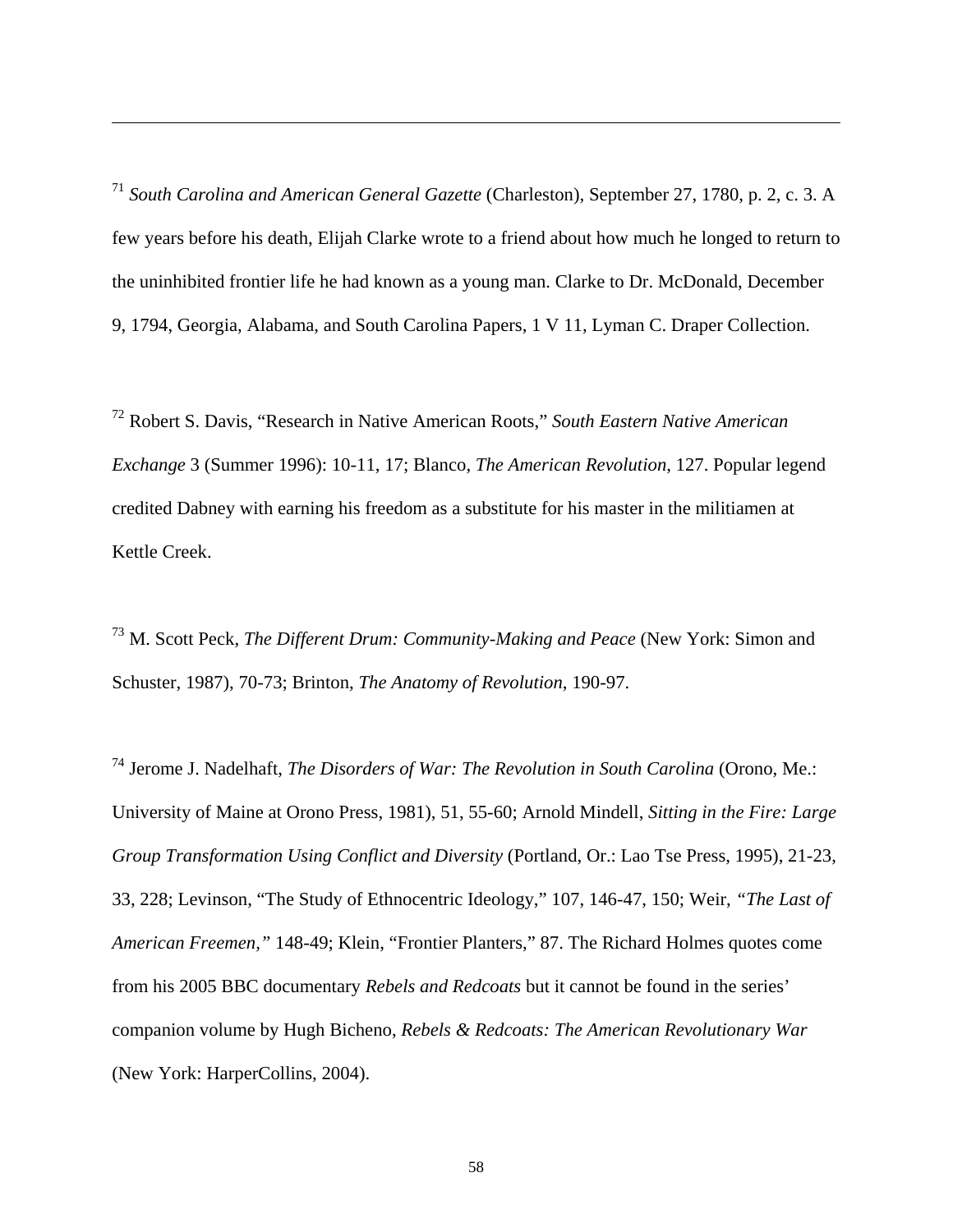75 Edmund S. Morgan, *The Genuine Article: a Historian Looks at Early America* (New York: W. W. Norton, 2004), 147-49; Tarleton Brown, *Memoirs of Tarleton Brown* (1862; rep. ed. Barnwell, S. C.: Barnwell County Museum and Historical Board, 1999), 9-10; Robert M. Weir, "The Violent Spirit': The Reestablishment of Order, and the Continuity of Leadership in Post-Revolutionary South Carolina," in Hoffman, *et al*, *The Uncivil War*, 72-91; Robert S. Davis, "A Georgia Loyalist's Perspective of the American Revolution," *Georgia Historical Quarterly* 81 (Spring 1997): 119, fn. 3, 138.

76 Colley, *Captives*, 236; Davis, *Georgians*, 13-17; *Royal Georgia Gazette* (Savannah), February 11, 1779; Davis, *Quaker Records*, 61.

77 Brinton, *The Anatomy of Revolution*, 157-58.

 $\overline{a}$ 

 $78$  William Millen swore that he met with a Loyalist leader, representing Archibald Campbell, named James Boyd in Wrightsborough. William Millen deposition, January 28, 1779. Zachariah Gibbes, however, would identify his leader at Kettle Creek as Colonel John Boyd. A John Boyd appeared on a November 1777 and a 1779 list of South Carolina Loyalist outlaws that also included John Spurgeon, Boyd's major at Kettle Creek. Coldham, *American Migrations*, 656, 689; Clark, *Loyalists*, 3: 431. Millen or Gibbes may have been mistaken, although both a John and a James Boyd lived on Raeburn Creek. Two Boyds, likely related and working on the same recruitment of Loyalists for Campbell, could explain this otherwise seeming inconsistency. A James Boyd settled on the South Carolina frontier by 1744. Another (?) James Boyd left a will in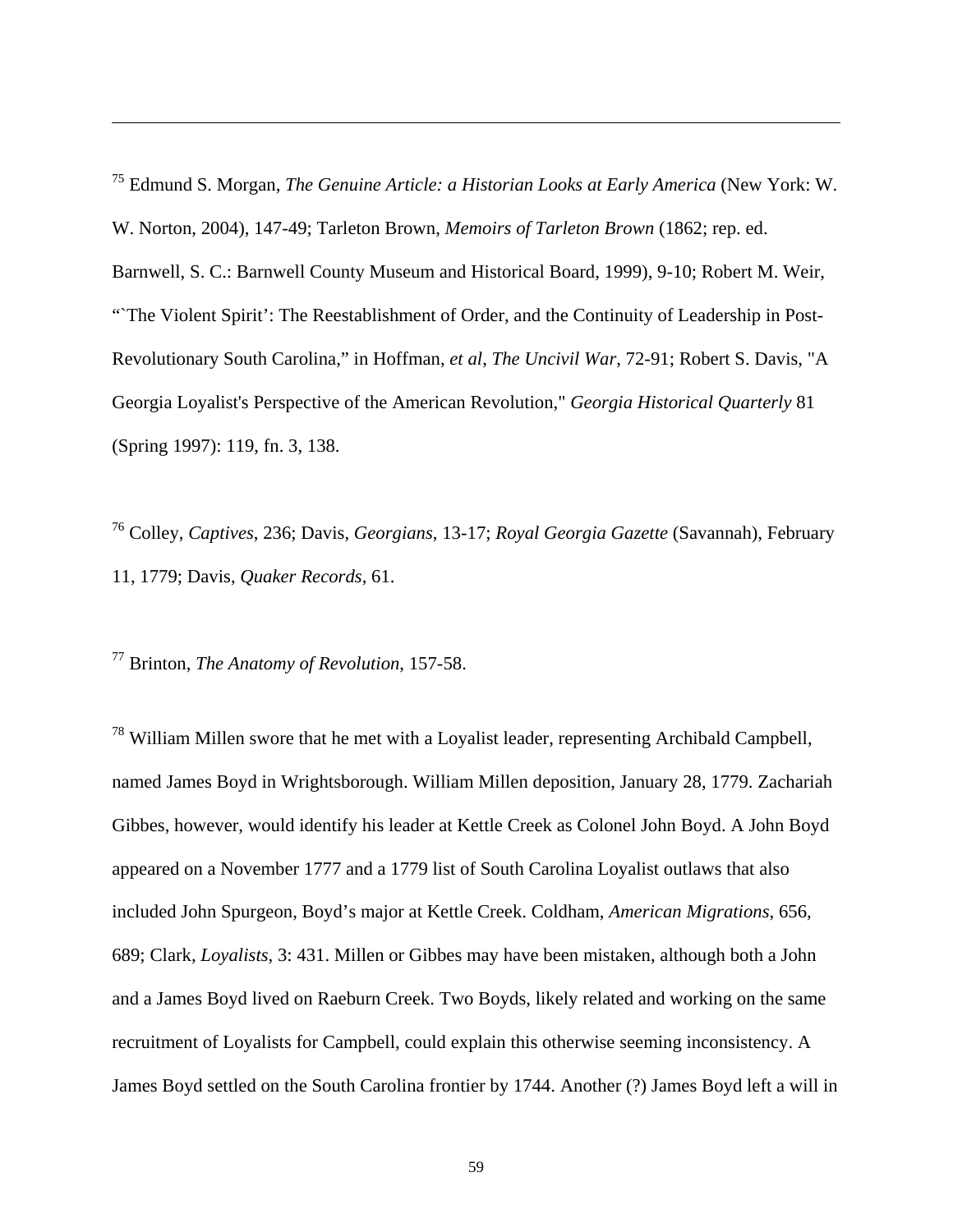1784, wherein he bequeathed his Raeburn Creek plantation to his son Samuel. National Society of the Colonial Dames, comp., *The Register Book for the Parish Prince Frederick Winyaw*  (Baltimore: Williams & Wilkins, 1916), 51, 95, 96, 98; Willie Pauline Young, comp., *Abstracts of Old Ninety Six* (1950; rep. ed., Greenville, S. C.: Southern Historical Press, 1977), 33.

 $\overline{a}$ 

79 Davis, *Georgians*, 11, 13, 57, n. 3; Francis Pickens to J. H. Marshal, May 12, 1858, Thomas Sumter Papers, 16 VV 356, Lyman C. Draper Collection; Motes and Motes, *Laurens and Newberry Counties*, 259; Robert S. Davis and Kenneth H. Thomas, *Kettle Creek: The Battle of the Cane Brakes* (Atlanta: Georgia Department of Natural Resources, l975) 60. Moses Kirkland, formerly of Raeburn Creek, attempted a similar mission to the British headquarters in Boston in 1775 but the Whigs intercepted him at sea. Calhoon, *The Loyalists in Revolutionary America*, 456. No record appears in Archibald Campbell's accounts of his advancing Boyd any funds. To facilitate his mission, Boyd, like John Hamilton, apparently had an open commission that granted him rank in the provincial forces based upon the number of men he recruited.

80 Davis, *Georgians*, 20; F. W. Pickens to J. H. Marshall, November 4, 1847, Thomas Sumter Papers, 16 VV 358, Draper Collection.

81 Blanco, *The American Revolution*, 480-81; M. Scott Peck, *The Different Drum: Community-Making and Peace* (New York: Simon and Schuster, 1987), 70-73; Brinton, *The Anatomy of Revolution*, 190-97. Biographical information on John Spurgeon appears in Coldham, *American Migrations*, 656, and Davis, *Georgians*, 110-11, 117 n. 74. The Loyalist guards who were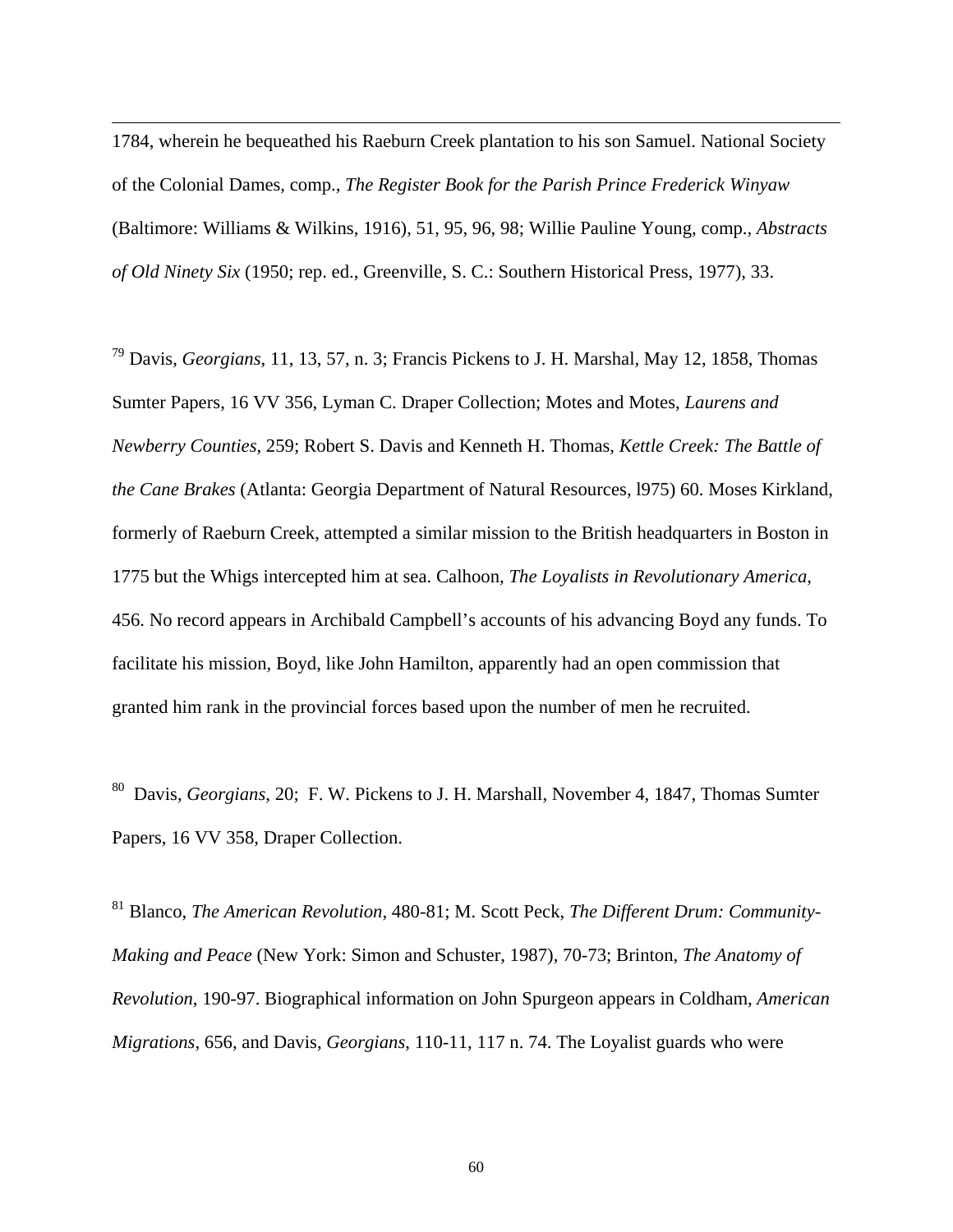escorting the men captured at Vann's Creek to Augusta, upon learning of Boyd's defeat, surrendered to their charges. Davis, *Georgians*, 13-19.

82 Davis, *Georgians*, 13-16.

 $\overline{a}$ 

83 Davis, "The British Invasion of Georgia," 11; Campbell, *Journal*, 59-60; Memorial of John Hamilton, Audit Office Papers A. O. 13/119/421, British Public Record Office, Kew.

84 Moore, "This World of Toil and Strife," 136.

85 Davis, *Georgians*, 13-19.

86 Ibid, 13-16, 20; Davis and Thomas, *Kettle Creek*, 61; Draper, *King's Mountain*, 298; Bicheno, *Rebels & Redcoats*, 181.

87 Brinton, *The Anatomy of Revolution*, 190-97; McCall, *The History of Georgia*, 2: 203. Henry Williams represents the broad travels of these loyalists. He survived the defeat at Moore's Creek, North Carolina, near his home to move, with his brothers, to Wilkes County, Georgia. When the British overran much of the South in 1780, he stayed in his new home and became the major in Colonel Waters' Loyalist militia regiment, at least before Waters' defeat at Hammond's Store, South Carolina. After the war, he too went into exile. Troxler, "The Migration of Carolina and Georgia Loyalists," 5-6, 236.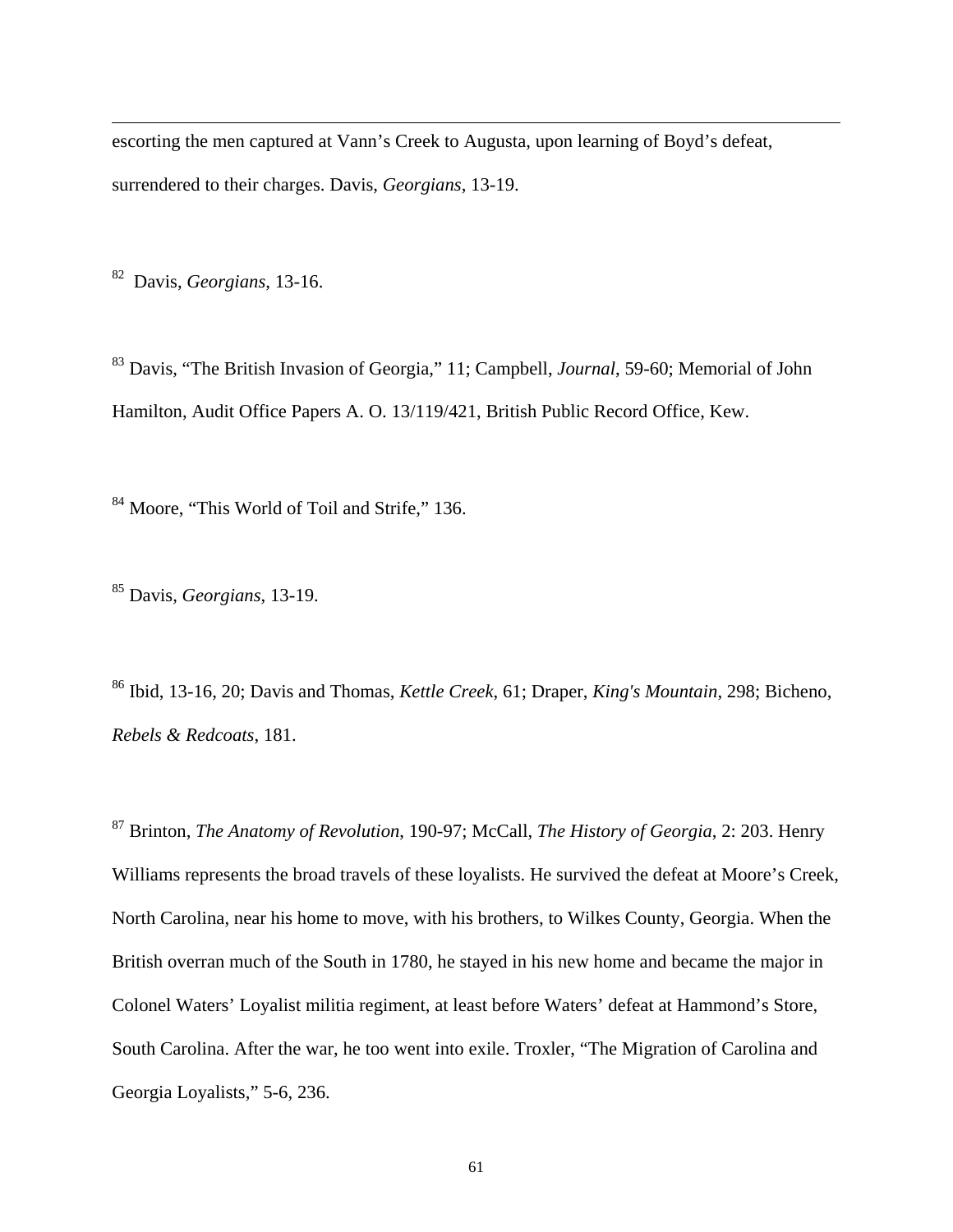88 Lambert, *South Carolina Loyalists*, 259-85; Davis, *Georgians*, 40; Coldham, *American Migrations*, 674, 683, 720, 751; Gregory Palmer, *Biographical Sketches of Loyalists of the American Revolution* (Westport, Ct.: Meckler, 1984), 196, 312, 639, 644, 676, 957; Blanco, *The American Revolution*, 126-28; Davis, *Georgia Citizens and Soldiers*, 32. African-American minister George Liele, however, did escape to Jamaica, as a servant of Raeburn Creek Loyalist Moses Kirkland. While reestablishing his ministry on that island, Liele even worked for Governor Archibald Campbell, the conqueror of Georgia who had given a provincial commission to Henry Sharp, Liele's rebellious former master. Liele kept Sharp's bloody glove as a memento. Davis, *Georgians*, 109-11.

 $\overline{a}$ 

89 John H. Logan, *A History of the Upper Country of South Carolina from the Earliest Period to the Close of the War of Independence*, 2 vols. (Charleston, S. C.: S. G. Courtney & Co., 1859), 1: 152-53; John Bartram, "Diary of a Journey Through the Carolinas, Georgia, and Florida," ed. Francis Harper, in *Transactions of the American Philosophical Society* (New Series), vol. 38 (1942), pt. 1, p. 26; Ferguson, "General Andrew Pickens," 24-26; Davis, "The Loyalist Trials at Ninety Six in 1779," 174.

 $90$  The effect of the rifle was partially countered by the skill of the era's surgeons. For example, Captain James Little of Dooly's regiment nearly died at Kettle Creek but instead lived until 1807. Francis Carlisle and John Harris of Pickens command also received severe wounds in that battle but would live to be old men. Harris had a bullet in his skull that passed through his eye. They, and others, owed their lives to the surgical skills of a Thomas (?) Langdon. Davis,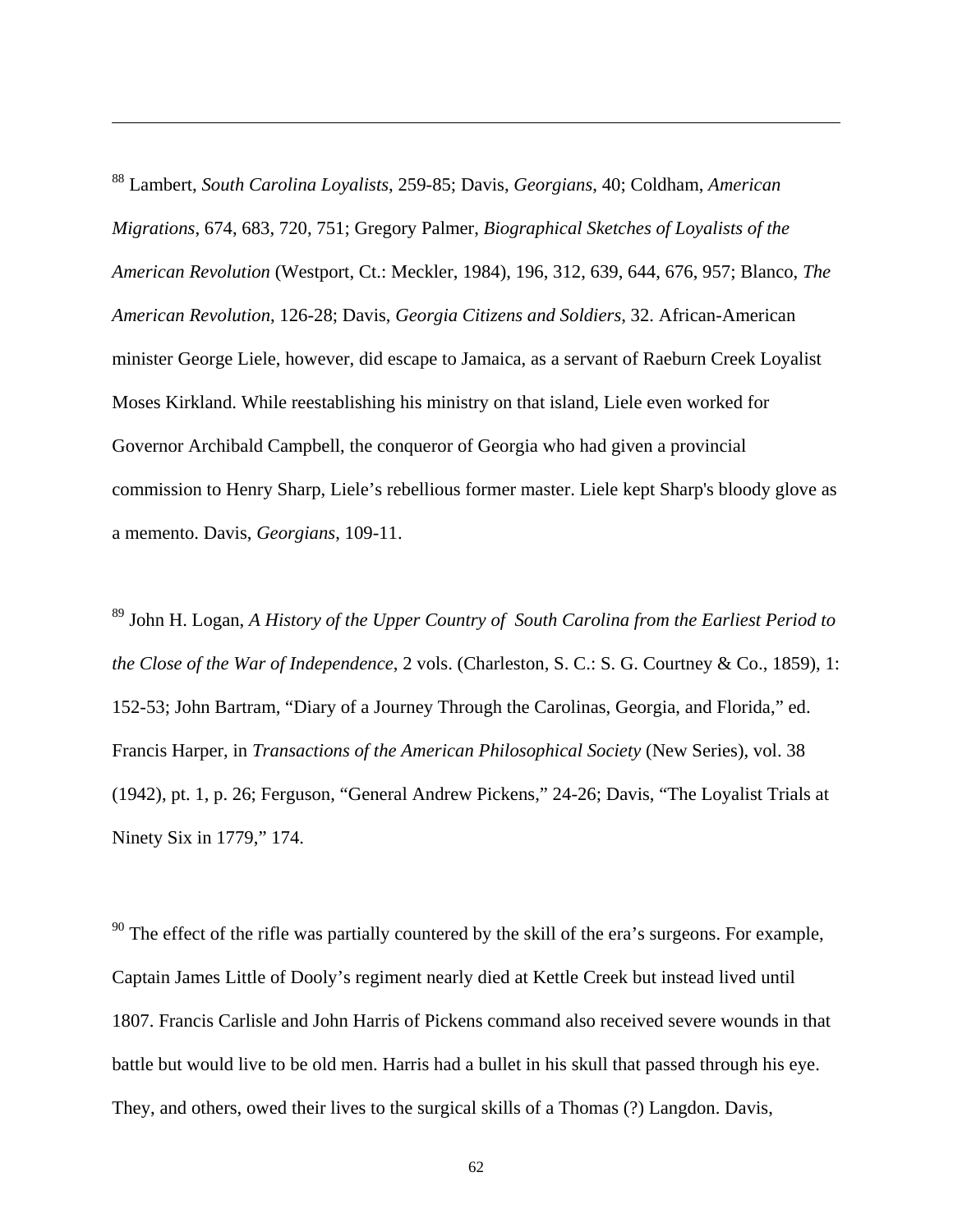*Georgians*, 23, n. 43; Bobby G. Moss, *Roster of South Carolina Patriots of the American Revolution* (Baltimore: Genealogical Publishing Company, 1985), 552.

 $\overline{a}$ 

91 Thomas U. P. Charlton, *The Life of Major General James Jackson* (Augusta: n. p., 1809), 21; Draper, *King's Mountain*, 252-4, 258, 272, 314. The rifle and the smooth bore musket/bayonet in the American Revolution find discussion in Henry Lumpkin, *From Savannah to Yorktown: The American Revolution in the South* (Columbia: University of South Carolina, 1981), 135-42. Andrew Pickens and his South Carolina militiamen, including some veterans of Kettle Creek, also served at Cowpens. Pickens kept a pair of pistols that he took in the siege of Robert Carr's fort and later used at the battles of Kettle Creek and Cowpens. The pistols are today on display in the Pickens County Museum of Art and History in Pickens, South Carolina. "Revolutionary Relics Back From Jamestown," *Atlanta* (Georgia) *Constitution*, May 9, 1915, p. 10B, c. 1-2. William Lake found a cannon ball, likely from a swivel gun, at the Kettle Creek battlefield. He donated it to a World War II scrape metal-drive. A similar shot, said to have come from the Battle of Kettle Creek, is today in the Washington-Wilkes Museum in Washington, Georgia. Davis and Thomas, *Kettle Creek*, 53. The use of cannons, even the wheel less swivel guns, represented commitment to revolution as opposed to standard frontier warfare. These small cannons, taken from ships or made in the frontier's early blacksmith shops and iron furnaces, had little use in combat against Indians or individual men. Swivel guns, however, were effective against massed men and fortifications. For a technical description of a swivel gun see Stephenie Ambrose Tubbs and Clay Straus Jenkinson, *The Lewis and Clark Companions: An Encyclopedic Guide to the Voyage of Discovery* (New York: Henry Holt, 2003), 287.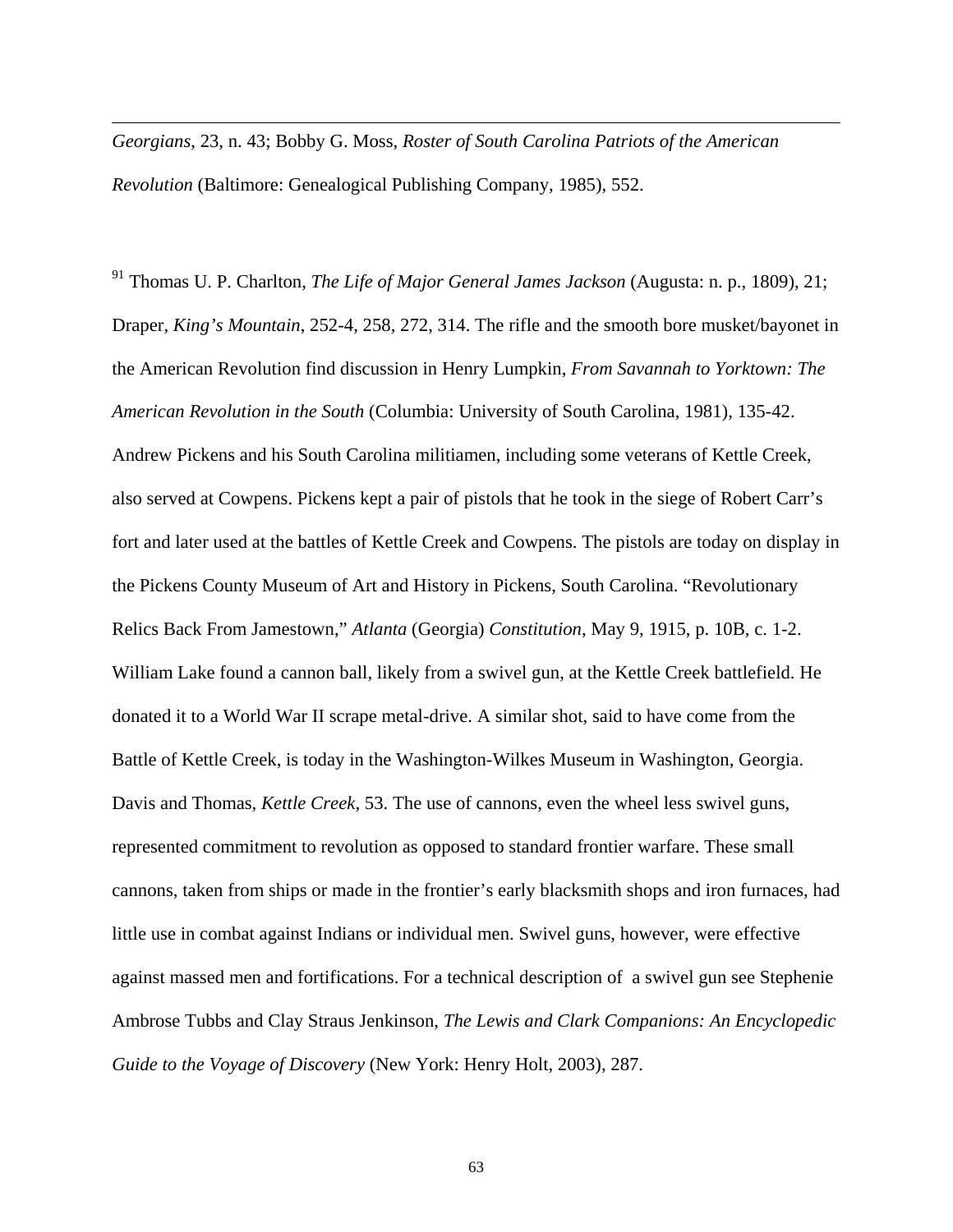<sup>92</sup> Mary Beth Norton, "Eighteenth-Century American Women in Peace and War: The Case of the Loyalists," *William & Mary Quarterly*, 33 (July 1976): 396, 398; Cynthia A. Kierner, *Southern Women in the Revolution, 1776-1800* (Columbia, S. C.: University of South Carolina Press, 1998), xxv. For an example of a Whig wife see Margaret Strozier's statement in the Revolutionary War pension claim [on the service of] Peter Strozier, R10279, *Revolutionary War Pension and Bounty Land Warrant Application Files, 1800-1900* (National Archives microfilm M804, roll 2316). Examples of Loyalists leaving their families for the safety of the British lines can be found in Davis, *Georgians*, 94, 224 and *Georgia Citizens and Soldiers*, 80, 167. For a description of the typical backcountry family, see Charles Woodmason, *The Carolina Backcountry on the Eve of the Revolution*, ed. Richard J. Hooker (Chapel Hill: University of North Carolina Press, 1953), 39, and for women of the backcountry see Cynthia A. Kierner, comp., *Southern Women in Revolution, 1776-1800* (Columbia: University of South Carolina Press, 1998).

 $\overline{a}$ 

<sup>93</sup> Pickens to Lee, August 18, 1811, Thomas Sumter Papers, 1 VV 107-1077, Lyman C. Draper Collection.

94 For another discussion of numbers, community, and loyalties see Carole W. Troxler, *Pyle's Defeat: Deception at the Racepath* (Graham, N. C.: Alamance County Historical Association, 2001).